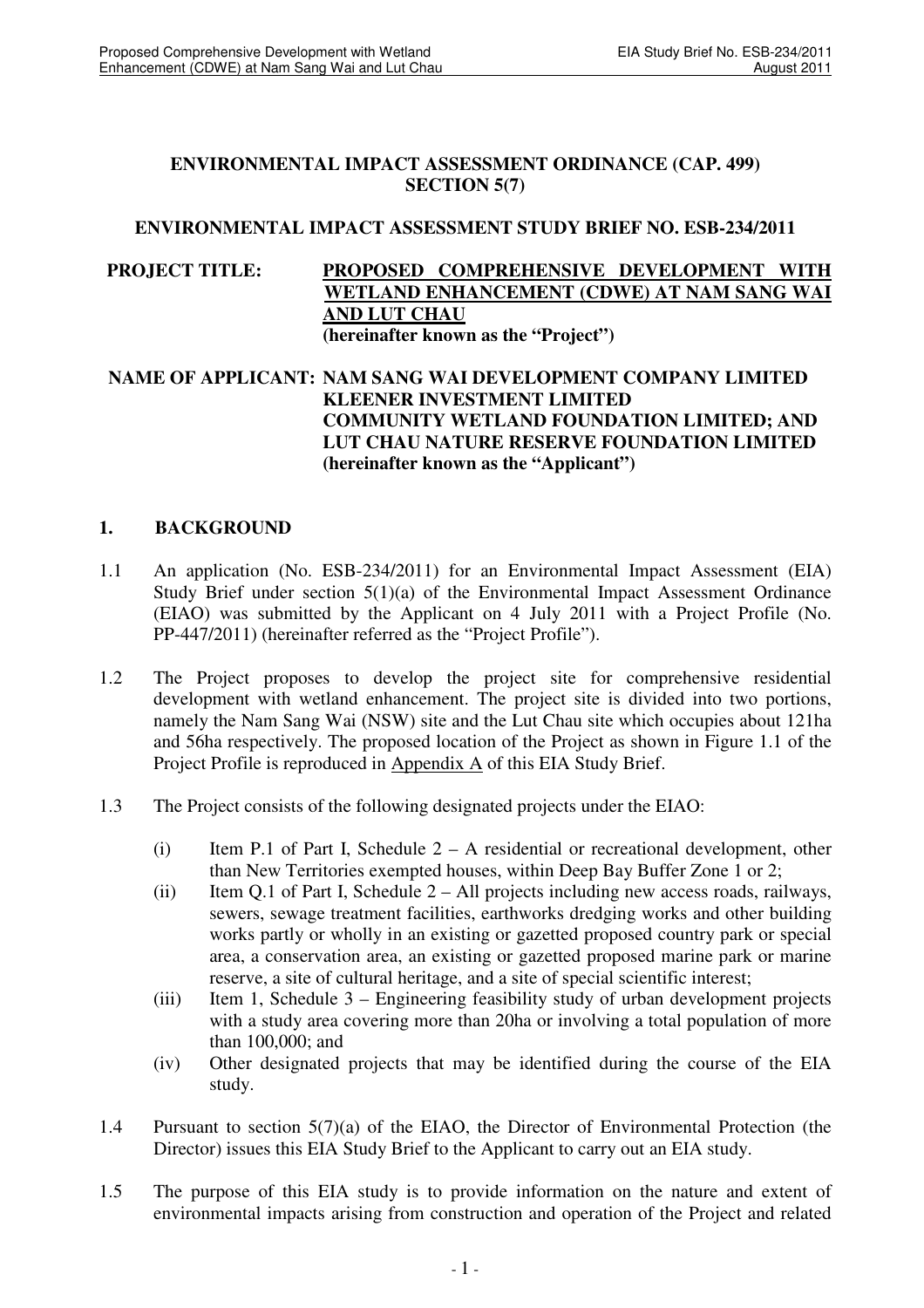activities taking place concurrently. This information will contribute to decisions by the Director on:

- (i) the acceptability of adverse environmental consequences that are likely to arise as a result of the Project;
- (ii) the conditions and requirements for the design, construction and operation of the Project to mitigate against adverse environmental consequences; and
- (iii) the acceptability of residual impacts after the proposed mitigation measures are implemented.

## **2. OBJECTIVES OF THE EIA STUDY**

- 2.1 The objectives of the EIA study are as follows:
	- (i) to describe the Project and associated works together with the requirements and environmental benefits for carrying out the Project;
	- (ii) to identify and describe elements of community and environment likely to be affected by the Project and/or likely to cause adverse impacts to the Project, including the natural and man-made environment and the associated environmental constraints;
	- (iii) to provide information on the consideration of alternatives including, but not limited to, location, layout, scale, scope, design, construction method and mode of operation, with a view to avoiding and minimising the potential environmental impacts to environmentally sensitive areas and other sensitive uses; to compare the environmental benefits and dis-benefits of different alternatives; to provide reasons for selecting the preferred option(s); and to describe the part environmental factors played in the selection of the preferred option(s);
	- (iv) to identify and quantify all environmental sensitive receivers, emission sources and determine the significance of impacts on sensitive receivers and potential affected uses and to propose measures to mitigate these impacts with respect to air quality, noise, water quality, waste, land contamination and landscape and visual;
	- (v) to identify and quantify any potential losses or damage to flora, fauna and wildlife habitats and to propose measures to mitigate these impacts;
	- (vi) to identify any negative impacts on sites of cultural heritage and to propose measures to mitigate these impacts;
	- (vii) to identify and systematically evaluate any potential landscape and visual impacts and to propose measures to mitigate theses impacts;
	- (viii) to propose mitigation measures to minimise pollution, environmental disturbance and nuisance during the construction and operation of the Project;
	- (ix) to investigate the feasibility, practicability, effectiveness and implications of the proposed mitigation measures;
	- (x) to identify, predict and evaluate the residual environmental impacts (i.e. after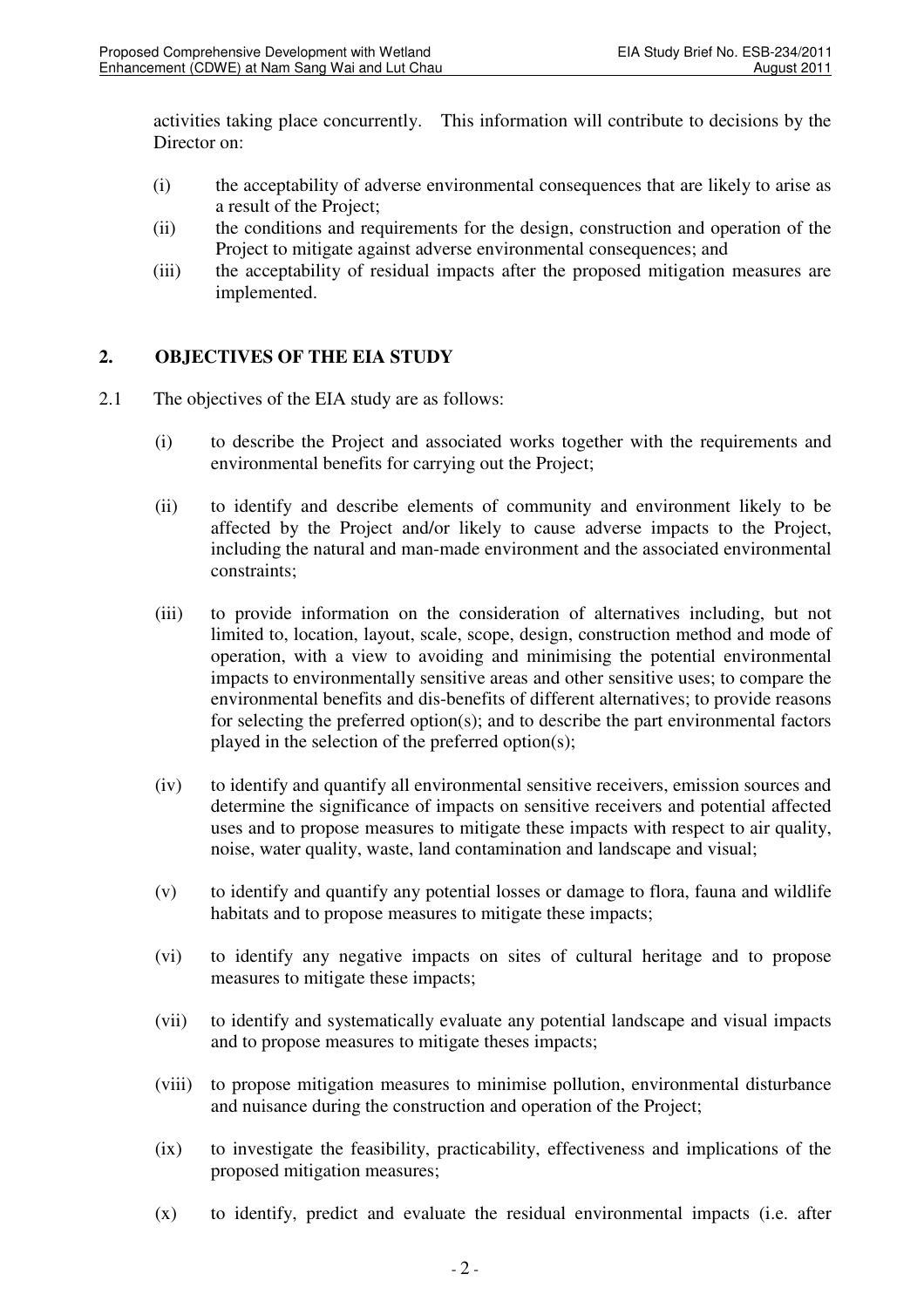practicable mitigation) and the cumulative effects expected to arise during the construction and operation of the Project in relation to the sensitive receivers and potentially affected uses;

- (xi) to identify, assess and specify methods, measures and standards, to be included in the detailed design, construction and operation of the Project which are necessary to mitigate these environmental impacts and cumulative effects and reduce them to acceptable levels;
- (xii) to investigate the extent of the secondary environmental impacts that may arise from the proposed mitigation measures and to identify constraints associated with the mitigation measures recommended in the EIA study, as well as the provision of any necessary modification;
- (xiii) to identify, within the study area, any individual projects(s) that fall under Schedule 2 and/or Schedule 3 of the EIA Ordinance; to ascertain whether the findings of this EIA study have adequately addressed the environmental impacts of those projects; and where necessary, to identify the outstanding issues that need to be addressed in any further detailed EIA study; and
- (xiv) to design and specify environmental monitoring and audit requirements to check the effective implementation of the recommended environmental protection and pollution control measures.

## **3. DETAILED REQUIREMENTS OF THE EIA STUDY**

### **3.1 The Purpose**

3.1.1 The purpose of this EIA Study Brief is to scope the key issues of the EIA study and to specify the environmental issues that are required to be reviewed and assessed in the EIA report. The Applicant has to demonstrate in the EIA report that the criteria in the relevant sections of the Technical Memorandum on Environmental Impact Assessment Process of the EIAO (hereinafter referred to as the "TM") are fully complied with.

### **3.2 The Scope**

- 3.2.1 The scope of this EIA study shall cover the Project and associated works proposed in the Project Profile (No. PP-447/2011) and mentioned in section 1.2 of this EIA Study Brief. The EIA study shall address the likely key issues described below, together with any other key issues identified during the course of the EIA study:
	- (i) noise impacts arising from construction and operation of the Project to the nearby village areas and development;
	- (ii) air quality impacts on air sensitive receivers during the construction and operation of the Project, including dust, gaseous emissions and odour arising from the construction and operation of the Project;
	- (iii) landscape and visual impacts during construction and operation of the Project;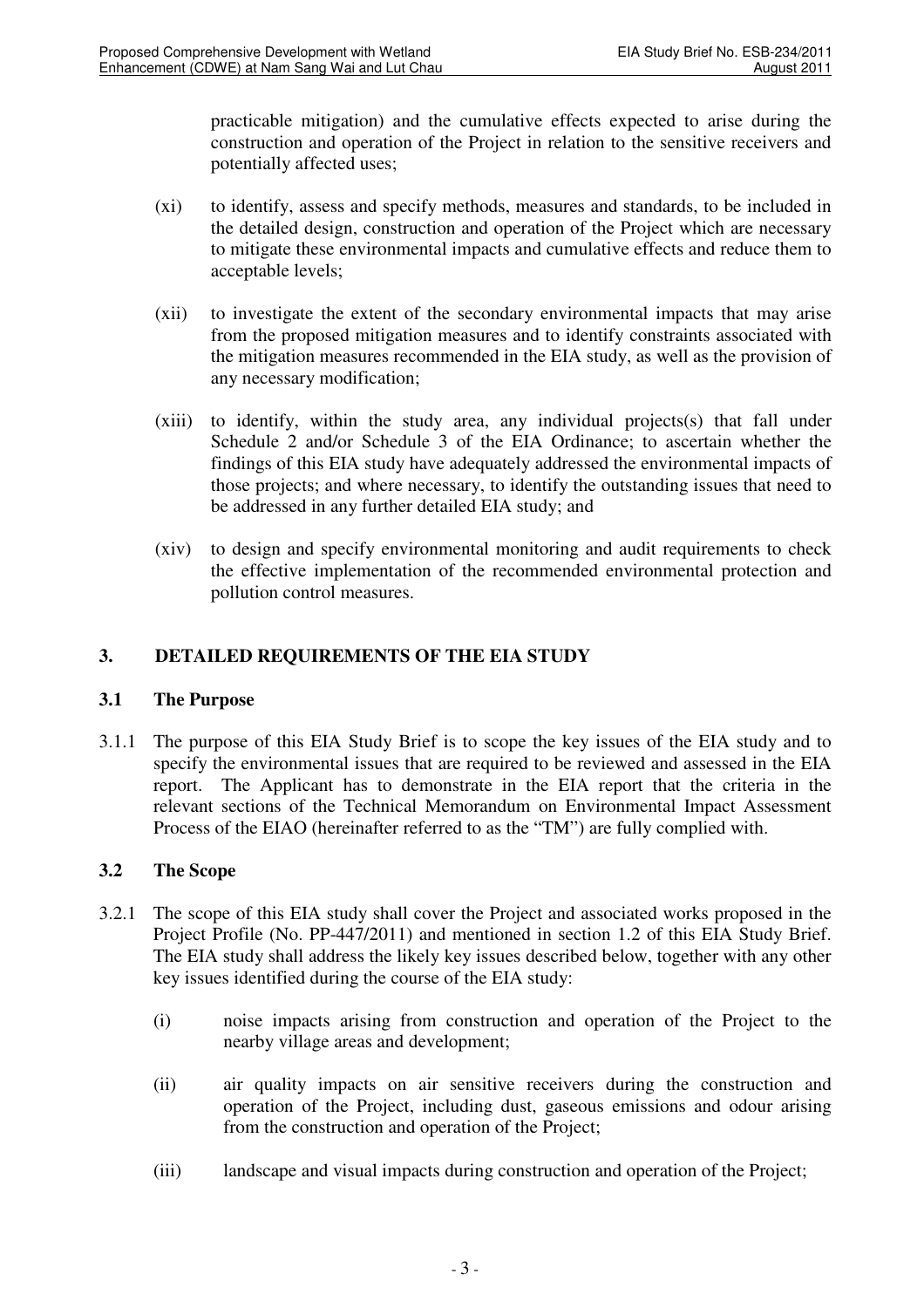- (iv) the potential water quality impacts caused by site formation, pond draining and filling, drainage diversion, and any other works activities during construction; the potential water quality impacts caused by the operation of the Project;
- (v) the potential impacts on sites of cultural heritage from construction and operation of the Project;
- (vi) direct and indirect terrestrial and aquatic ecological impacts, in particular the potential impacts of wetland loss, disturbance and fragmentation on the recognized sites of conservation importance in the project site and its vicinity including, for example, the Mai Po Nature Reserve, Mai Po Inner Deep Bay Ramsar Site, Mai Po Marshes Site of Special Scientific Interest (SSSI), Inner Deep Bay SSSI, Priority Sites for Enhanced Conservation identified under the New Nature Conservation Policy, Wetland Conservation Area (WCA) and Wetland Buffer Area (WBA) [both were defined under Town Planning Board Guidelines TPB PG-No. 12B] and important habitats such as fishponds, reedbeds, mangroves and intertidal mudflat along the embankments and at the confluence of Kam Tin Main Drainage Channel and Shan Pui River, roosting sites of Great Cormorant and egretries, due to the construction and operation of the Project;
- (vii) fisheries impacts during construction and operation of the Project;
- (viii) collection and disposal of potentially contaminated dredged spoil arising from the Project.
- (ix) the potential waste management issues and impacts arising from the construction and operation of the Project, including handling and disposal of construction and demolition materials and sludge from wastewater treatment if any;
- (x) the potential land contamination arising from the Project;
- (xi) the potential cumulative environmental impacts of the Project and associated works, through interaction or in combination with other existing, committed and planned projects in their vicinity, and that those impacts may have a bearing on the environmental acceptability of the Project.

#### **3.3 Consideration of Alternatives**

#### 3.3.1 Purposes and Objectives for the Project

 The Applicant shall provide information on the purposes and objectives of the Project; and describe the scenarios with and without the Project.

#### 3.3.2 Consideration of Alternative Layout Options

The Applicant shall provide background information on the consideration of alternative options, including, but not limited to layout, scale, scope, design, building height, construction method and programme, sequence of works, mode of operation etc. with a view to justifying the preferred option avoiding or minimizing any hazard and adverse environmental impacts during construction and operation of the Project. The combined effects with respect to the severity and duration of the environmental impacts to the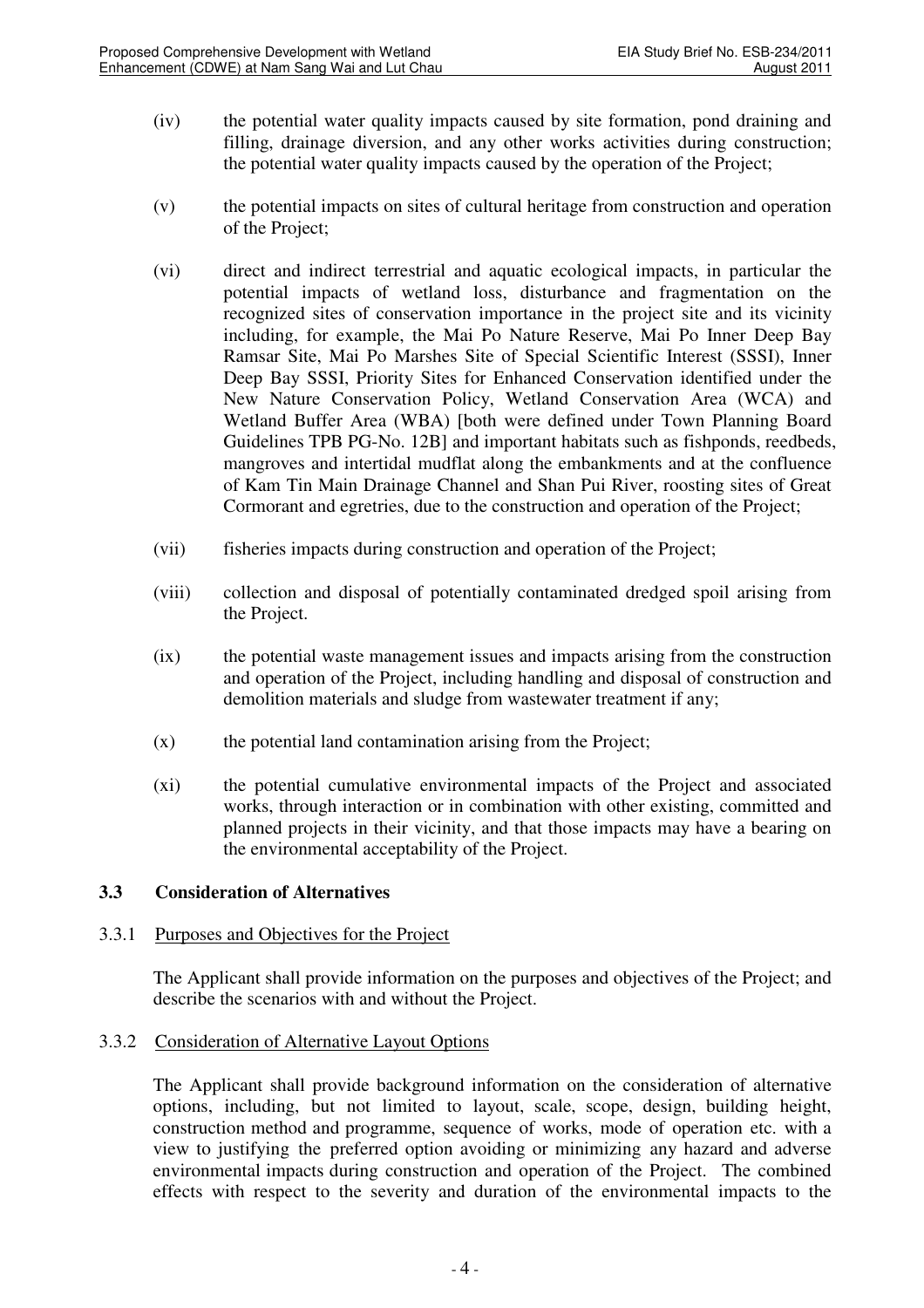affected sensitive receivers shall be taken into consideration. Other factors or constraints affecting the development options of the Project shall be stated in the EIA report.

### **3.4 Technical Requirements**

 The Applicant shall conduct the EIA study to address the environmental aspects of the Project as described in sections 3.1 to 3.3 above. The assessment shall be based on the best and latest information available during the course of the EIA study. The Applicant shall include in the EIA report details of the construction and operational programme and the methodologies for the Project. The Applicant shall clearly state in the EIA report the time frame and works programmes of the Project and other concurrent projects, and assess the cumulative environmental impacts from the Project and the interacting projects as identified in the EIA study.

The EIA study shall include the following technical requirements on specific impacts.

### **3.4.1 Air Quality Impact**

- 3.4.1.1 The Applicant shall follow the criteria and guidelines for evaluating and assessing air quality impact as stated in Annexes 4 and 12 of the TM respectively.
- 3.4.1.2 The study area for air quality impact assessment shall be defined by a distance of 500 metres from the boundary of the Project site or other project locations as identified in the EIA, which shall be extended to include major existing, planned and committed air pollutant emission sources, including the Yuen Long Industrial Estate, that may have a bearing on the environmental acceptability of the Project. The assessment shall include the existing, planned and committed sensitive receivers within the study area as well as areas where air quality may be potentially affected by the Project. The assessment shall be based on the best available information at the time of the assessment.
- 3.4.1.3 The assessment of the air quality impact arising from the construction and operation of the Project shall follow the detailed technical requirements given in Appendix B of this EIA Study Brief.
- 3.4.1.4 The Applicant shall assess the air pollutant concentrations with reference to the relevant sections of the guidelines in Appendices B-1 to B-3 attached to this EIA Study Brief, or other methodology as agreed by the Director. The Applicant shall also note that the PATH model may be used for estimating the cumulative background concentrations by taking into account the major air pollutant emission sources in Hong Kong and nearby regions.

### **3.4.2 Ecological Impact (Terrestrial and Aquatic)**

- 3.4.2.1 The Applicant shall follow the criteria and guidelines for evaluating and assessing ecological impact as stated in Annexes 8 and 16 of the TM.
- 3.4.2.2 The assessment area for the purpose of this ecological impact assessment shall include all areas within 500 metres distance from site boundary of the Project and the associated assess road/facilities as well as the area likely to be impacted by the Project. For aquatic ecology, the assessment area shall be the same as the water quality impact assessment described in section 3.4.4.2.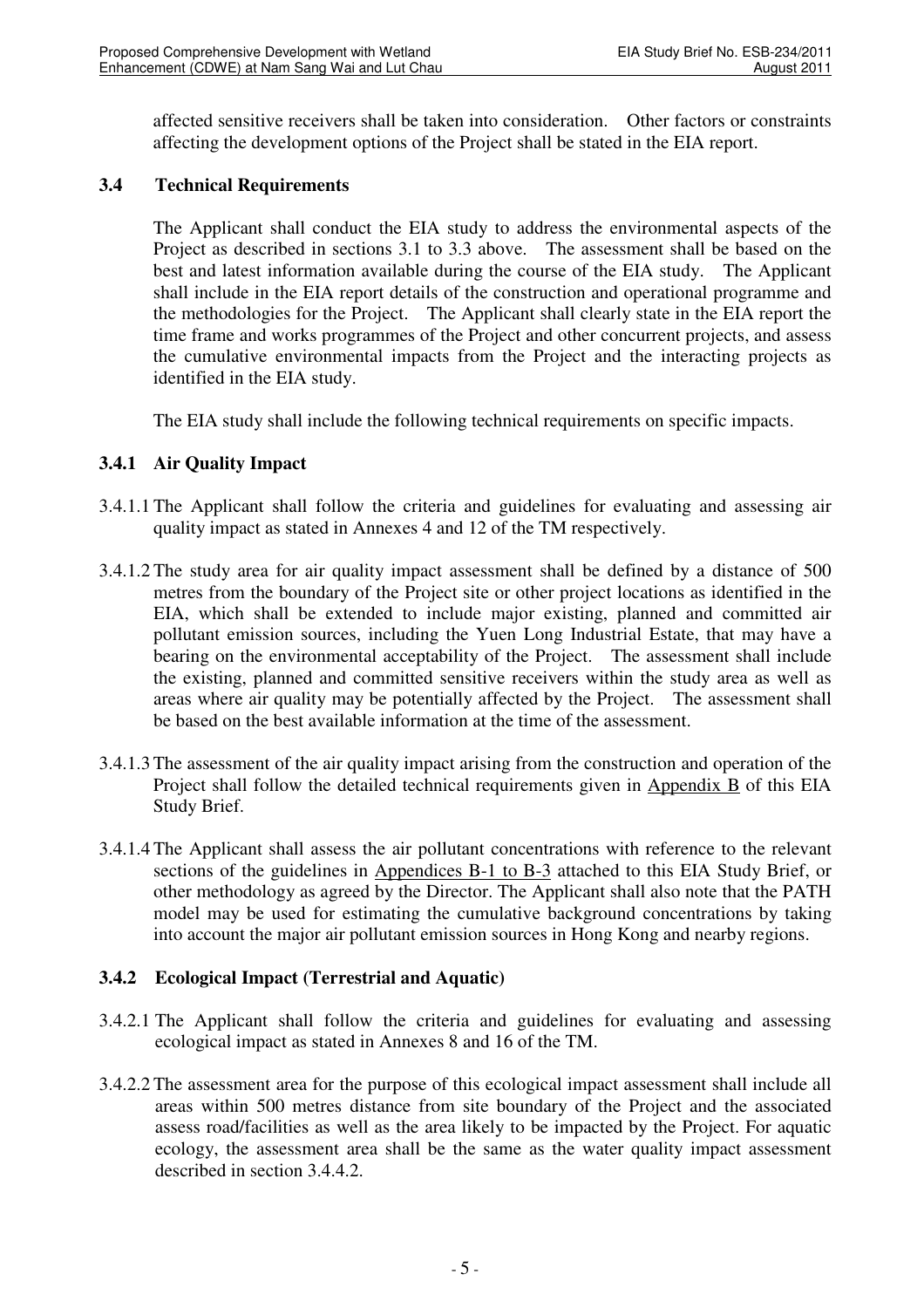3.4.2.3 The ecological impact assessment for construction and operation of the Project shall follow the detailed technical requirements given in Appendix C of this EIA Study Brief.

### **3.4.3 Fisheries Impact**

- 3.4.3.1 The Applicant shall follow the criteria and guidelines for evaluating and assessing fisheries impact as stated in Annexes 9 and 17 of the TM respectively.
- 3.4.3.2 The study area for the purpose of this fisheries impact assessment shall include all areas within a distance of 500m from the boundaries of the development as well as the oyster culture areas in the vicinity of the Lut Chau site. This study area shall be extended to include other areas if they are found also being impacted by the construction or operation of the Project during the course of the EIA study. Special attention should be given to pond culture resources and activities as well as any water courses which serves as water sources for fish ponds.
- 3.4.3.3 The fisheries impact assessment for construction and operation of the Project shall follow the detailed technical requirements given in Appendix D of this EIA Study Brief.

### **3.4.4 Water Quality Impact**

- 3.4.4.1 The Applicant shall follow the criteria and guidelines for evaluating and assessing water pollution as stated in Annexes 6 and 14 of the TM.
- 3.4.4.2 The study area for this water quality impact assessment shall include areas within 500 metres from the site boundary of the Project and shall cover the Deep Bay Water Control Zone as designated under the Water Pollution Control Ordinance (Cap. 358) and the water sensitive receivers in the vicinity of the Project. The study area shall be extended to include other areas if they are found also being impacted during the course of the EIA study and have a bearing on the environmental acceptability of the Project.
- 3.4.4.3 The water quality impact assessment for the construction and operation of the Project shall follow the detailed technical requirements given in Appendix E of this EIA Study Brief.

### **3.4.5 Waste Management**

- 3.4.5.1 The Applicant shall follow the criteria and guidelines for evaluating and assessing waste management implications as stated in Annexes 7 and 15 of the TM.
- 3.4.5.2 The assessment of the waste management implications arising from the construction and operation of the Project shall follow the detailed technical requirements given in Appendix F of this EIA Study Brief.

### **3.4.6 Land Contamination Impact**

- 3.4.6.1 The Applicant shall follow the guidelines for evaluating and assessing potential land contamination issues as stated in Sections 3.1 and 3.2 of Annex 19 of the TM.
- 3.4.6.2 The land contamination assessment for the Project shall follow the detailed technical requirements given in Appendix G of this EIA Study Brief.

#### **3.4.7 Noise Impact**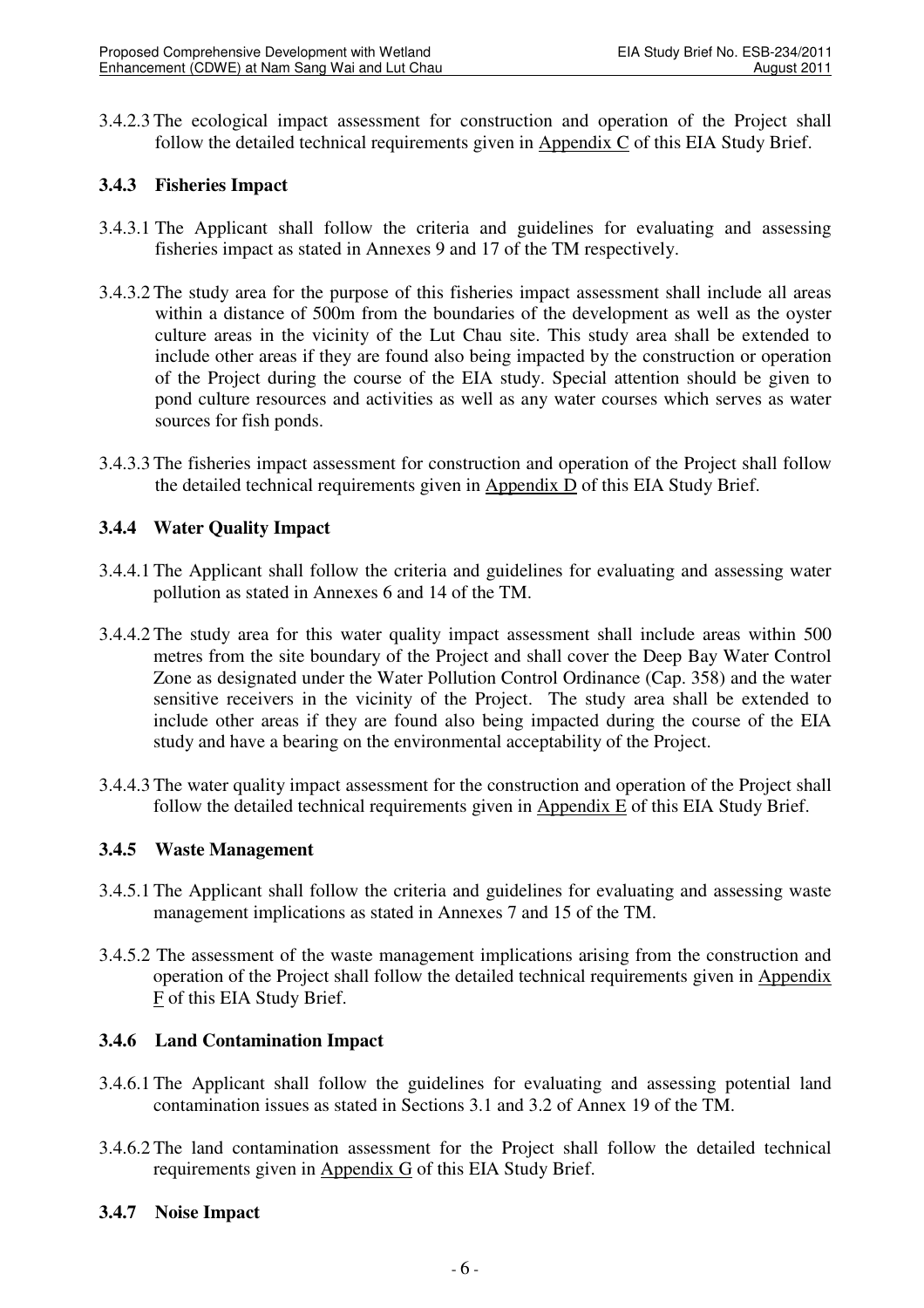- 3.4.7.1 The Applicant shall follow the criteria and guidelines for evaluating and assessing noise impact as stated in Annexes 5 and 13 of the TM.
- 3.4.7.2 The assessment area for the noise impact assessment shall generally include areas within 300 metres from the boundary of the Project site. The assessment area could be reduced accordingly if the first layer of noise sensitive receivers (NSRs), closer than 300 metres from the outer Project limit, provides acoustic shielding to those receivers at distances further away from the Project. The assessment area shall be expanded to include NSRs at distances over 300 metres from the Project which are affected by the construction and operation of the Project.
- 3.4.7.3 The noise impact assessment for construction and operation of the Project shall follow the detailed technical requirements given in Appendix H of this EIA Study Brief.

#### **3.4.8 Landscape and Visual Impacts**

- 3.4.8.1The Applicant shall follow the criteria and guidelines for evaluating and assessing landscape and visual impacts as stated in Annexes 10 and 18 of the TM, and the EIAO Guidance Note No. 8/2010 "Preparation of Landscape and Visual Impact Assessment under the EIAO".
- 3.4.8.2The study area for the landscape impact assessment shall include areas within a distance of 500 metres from the site boundary of the Project while the study area for the visual impact assessment shall be defined by the visual envelop of the Project.
- 3.4.8.3The landscape and visual impact assessment for the construction and operation of the Project shall follow the detailed technical requirements given in Appendix I of this EIA Study Brief.

### **3.4.9 Impact of Cultural Heritage**

- 3.4.9.1 The Applicant shall follow the criteria and guideline for evaluating and assessing the cultural heritage impacts as stated in Annexes 10 and 19 of the TM respectively.
- 3.4.9.2 The cultural heritage impact assessment shall include a built heritage impact assessment (BHIA) and archaeological impact assessment (AIA). Details of the technical requirements of the BHIA and AIA are shown in Appendix J.

### **3.4.10 Sewerage and Sewage Treatment Implication**

- 3.4.10.1 The Applicant shall follow the criteria and guidelines for evaluating and assessing impacts on the downstream public sewerage, sewage treatment and disposal facilities in section 6.5 in Annex 14 of the TM.
- 3.4.10.2 Details of the technical requirements for the assessment of the Sewerage and Sewage Treatment Implication are shown in Appendix K.

### **3.4.11 Summary of Environmental Outcomes**

3.4.11.1 The EIA report shall contain a summary of the key environmental outcomes arising from the EIA study, including estimated population protected from various environmental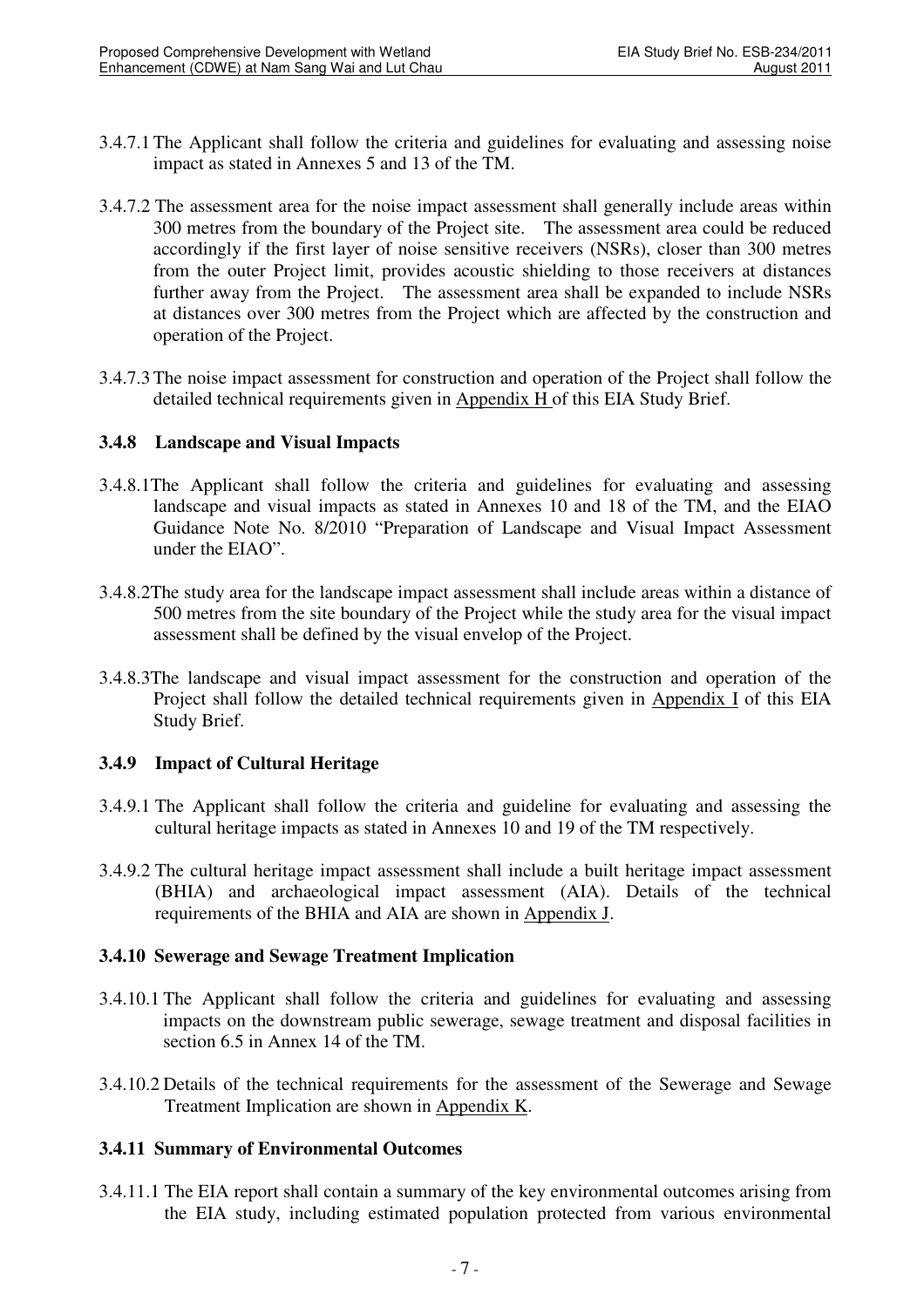impacts, environmentally sensitive areas protected, environmentally friendly options considered and incorporated in the preferred option, environmental designs recommended, key environmental problems avoided and environmental benefits of the environmental protection measures recommended.

### **3.4.12 Environmental Monitoring and Audit (EM&A) Requirements**

- 3.4.12.1 The Applicant shall identify and justify in the EIA study whether there is any need for EM&A activities during the construction and operational phases of the Project and, if affirmative, to define the scope of EM&A requirements for the Project in the EIA study.
- 3.4.12.2 Subject to the confirmation of the EIA study findings, the Applicant shall comply with the requirements as stipulated in Annex 21 of the TM. The Applicant shall also propose real-time reporting of monitoring data for the Project through a dedicated internet website.
- 3.4.12.3 The Applicant shall prepare a project implementation schedule (in the form of a checklist as shown in Appendix L of this EIA Study Brief) containing all the EIA study recommendations and mitigation measures with reference to the implementation programme of the Project.

### **4. DURATION OF VALIDITY**

4.1 The Applicant shall notify the Director of the commencement of the EIA study. If the EIA study does not commence within 36 months after the date of issue of this EIA Study Brief, the Applicant shall apply to the Director for a fresh EIA study brief before commencement of the EIA study.

### **5. REPORTING REQUIREMENTS**

- 5.1 In preparing the EIA report, the Applicant shall refer to Annex 11 of the TM for the contents of an EIA report. The Applicant shall also refer to Annex 20 of the TM, which stipulates the guidelines for the review of an EIA report.
- 5.2 The Applicant shall supply the Director with hard and electronic copies of the EIA report and the executive summary in accordance with the requirements given in Appendix M of this EIA Study Brief. The Applicant shall, upon request, make additional copies of the above documents available to the public, subject to payment by the interested parties of full costs of printing.

### **6. OTHER PROCEDURAL REQUIREMENTS**

- 6.1 If there is any change in the name of Applicant for this EIA Study Brief during the course of the EIA study, the Applicant must notify the Director immediately.
- 6.2 If there is any key change in the scope of the Project mentioned in section 1.2 of this EIA Study Brief and in Project Profile (No. PP-447/2011), the Applicant must seek confirmation from the Director in writing on whether or not the scope of issues covered by this EIA Study Brief can still cover the key changes, and the additional issues, if any,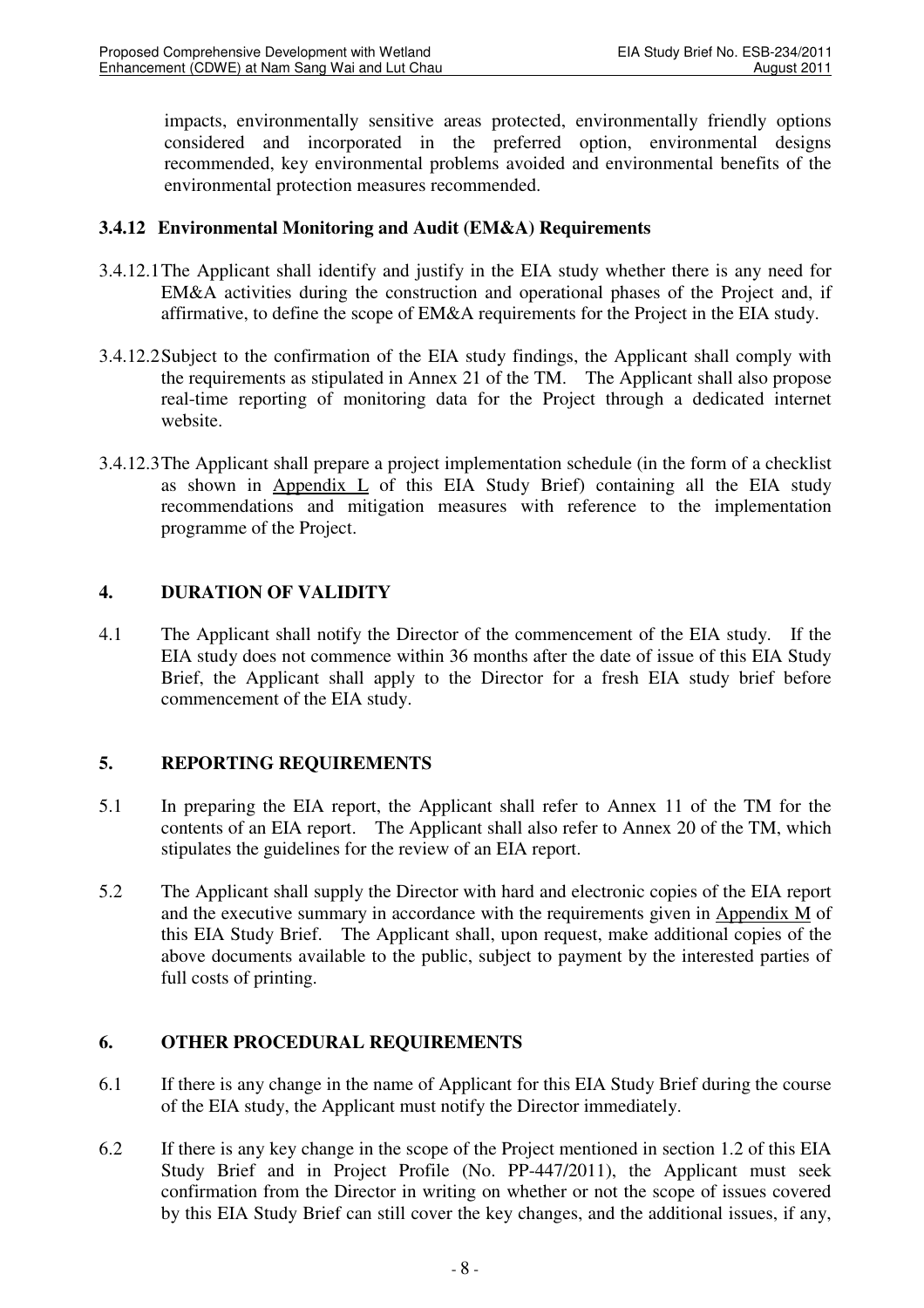that the EIA study must also address. If the changes to the Project fundamentally alter the key scope of this EIA Study Brief, the Applicant shall apply to the Director for a fresh EIA study brief.

### **7. LIST OF APPENDICES**

7.1 This EIA Study Brief includes the following appendices:

|            |                                                | Appendix A – Project Location Plan                                                 |  |  |  |
|------------|------------------------------------------------|------------------------------------------------------------------------------------|--|--|--|
|            |                                                | Appendix B – Requirements for Air Quality Impact Assessment                        |  |  |  |
|            |                                                | Appendix B-1 – Guidelines on Choice of Models and Model Parameters                 |  |  |  |
|            |                                                | Appendix B-2 – Guidelines on Assessing the 'TOTAL' Air Quality Impacts             |  |  |  |
|            |                                                | Appendix B-3 – Guidelines on the Use of Alternative Computer Models in Air Quality |  |  |  |
|            |                                                | Assessment                                                                         |  |  |  |
| Appendix C |                                                | - Requirements for Ecological Impact Assessment                                    |  |  |  |
| Appendix D | - Requirements for Fisheries Impact Assessment |                                                                                    |  |  |  |
| Appendix E |                                                | - Requirements for Water Quality Impact Assessment                                 |  |  |  |
| Appendix F |                                                | - Requirements for Assessment of Waste Management Implications                     |  |  |  |
| Appendix G |                                                | - Requirements for Land Contamination Assessment                                   |  |  |  |
| Appendix H |                                                | - Requirements for Noise Impact Assessment                                         |  |  |  |
| Appendix I |                                                | - Requirements for Landscape and Visual Impact Assessment                          |  |  |  |
| Appendix J |                                                | - Requirements for Cultural Heritage Impact Assessment                             |  |  |  |
| Appendix K |                                                | - Requirements for Assessment of Sewerage and Sewage Treatment                     |  |  |  |
|            |                                                | Implication                                                                        |  |  |  |
| Appendix L |                                                | - Implementation Schedule of Recommended Mitigation Measures                       |  |  |  |
| Appendix M |                                                | - Requirements for EIA Report Documents                                            |  |  |  |
|            |                                                |                                                                                    |  |  |  |

--- END OF EIA STUDY BRIEF ---

August 2011 Environmental Assessment Division Environmental Protection Department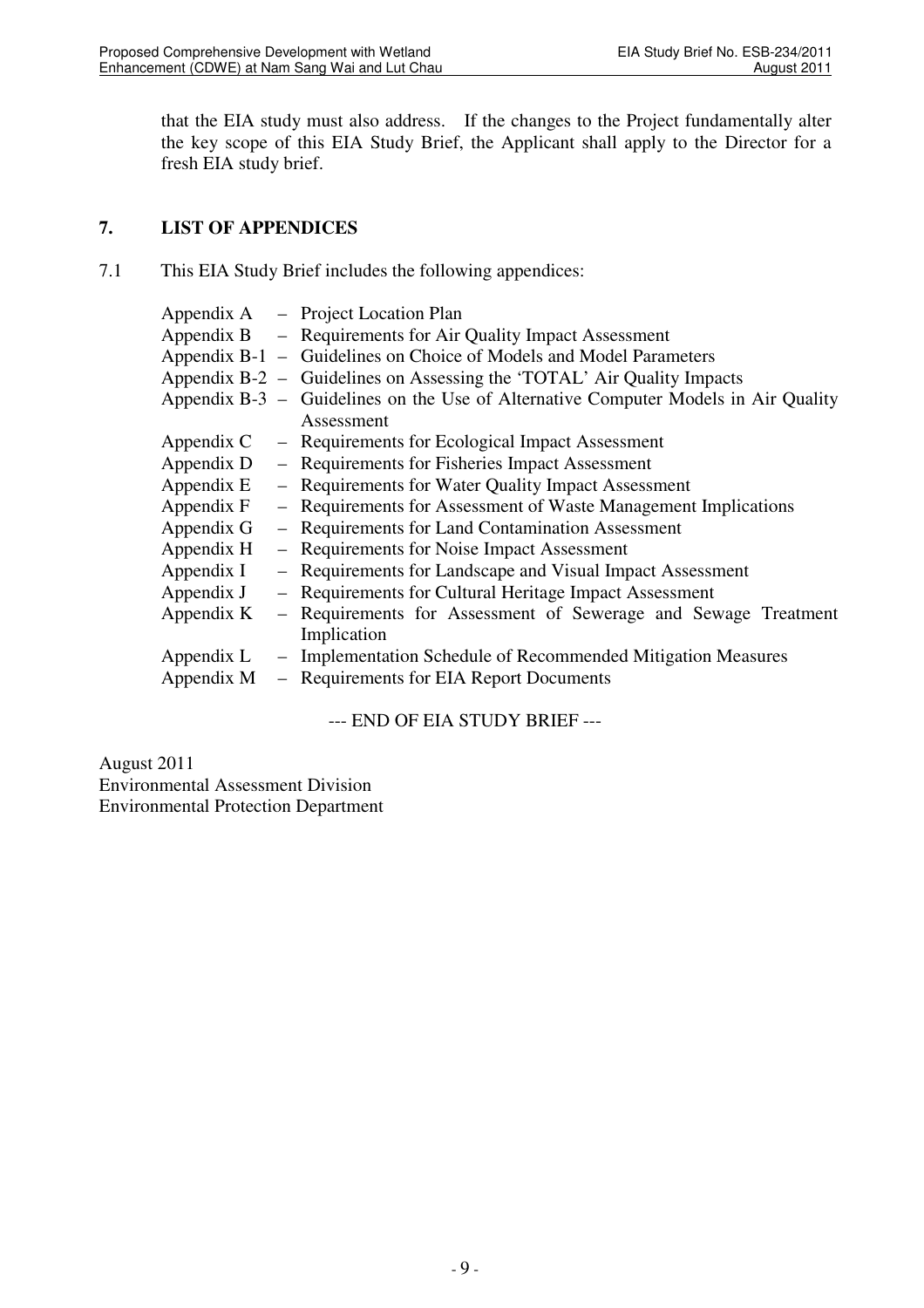#### **Appendix A**

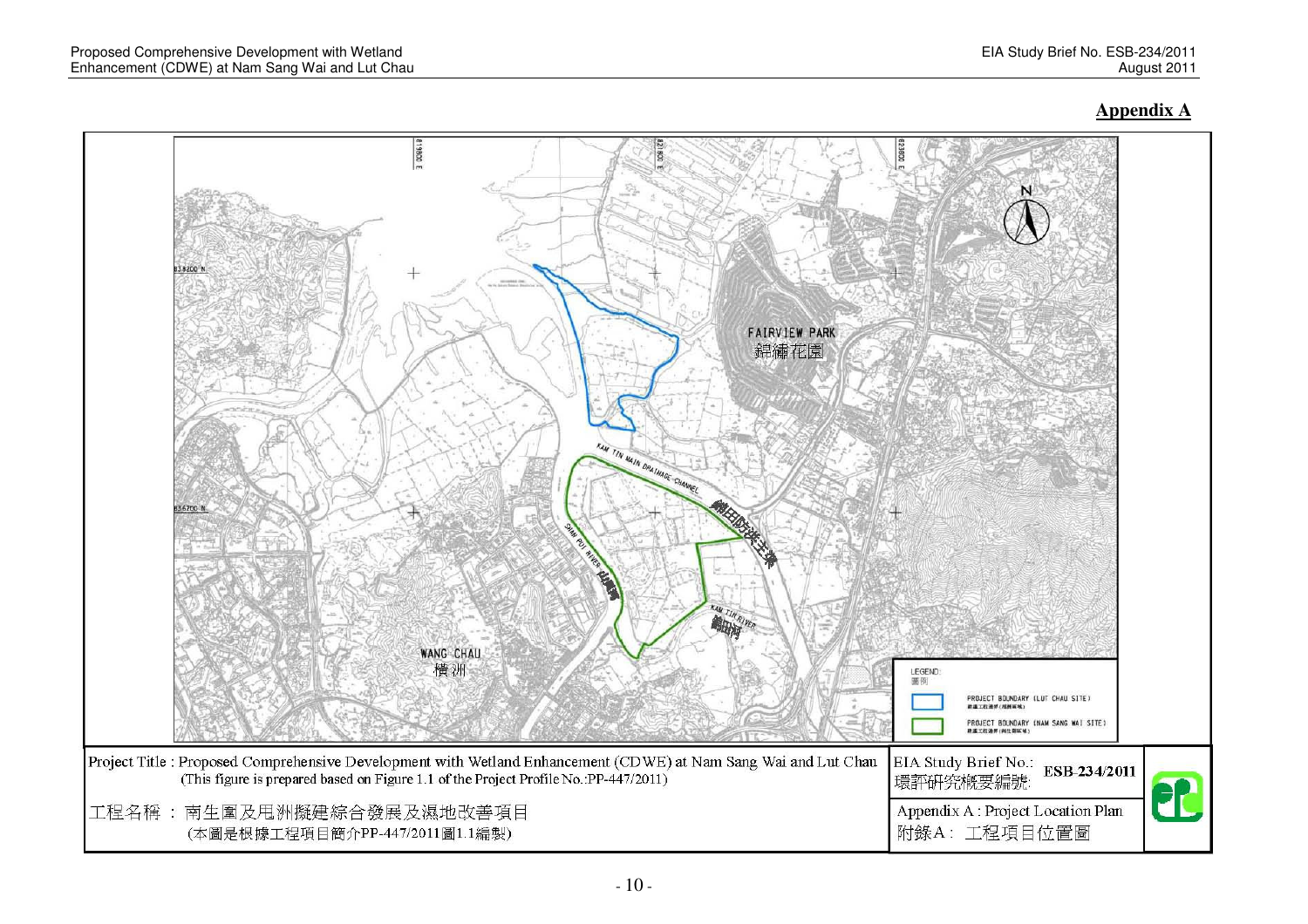### **Appendix B**

### **Requirements for Air Quality Impact Assessment**

The air quality impact assessment shall include the following:

- 1. Background and Analysis of Activities
	- (i) Provision of background information relating to air quality issues relevant to the Project, e.g. description of the types of activities of the Project that may affect air quality during construction and operational stages of the Project.
	- (ii) Provision of an account, where appropriate, of the consideration/measures that have been taken into consideration in the planning of the Project to abate the air pollution impact. The Applicant shall consider alternative construction methods/phasing programmes, and alternative operation modes to minimize the air quality impact during construction and operation stages of the Project.
	- (iii) Presentation of background air quality levels in the study area for the purpose of evaluating cumulative air quality impacts during construction and operational stages of the Project. If PATH model is used to estimate the background air quality, details for the estimation of all emission sources to be adopted in the model runs should be clearly presented.
- 2. Identification of Air Sensitive Receivers (ASRs) and Examination of Emission/ Dispersion Characteristics
	- (i) Identification and description of existing, planned and committed ASRs that would likely be affected by the Project, including those earmarked on the relevant Outline Zoning Plans, Layout Plans and other relevant published land use plans, including plans and drawings published by Lands Department and any land use and development applications approved by the Town Planning Board. The Applicant shall select the assessment points of the identified ASRs that represent the worst impact point of these ASRs. A map clearly showing the location and description such as name of buildings, their uses and height of the selected assessment points shall be given. The separation distances of these ASRs from the nearest emission sources shall also be given.
	- (ii) Provision of a list of air pollution emission sources, including any nearby emission sources which are likely to have impact related to the Project based on the analysis of the construction and operation activities in section 1 above. Examples of operational stage emission sources include emissions of gaseous pollutants such as volatile organic compounds (VOC) and toxic air pollutants from the production processes and facilities, vehicular emissions from the trucks transporting the feedstocks, reagents and products to and from the Project site, and odour emissions from the production processes and facilities, the transportation, handling and storage of odorous materials at the Project site, and the on-site wastewater treatment plant. Confirmation regarding the validity of the assumptions adopted and the magnitude of the activities (e.g. volume of construction material handled, odour emission strength, etc.) shall be obtained from the relevant government departments/authorities and documented.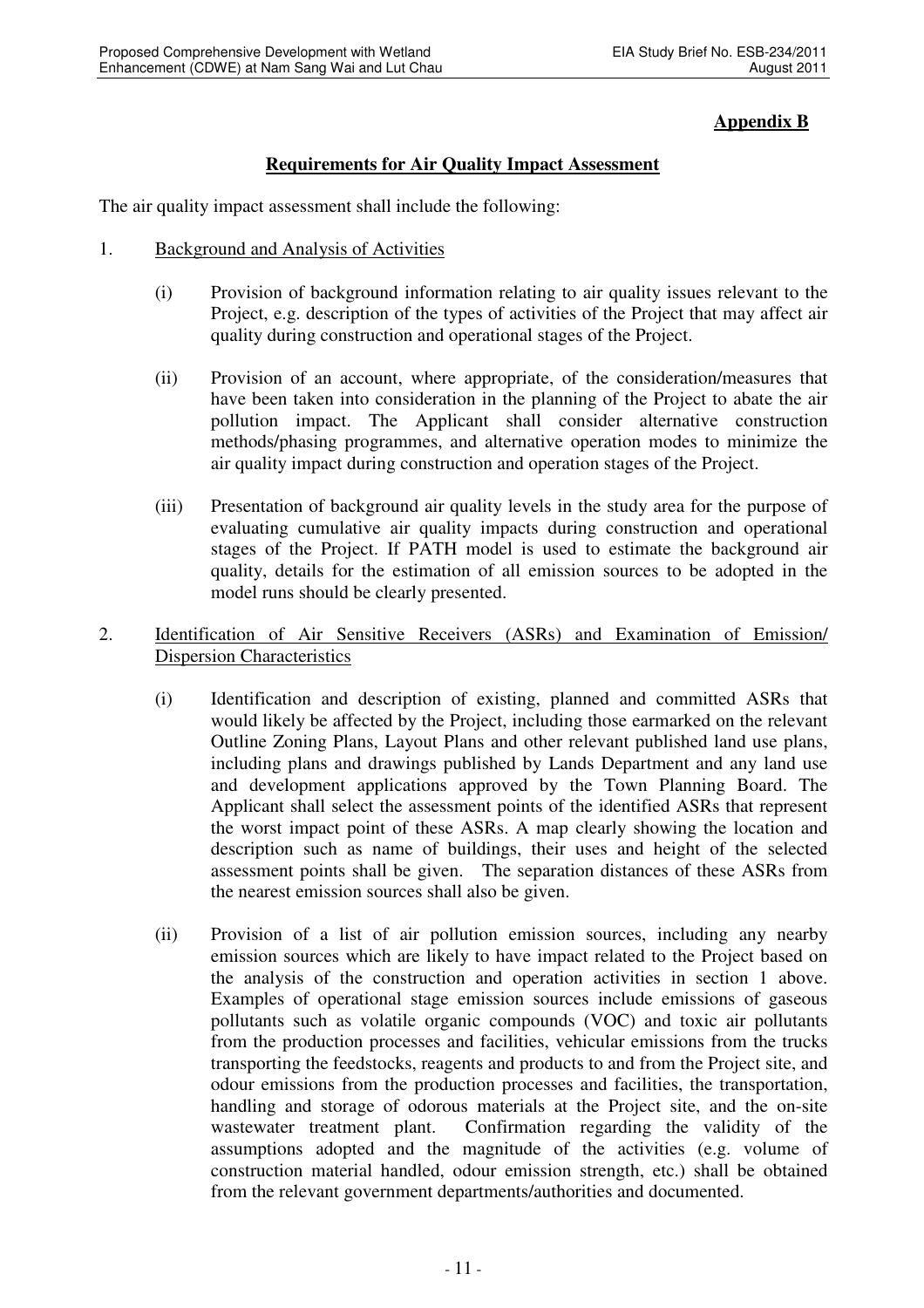- (iii) Identification of chimneys and obtainment of relevant chimney emission data in the study area by carrying out a survey for assessing the cumulative air quality impact of air pollutants through chimneys. The Applicant shall ensure and confirm that the chimney emission data used in their assessment have been validated and updated by their own survey. If there are any errors subsequently found in their chimney emission data used, the Applicant shall be fully responsible and the submission may be invalidated.
- (iv) The emissions from any concurrent projects identified as relevant during the course of the EIA study shall be taken into account as contributing towards the overall cumulative air quality impact. The impact as affecting the existing, committed and planned ASRs within the study area shall be assessed, based on the best information available at the time of assessment.
- 3. Construction Phase Air Quality Impact
	- (i) The Applicant shall follow the requirements stipulated under the Air Pollution Control (Construction Dust) Regulation to ensure that construction dust impacts are controlled within the relevant standards as stipulated in section 1 of Annex 4 of the TM. A monitoring and audit programme for the construction phase of the Project shall be devised to verify the effectiveness of the control measures proposed so as to ensure proper control of construction air quality impacts.
	- (ii) If the Applicant anticipates that the Project will give rise to significant construction dust impacts likely to exceed recommended limits in the TM at the ASRs despite the incorporation of the dust control measures proposed, a quantitative assessment shall be carried out to evaluate the construction dust impact at the identified ASRs. The Applicant shall follow the methodology set out in section 5 below when carrying out the quantitative assessment. A monitoring and audit programme for the construction phase of the Project shall be devised to verify the effectiveness of the control measures proposed so as to ensure proper construction dust control.
- 4. Operational Phase Air Quality Impact
	- (i) The Applicant shall calculate the expected air pollutant concentrations, such as dust, gaseous emissions, toxic air pollutants and odour, at the identified ASRs based on an assumed reasonably worst case scenario under normal operating conditions. The evaluation shall be based on the strength of the emission sources identified in section 2 above. The Applicant shall follow the methodology set out in Section 5 below when carrying out the assessment.
- 5. Quantitative Assessment Methodology
	- (i) The Applicant shall apply the general principles enunciated in the modelling guidelines in Appendices B-1 to B-3 while making allowance for the specific characteristic of the Project. This specific methodology must be documented in such level of details, preferably assisted with tables and diagrams, to allow the readers of the EIA report to grasp how the model has been set up to simulate the situation under study without referring to the model input files. Detailed calculations of air pollutants emission rates for input to the model shall be presented in the EIA report. The Applicant must ensure consistency between the text description and the model files at every stage of submissions for review.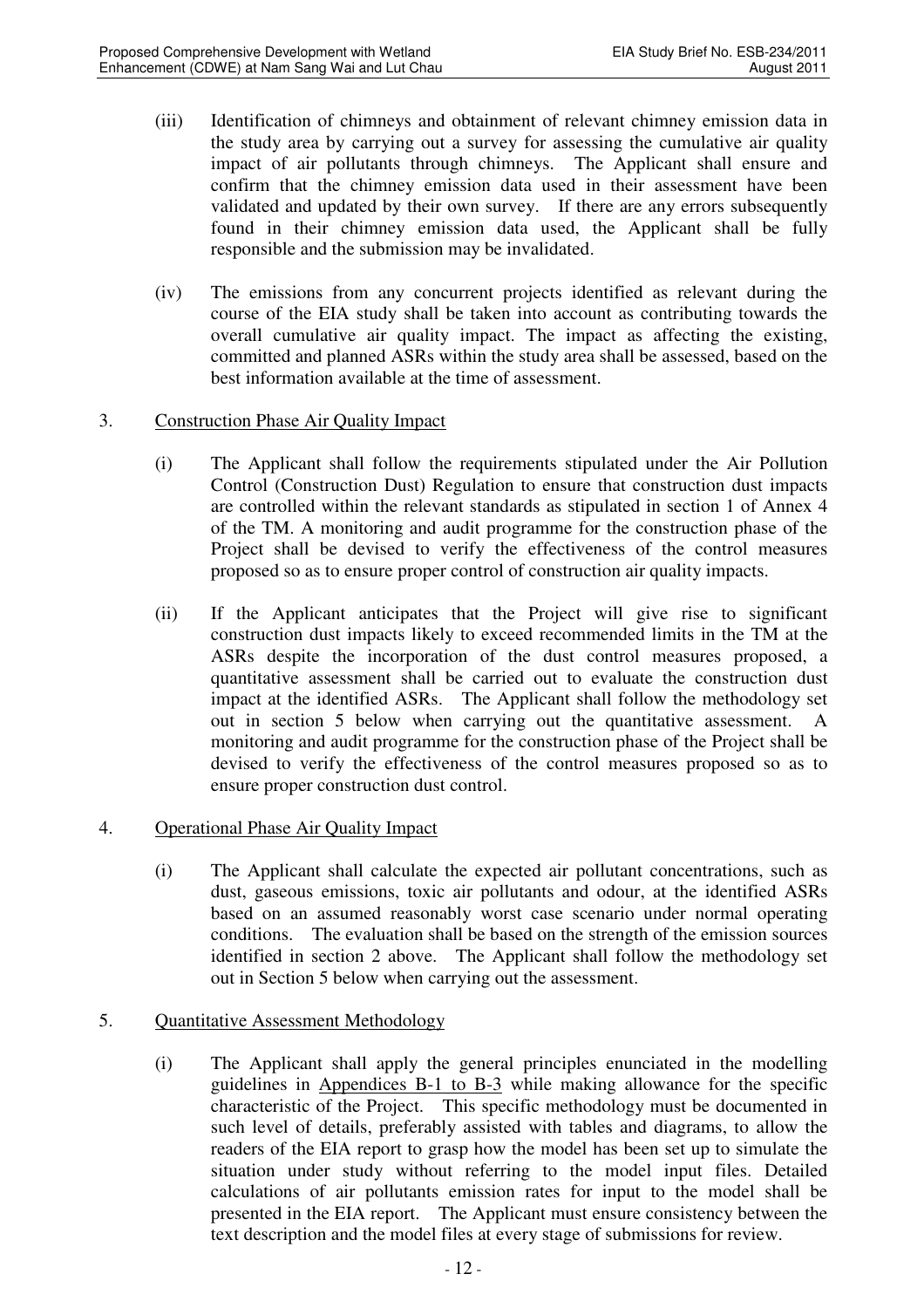- (ii) The Applicant shall identify the key/representative air pollution parameters (types of pollutants and the averaging time concentrations) to be evaluated and provide explanation for selecting these parameters for assessing the impact of the Project.
- (iii) The Applicant shall calculate the cumulative air quality impact at the ASRs identified under section 2 above and compare these results against the criteria set out in section 1 of Annex 4 in the TM. The predicted air quality impacts (both unmitigated and mitigated) shall be presented in the form of summary table(s) and pollution contours, to be evaluated against the relevant air quality standards and on any effect they may have on the land use implications. Plans of a suitable scale should be used to present pollution contours to allow buffer distance requirements to be determined properly.
- (iv) The air pollution impacts of future road traffic shall be calculated based on the highest emission strength from the road within the next 15 years upon commissioning of the proposed development. The Applicant shall demonstrate that the selected year of assessment represents the highest emission scenario given the combination of vehicular emission factors and traffic flow for the selected year. The Fleet Average Emission Factors used in the assessment shall be agreed with the Director. If necessary, the Fleet Average Emission Factors shall be determined by a motor vehicle emission model such as EMFAC-HK model to be agreed with the Director. The traffic flow data and assumptions, such as the exhaust technology fractions, vehicle age/population distribution, traffic forecast and speed fractions, that are used in the assessment shall be presented in the form of both summary table(s) and graph(s).
- (v) If there are any direct technical noise remedies recommended in the study, the air quality implication due to these technical remedies shall be assessed. For instance, if barriers that may affect dispersion of air pollutants are proposed, then the implications of such remedies on air quality impact shall be assessed. The Applicant shall highlight clearly the locations and types of agreed noise mitigating measures (where applicable), be they noise barriers and affected ASRs, on contour maps for easy reference.

### 6. Mitigation Measures for Non-compliance

The Applicant shall propose remedies and mitigating measures where the predicted air quality impact exceeds the criteria set in section 1 of Annex 4 in the TM. These measures and any constraints on future land use planning shall be agreed with the relevant government departments/authorities and documented. The Applicant shall demonstrate quantitatively whether the residual impacts after incorporation of the proposed mitigating measures will comply with the criteria stipulated in section 1 of Annex 4 in the TM.

### 7. Submission of Model Files

Input and output file(s) of model run(s) including those files for generating the pollution contours and emission calculation work sheets shall be submitted to the Director in electronic format together with the submission of the EIA report.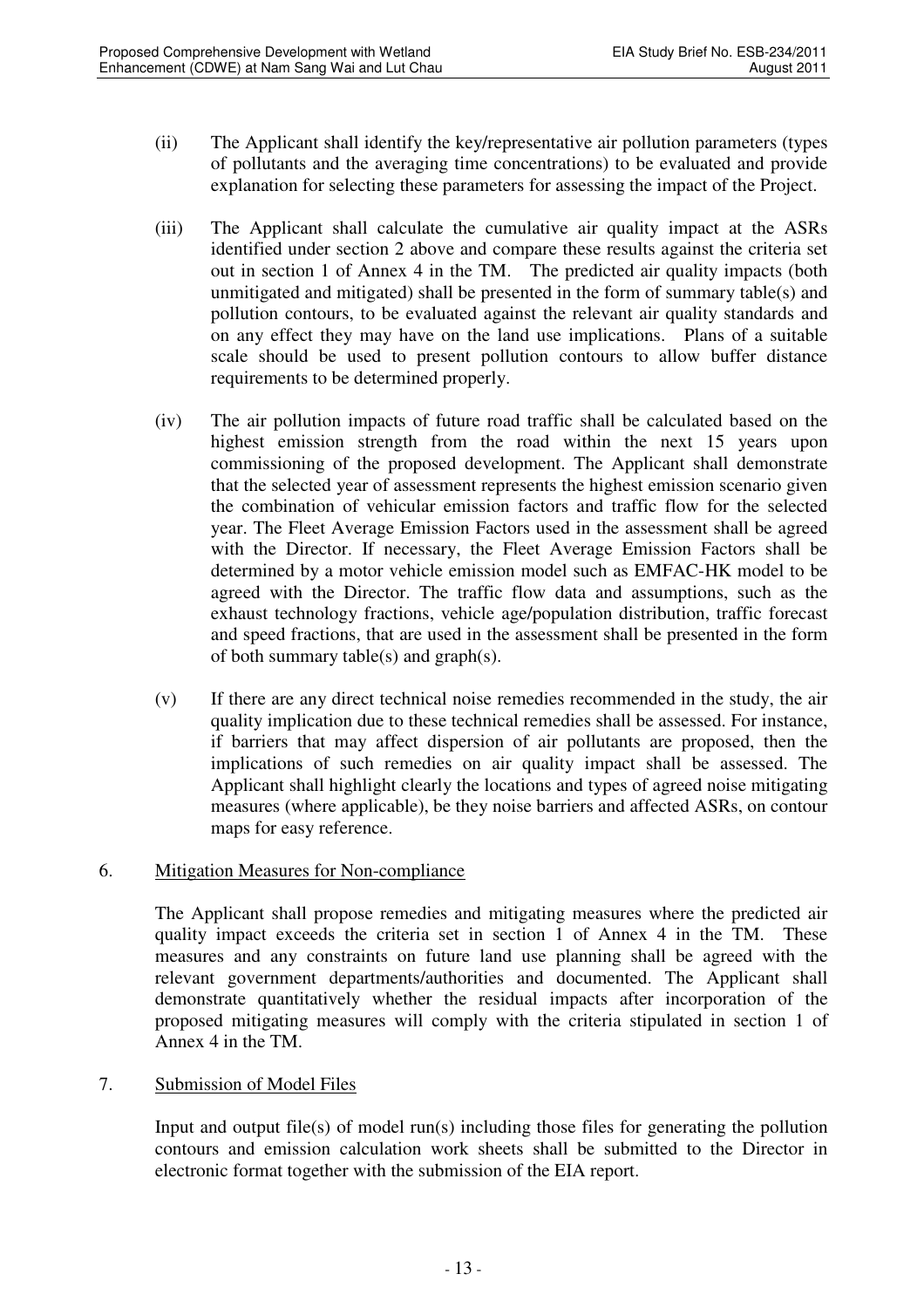### **Appendix B-1**

### **Guidelines on Choice of Models and Model Parameters**

*[The information contained in this Appendix is only meant to assist the Applicant in performing the air quality assessment. The Applicant must exercise professional judgment in applying this general information for the Project.]*

#### **1. Introduction**

1.1 To expedite the review process by the Authority and to assist project proponents or environmental consultants with the conduct of air quality modelling exercise which are frequently called for as part of environmental impact assessment studies, this paper describes the usage and requirements of a few commonly used air quality models.

#### **2. Choice of Models**

2.1 The models which have been most commonly used in air quality impact assessments, due partly to their ease of use and partly to the quick turn-around time for results, are of Gaussian type and designed for use in simple terrain under uniform wind flow. There are circumstances when these models are not suitable for ambient concentration estimates and other types of models such as physical, numerical or mesoscale models will have to be used. In situations where topographic, terrain or obstruction effects are minimal between source and receptor, the following Gaussian models can be used to estimate the near-field impacts of a number of source types including dust, traffic and industrial emissions.

| Model                                                                                                                                                                  | Applications                                                               |  |  |  |
|------------------------------------------------------------------------------------------------------------------------------------------------------------------------|----------------------------------------------------------------------------|--|--|--|
| <b>FDM</b>                                                                                                                                                             | for evaluating fugitive and open dust source impacts (point, line and area |  |  |  |
|                                                                                                                                                                        | sources)                                                                   |  |  |  |
| <b>CALINE4</b><br>for evaluating mobile traffic emission impacts (line sources)<br>for evaluating industrial chimney releases as well as area and volumetric<br>ISCST3 |                                                                            |  |  |  |
|                                                                                                                                                                        |                                                                            |  |  |  |

These frequently used models are also referred to as Schedule 1 models (see attached list).

- 2.2 Note that both FDM and CALINE4 have a height limit on elevated sources (20m and 10m, respectively). Source of elevation above these limits will have to be modelled using the ISCST3 model or suitable alternative models. In using the latter, reference should be made to the "Guidelines on the Use of Alternative Computer Models in Air Quality Assessment" in Appendix B-3.
- 2.3 The models can be used to estimate both short-term (hourly and daily average) and long-term (annual average) ambient concentrations of air pollutants. The model results, obtained using appropriate model parameters (refer to section 3) and assumptions, allow direct comparison with the relevant air quality standards such as the Air Quality Objectives (AQOs) for the relevant pollutant and time averaging period.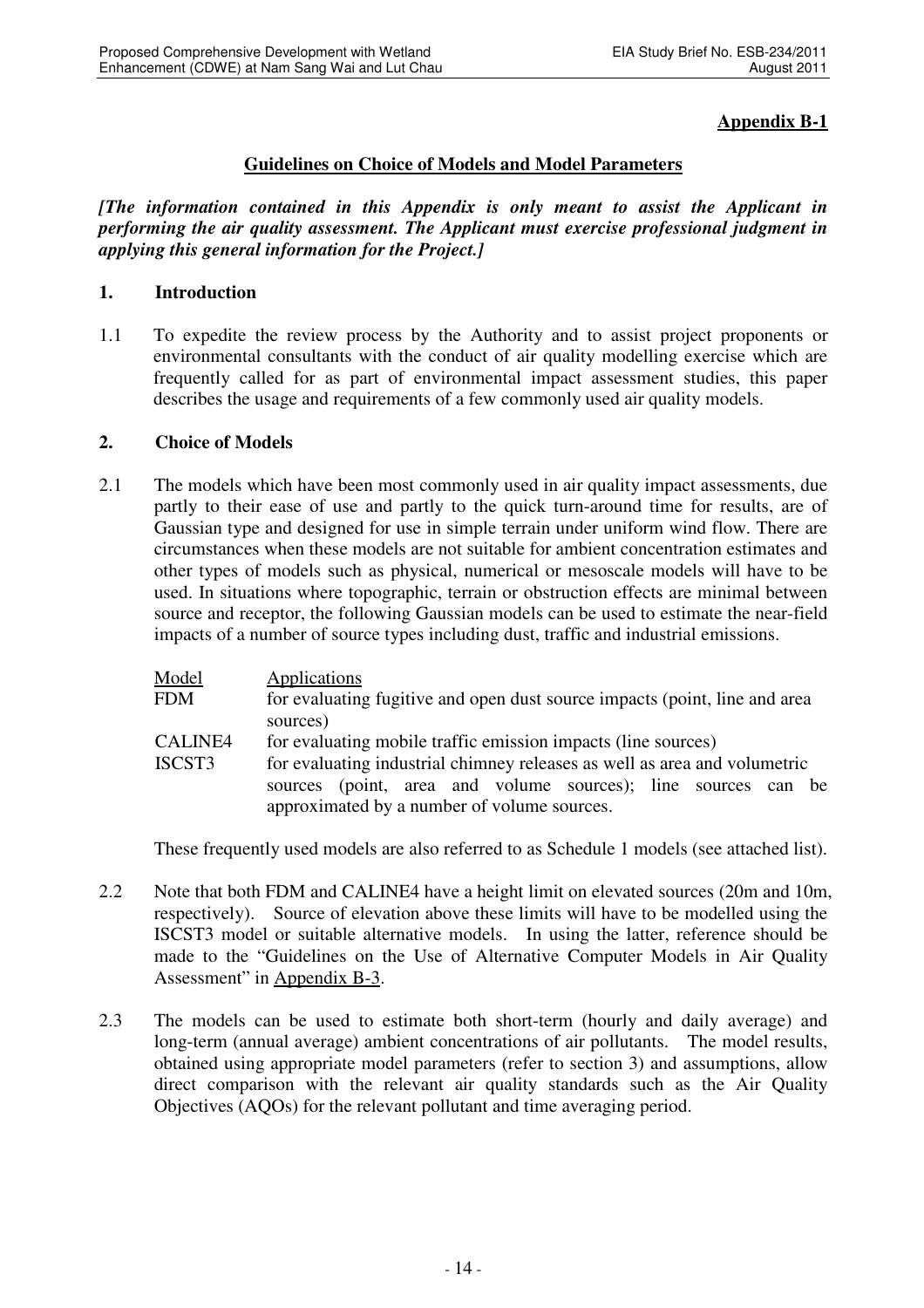#### **3 Model Input Requirements**

#### 3.1 Meteorological Data

- 3.1.1 At least 1 year of recent meteorological data (including wind speed, wind direction, stability class, ambient temperature and mixing height) from a weather station either closest to or having similar characteristics as the study site should be used to determine the highest short-term (hourly, daily) and long-term (annual) impacts at identified air sensitive receivers in that period. The amount of valid data for the period should be no less than 90 percent.
- 3.1.2 Alternatively, the meteorological conditions as listed below can be used to examine the worst case short-term impacts:

Day time: stability class D; wind speed 1 m/s (at 10m height); worst case wind angle; mixing height 500 m

Night time: stability class F; wind speed 1 m/s (at 10m height); worst case wind angle; mixing height 500 m

This is a common practice with using the CALINE4 model due to its inability to handle lengthy data set.

- 3.1.3 For situations where, for example, (i) the model (such as CALINE4) does not allow easy handling of one full year of meteorological data; or (ii) model run time is a concern, the followings can be adopted in order to determine the daily and annual average impacts:
	- (i) perform a frequency occurrence analysis of one year of meteorological data to determine the actual wind speed (to the nearest unit of m/s), wind direction (to the nearest 10°) and stability (classes A to F) combinations and their frequency of occurrence;
	- (ii) determine the short term hourly impact under all of the identified wind speed, wind direction and stability combinations; and
	- (iii) apply the frequency data with the short term results to determine the long term (daily /annual) impacts.

Apart from the above, any alternative approach that will capture the worst possible impact values (both short term and long term) may also be considered.

- 3.1.4 Note that the anemometer height (relative to a datum same for the sources and receptors) at which wind speed measurements were taken at a selected station should be correctly entered in the model. These measuring positions can vary greatly from station to station and the vertical wind profile employed in the model can be grossly distorted from the real case if incorrect anemometer height is used. This will lead to unreliable concentration estimates.
- 3.1.5 An additional parameter, namely, the standard deviation of wind direction,  $\sigma_{\theta}$ , needs to be provided as input to the CALINE4 model. Typical values of  $\sigma_{\theta}$  range from 12<sup>o</sup> for rural areas to 24° for highly urbanised areas under 'D' class stability. For semi-rural such as new development areas,  $18^\circ$  is more appropriate under the same stability condition. The following reference can be consulted for typical ranges of standard deviation of wind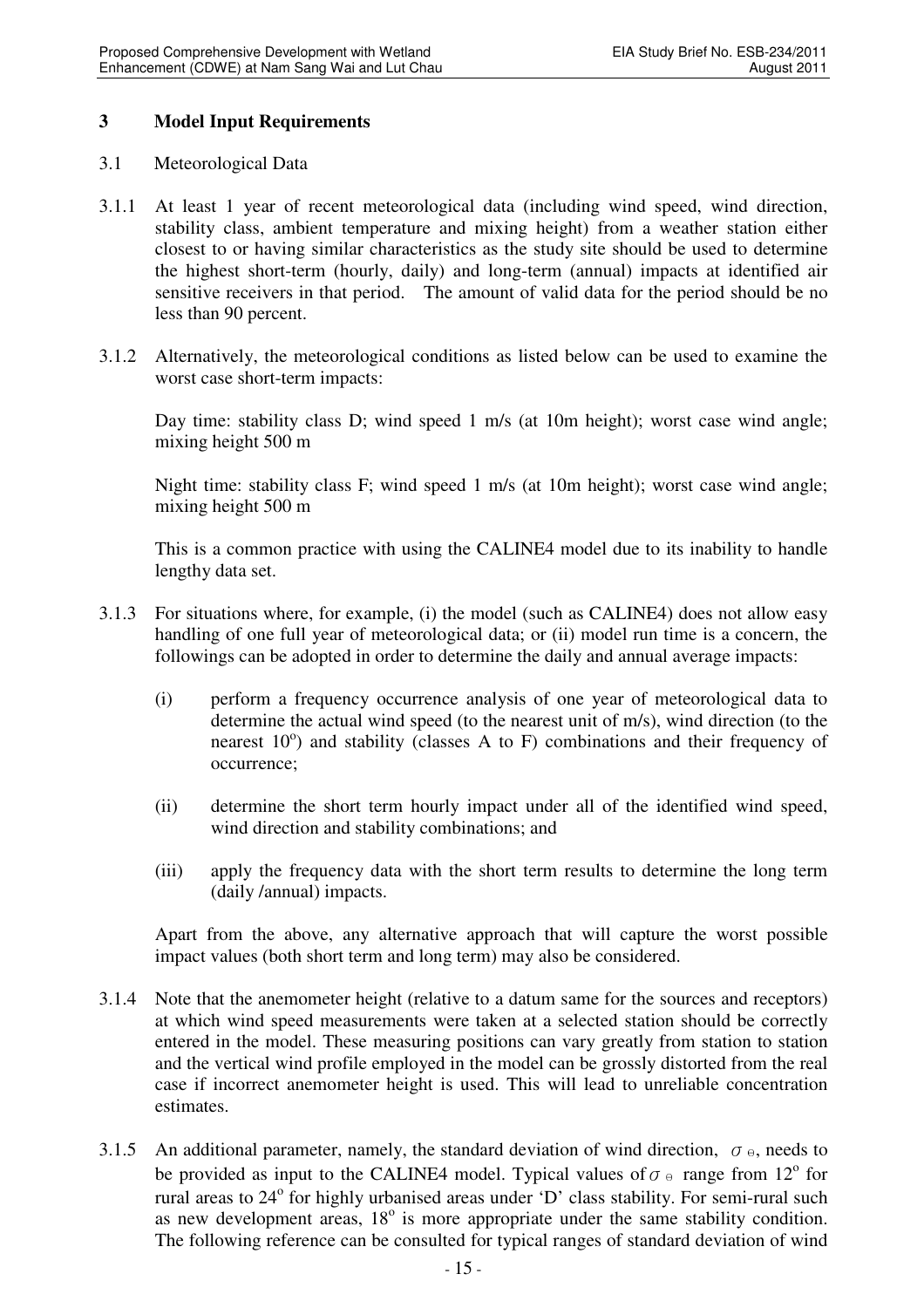direction under different stability categories and surface roughness conditions.

*Ref.(1): Guideline On Air Quality Models (Revised), EPA-450/2-78-027R, United States Environmental Protection Agency, July 1986.* 

3.2 Emission Sources

All the identified sources relevant to a process plant or a study site should be entered in the model and the emission estimated based on emission factors compiled in the AP-42 (Ref. 2) or other suitable references. The relevant sections of AP-42 and any parameters or assumptions used in deriving the emission rates (in units  $g/s$ ,  $g/s/m$  or  $g/s/m<sup>2</sup>$ ) as required by the model should be clearly stated for verification. The physical dimensions, location, release height and any other emission characteristics such as efflux conditions and emission pattern of the sources input to the model should also correspond to site data.

If the emission of a source varies with wind speed, the wind speed-dependent factor should be entered.

*Ref.(2): Compilation of Air Pollutant Emission Factors, AP-42, 5th Edition, United States Environmental Protection Agency, January 1995*.

3.3 Urban/Rural Classification

Emission sources may be located in a variety of settings. For modelling purposes these are classed as either rural or urban so as to reflect the enhanced mixing that occurs over urban areas due to the presence of buildings and urban heat effects. The selection of either rural or urban dispersion coefficients in a specific application should follow a land use classification procedure. If the land use types including industrial, commercial and residential uses account for 50% or more of an area within 3 km radius from the source, the site is classified as urban; otherwise, it is classed as rural.

3.4 Surface Roughness Height

This parameter is closely related to the land use characteristics of a study area and associated with the roughness element height. As a first approximation, the surface roughness can be estimated as 3 to 10 percent of the average height of physical structures. Typical values used for urban and new development areas are 370 cm and 100 cm, respectively.

3.5 Receptors

These include discrete receptors representing all the identified air sensitive receivers at their appropriate locations and elevations and any other discrete or grid receptors for supplementary information. A receptor grid, whether Cartesian or Polar, may be used to generate results for contour outputs.

3.6 Particle Size Classes

In evaluating the impacts of dust-emitting activities, suitable dust size categories relevant to the dust sources concerned with reasonable breakdown in TSP ( $<$  30  $\mu$  m) and RSP ( $<$ 10  $\mu$  m) compositions should be used.

3.7 NO<sub>2</sub> to  $NO_x$  Ratio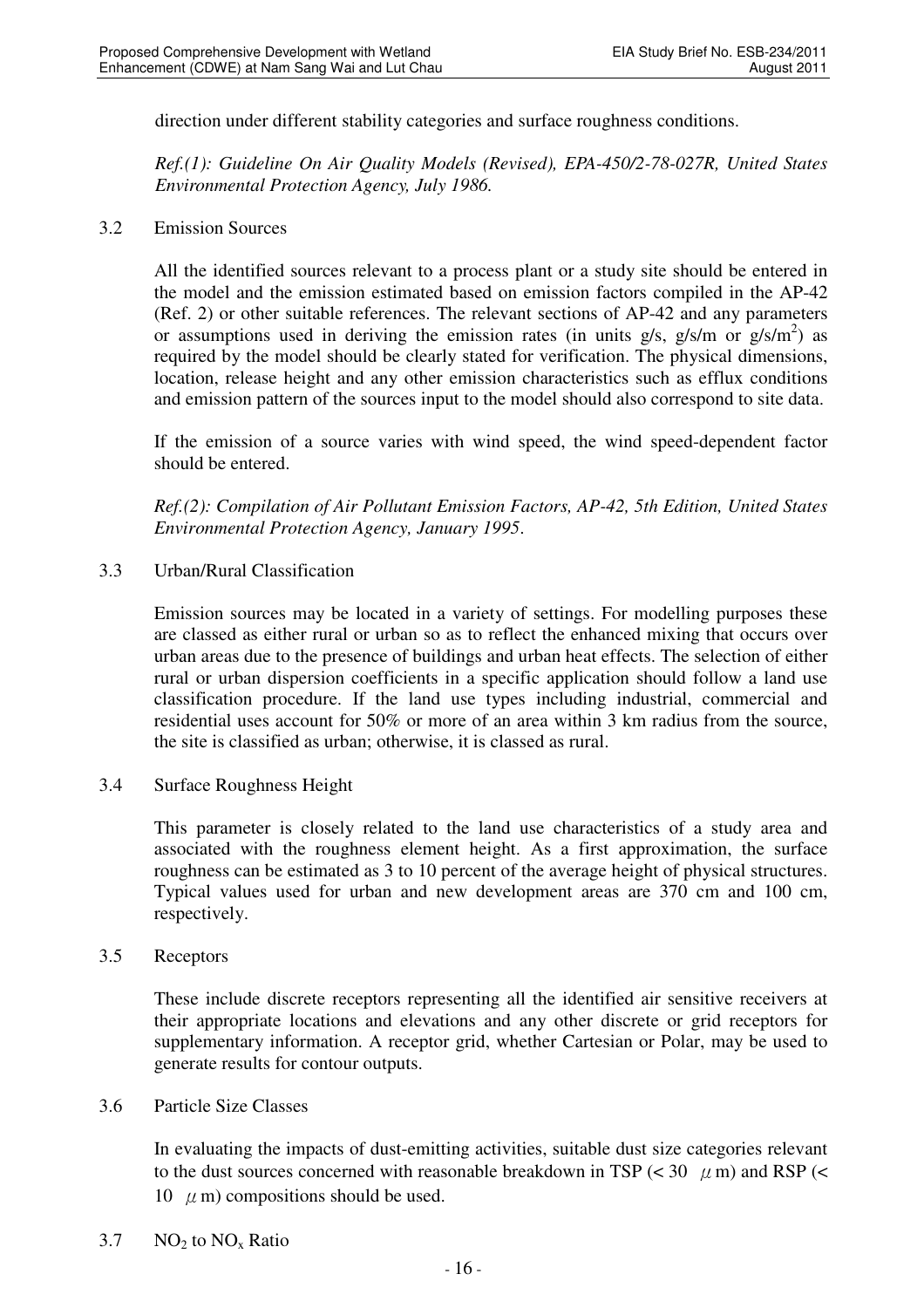The conversion of  $NO<sub>x</sub>$  to  $NO<sub>2</sub>$  is a result of a series of complex photochemical reactions and has implications on the prediction of near field impacts of traffic emissions. Until further data are available, three approaches are currently acceptable in the determination of  $NO<sub>2</sub>$ :

- (i) Ambient Ratio Method (ARM) assuming 20% of  $NO<sub>x</sub>$  to be  $NO<sub>2</sub>$ ; or
- (ii) Discrete Parcel Method (DPM, available in the CALINE4 model); or
- (iii) Ozone Limiting Method (OLM) assuming the tailpipe  $NO<sub>2</sub>$  emission to be 7.5% of NO<sub>x</sub> and the background ozone concentration to be in the range of 57 to 68  $\mu$ g/m3 depending on the land use type (see also the Environmental Protection Department (EPD) reference paper "Guidelines on Assessing the 'TOTAL' Air Quality Impacts" in Appendix B-2).

#### 3.8 Odour Impact

In assessing odour impacts, a much shorter time-averaging period of 5 seconds is required due to the shorter exposure period tolerable by human receptors. Conversion of model computed hourly average results to 5-second values is therefore necessary to enable comparison against recommended standard. The hourly concentration is first converted to 3-minute average value according to a power law relationship which is stability dependent (Ref. 3) and a result of the statistical nature of atmospheric turbulence. Another conversion factor (10 for unstable conditions and 5 for neutral to stable conditions) is then applied to convert the 3-minute average to 5-second average (Ref. 4). In summary, to convert the hourly results to 5-second averages, the following factors can be applied:

| <b>Stability Category</b> | 1-hour to 5-sec Conversion Factor |
|---------------------------|-----------------------------------|
| A & B                     | 45                                |
| C                         | クフ                                |
| D                         |                                   |
| $E \& F$                  |                                   |

Under 'D' class stability, the 5-second concentration is approximately 10 times the hourly average result. Note, however, that the combined use of such conversion factors together with the ISCST results may not be suitable for assessing the extreme close-up impacts of odour sources.

*Ref.(3): Richard A. Duffee, Martha A. O'Brien and Ned Ostojic, 'Odor Modeling – Why and How', Recent Developments and Current Practices in Odor Regulations, Controls and Technology, Air & Waste Management Association, 1991.* 

*Ref.(4): A.W.C. Keddie, 'Dispersion of Odours', Odour Control – A Concise Guide, Warren Spring Laboratory, 1980.* 

#### 3.9 Plume Rise Options

The ISCST3 model provides by default a list of the U.S. regulatory options for concentration calculations. These are all applicable to the Hong Kong situations except for the 'Final Plume Rise' option. As the distance between sources and receptors are generally fairly close, the non-regulatory option of 'Gradual Plume Rise' should be used instead to give more accurate estimate of near-field impacts due to plume emission. However, the 'Final Plume Rise' option may still be used for assessing the impacts of distant sources.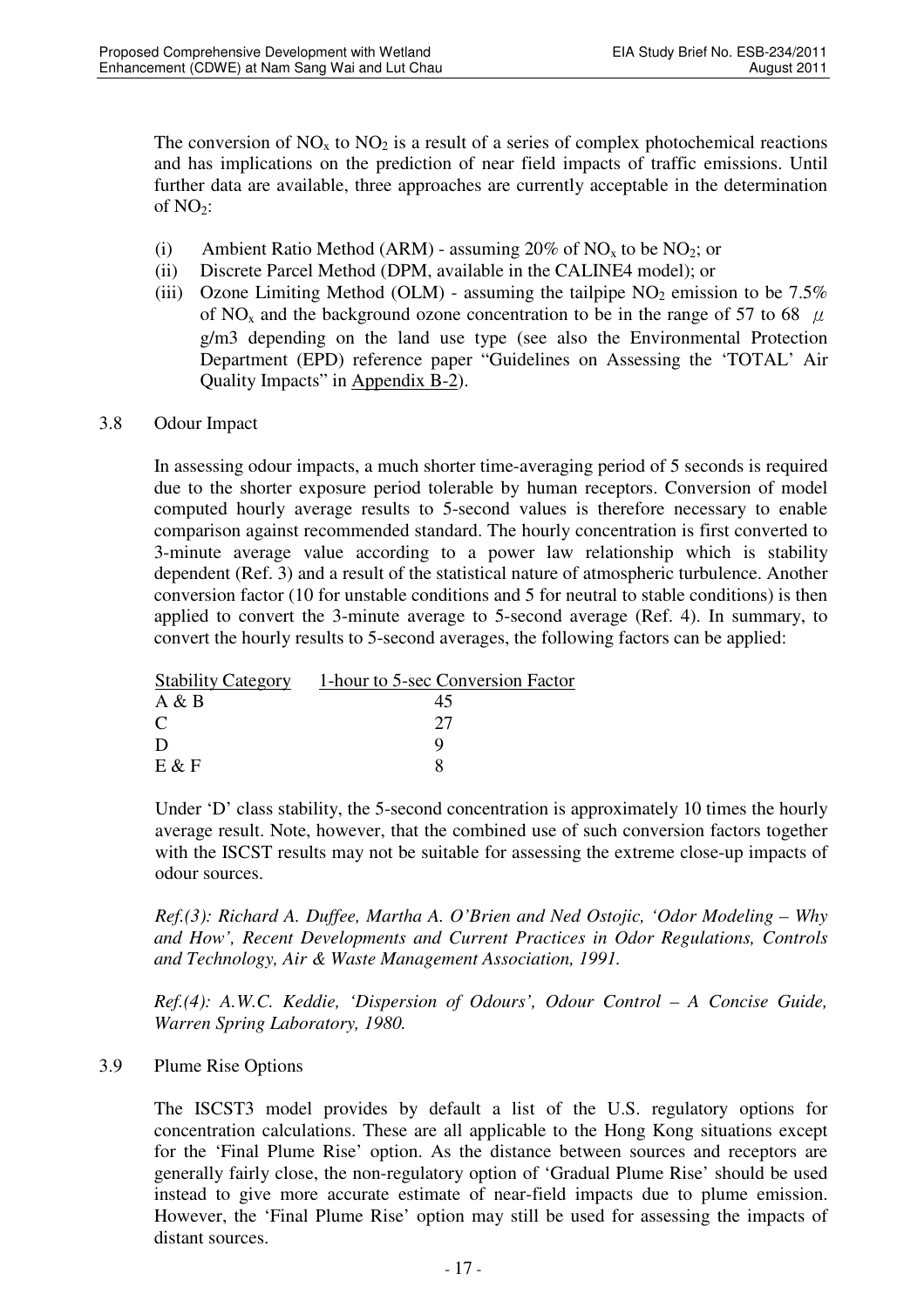#### 3.10 Portal Emissions

These include traffic emissions from tunnel portals and any other similar openings and are generally modelled as volume sources according to the PIARC 91 (or more up-to-date version) recommendations (Ref. 5, section III.2). For emissions arising from underpasses or any horizontal openings of the like, these are treated as area or point sources depending on the source physical dimensions. In all these situations, the ISCST3 model or more sophisticated models will have to be used instead of the CALINE4 model. In the case of portal emissions with significant horizontal exit velocity which cannot be handled by the ISCST3 model, the impacts may be estimated by the TOP model (Ref. 6) or any other suitable models subject to prior agreement with EPD. The EPD's "Guidelines on the Use of Alternative Computer Models in Air Quality Assessment" should also be referred to in Appendix B-3.

*Ref.(5): XIXth World Road Congress Report, Permanent International Association of Road Congresses (PIARC), 1991.* 

*Ref.(6): N. Ukegunchi, H. Okamoto and Y. Ide "Prediction of vehicular emission pollution around a tunnel mouth", Proceedings 4th International Clean Air Congress, pp. 205-207, Tokyo, 1977.* 

3.11 Background Concentrations

Background concentrations are required to account for far-field sources which cannot be estimated by the model. These values, to be used in conjunction with model results for assessing the total impacts, should be based on long term average of monitoring data at location representative of the study site. Please make reference to the paper "Guidelines on Assessing the 'TOTAL' Air Quality Impacts" in Appendix B-2 for further information.

#### 3.12 Output

The highest short-term and long-term averages of pollutant concentrations at prescribed receptor locations are output by the model and to be compared against the relevant air quality standards specified for the relevant pollutant. Contours of pollutant concentration are also required for indicating the general impacts of emissions over a study area.

Copies of model files in electronic format should also be provided for EPD's reference.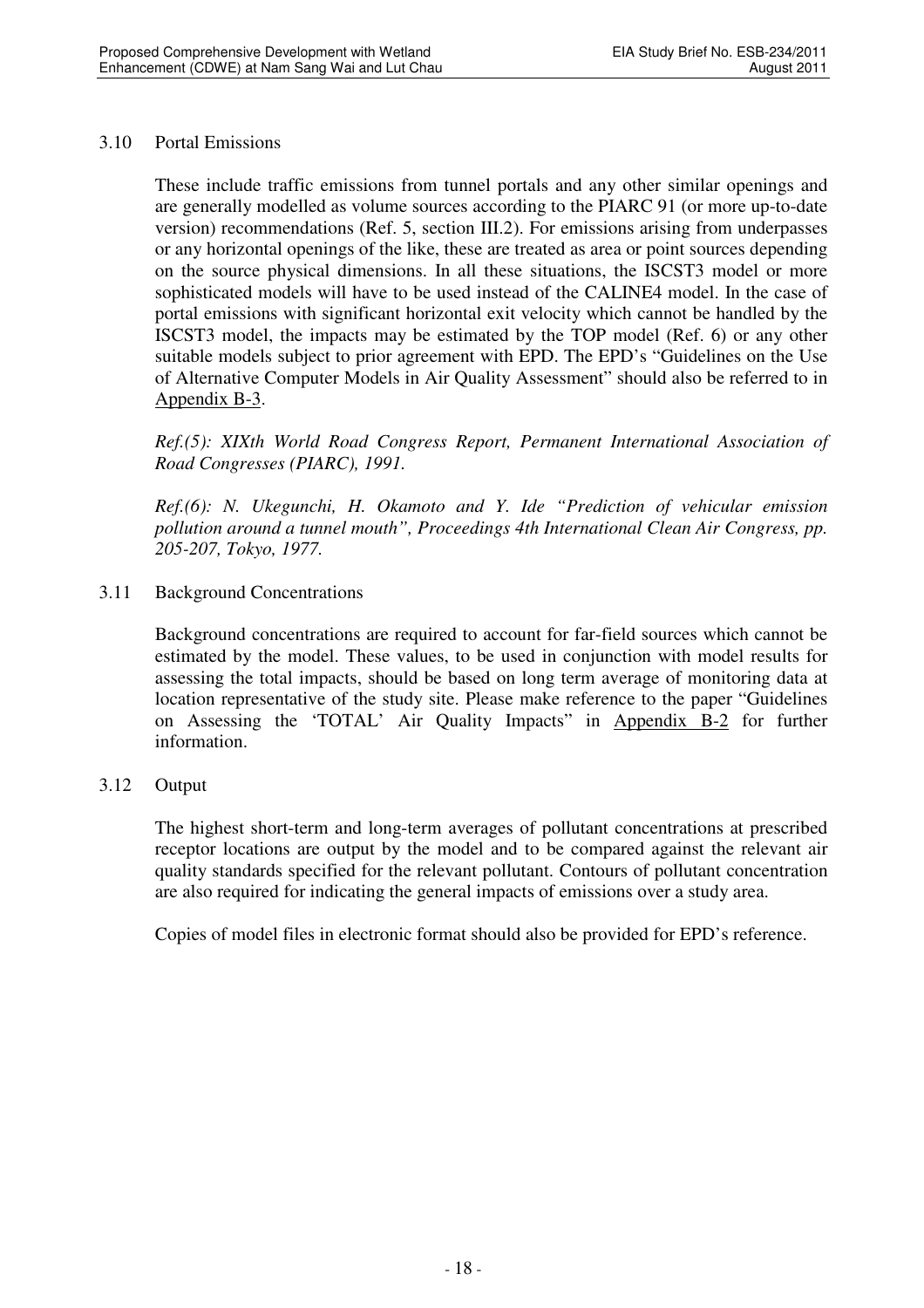---------------------------------------------------------------------------------------------------------------------

# **Schedule 1**

#### **Air Quality Models Generally Accepted by Hong Kong Environmental Protection Department for Regulatory Applications as at 1 July 1998\***

**Industrial Source Complex Dispersion Model - Short Term Version 3 (ISCST3)** or the latest version developed by U.S. Environmental Protection Agency

**California Line Source Dispersion Model Version 4 (CALINE4)** or the latest version developed by Department of Transportation, State of California, U.S.A.

**Fugitive Dust Model (FDM)** or the latest version developed by U.S. Environmental Protection Agency

---------------------------------------------------------------------------------------------------------------------

EPD is continually reviewing the latest development in air quality models and will update this Schedule accordingly.

- END -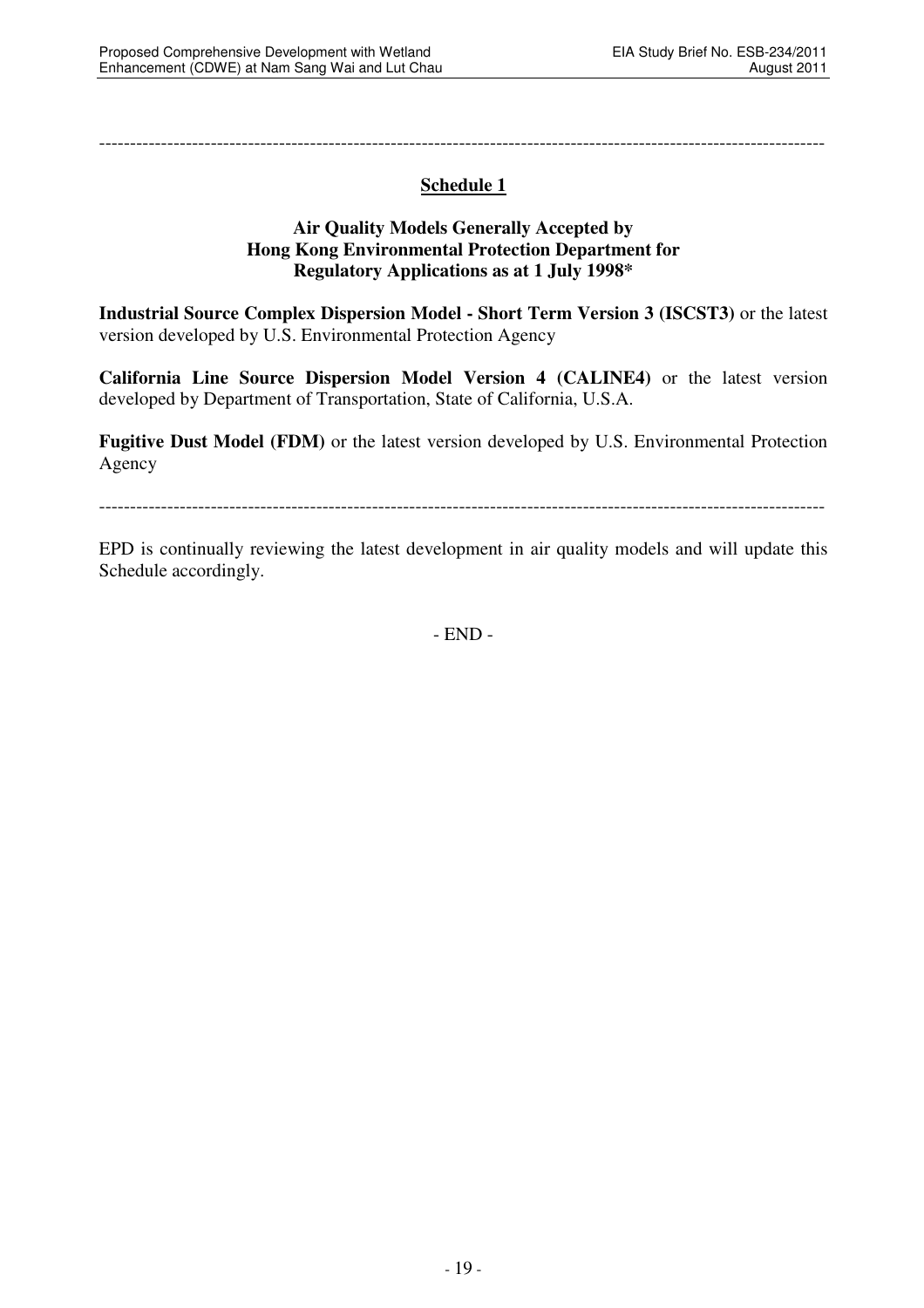### **Appendix B-2**

#### **Guidelines on Assessing the 'TOTAL' Air Quality Impacts**

*[The information contained in this Appendix is only meant to assist the Applicant in performing the air quality assessment. The Applicant must exercise professional judgment in applying this general information for the Project.]*

#### **1. Total Impacts - 3 Major Contributions**

1.1 In evaluating the air quality impacts of a proposed project upon air sensitive receivers, contributions from three classes of emission sources depending on their distance from the site should be considered. These are:

| Primary contributions:   | project induced                                              |
|--------------------------|--------------------------------------------------------------|
| Secondary contributions: | pollutant-emitting activities in the immediate neighbourhood |
| Other contributions:     | pollution not accounted for by the previous two (Background  |
|                          | contributions)                                               |

#### **2. Nature of Emissions**

#### 2.1 Primary contributions

In most cases, the project-induced emissions are fairly well defined and quite often (but not necessarily) the major contributor to local air quality impacts. Examples include those due to traffic network, building or road construction projects.

#### 2.2 Secondary contributions

Within the immediate neighbourhood of the project site, there are usually pollutant emitting activities contributing further to local air quality impacts. For most local scale projects, any emission sources in an area within 500m radius of the project site with notable impacts should be identified and included in an air quality assessment to cover the short-range contributions. In the exceptional cases where there is one or more significant sources nearby, the study area may have to be extended or alternative estimation approach employed to ensure these impacts are reasonably accounted for.

2.3 Background contributions

The above two types of emission contributions should account for, to a great extent, the air quality impacts upon local air sensitive receivers, which are often amenable to estimation by the 'Gaussian Dispersion' type of models. However, a background air quality level should be prescribed to indicate the baseline air quality in the region of the project site, which would account for any pollution not covered by the two preceding contributions. The emission sources contributing to the background air quality would be located further afield and not easy to identify. In addition, the transport mechanism by which pollutants are carried over long distances (ranging from 1km up to tens or hundreds of kms) is rather complex and cannot be adequately estimated by the 'Gaussian' type of models.

### **3 Background Air Quality - Estimation Approach**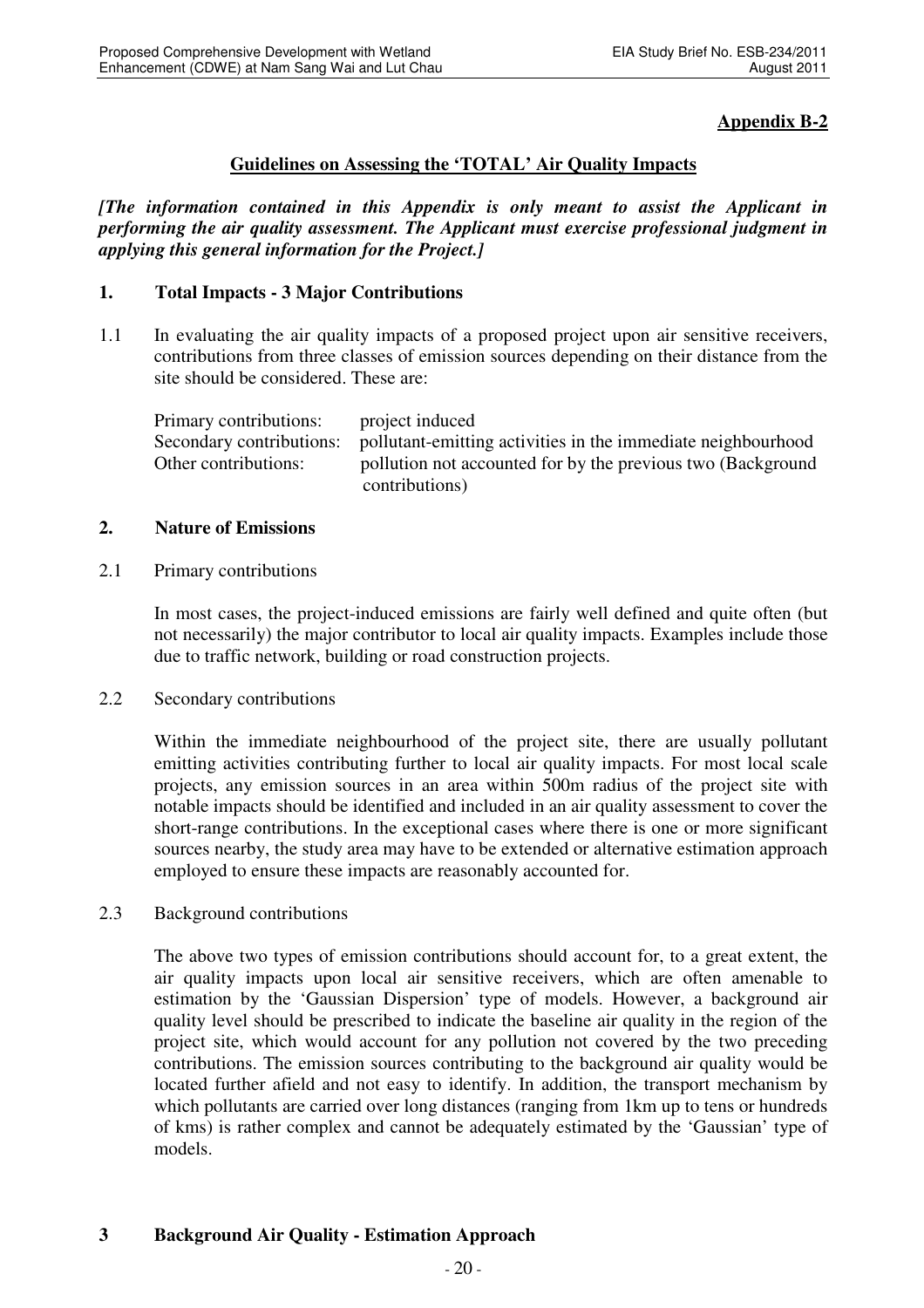#### 3.1 The approach

In view of the difficulties in estimating background air quality using the air quality models currently available, an alternative approach based on monitored data is suggested. The essence of this approach is to adopt the long-term (5-year) averages of the most recent monitored air quality data obtained by EPD. These background data would be reviewed yearly or biennially depending on the availability of the monitored data. The approach is a first attempt to provide a reasonable estimate of the background air quality level for use in conjunction with EIA air quality assessment to address the cumulative impacts upon a locality. This approach may be replaced or supplemented by superior modelling efforts such as that entailed in PATH (Pollutants in the Atmosphere and their Transport over Hong Kong), a comprehensive territory-wide air quality modelling system currently being developed for Hong Kong. Notwithstanding this, the present approach is based on measured data and their long term regional averages; the background values so derived should therefore be indicative of the present background air quality. In the absence of any other meaningful way to estimate a background air quality for the future, this present background estimate should also be applied to future projects as a first attempt at a comprehensive estimate until a better approach is formulated.

#### 3.2 Categorisation

The monitored air quality data, by 'district-averaging' are further divided into three categories, viz, Urban, Industrial and Rural/New Development. The background pollutant concentrations to be adopted for a project site would depend on the geographical constituency to which the site belongs. The categorization of these constituencies is given in section 3.4. The monitoring stations suggested for the 'district-averaging' (arithmetic means) to derive averages for the three background air quality categories are listed as follows:

Urban: Kwun Tong, Sham Shui Po, Tsim Sha Tsui and Central/Western Industrial: Kwun Tong, Tsuen Wan and Kwai Chung Rural/New Development: Sha Tin, Tai Po, Junk Bay, Hong Kong South and Yuen Long

The averaging would make use of data from the above stations wherever available. The majority of the monitoring stations are located some 20m above ground.

3.3 Background pollutant values

Based on the above approach, background values for the 3 categories have been obtained for a few major air pollutants as follows:

| <b>POLLUTANT</b>                             | <b>URBAN</b> | <b>INDUSTRIAL</b> | <b>RURAL/NEW</b><br><b>DEVELOPMENT</b> |
|----------------------------------------------|--------------|-------------------|----------------------------------------|
| Nitrogen Dioxide<br>(NO <sub>2</sub> )       | 59           | 57                | 39                                     |
| <b>Sulphur Dioxide</b><br>(SO <sub>2</sub> ) | 21           | 26                | 13                                     |
| Ozone $(O_3)$                                | 62           | 68                | 57                                     |
| <b>Total Suspended</b><br>Particulates (TSP) | 98           | 96                | 87                                     |
| Respirable Suspended<br>Particulates (RSP)   | 60           | 58                |                                        |

All units are in micrograms per cubic metre. The above values are derived from 1992 to 1996 annual averages with the exception of ozone which represent annual average of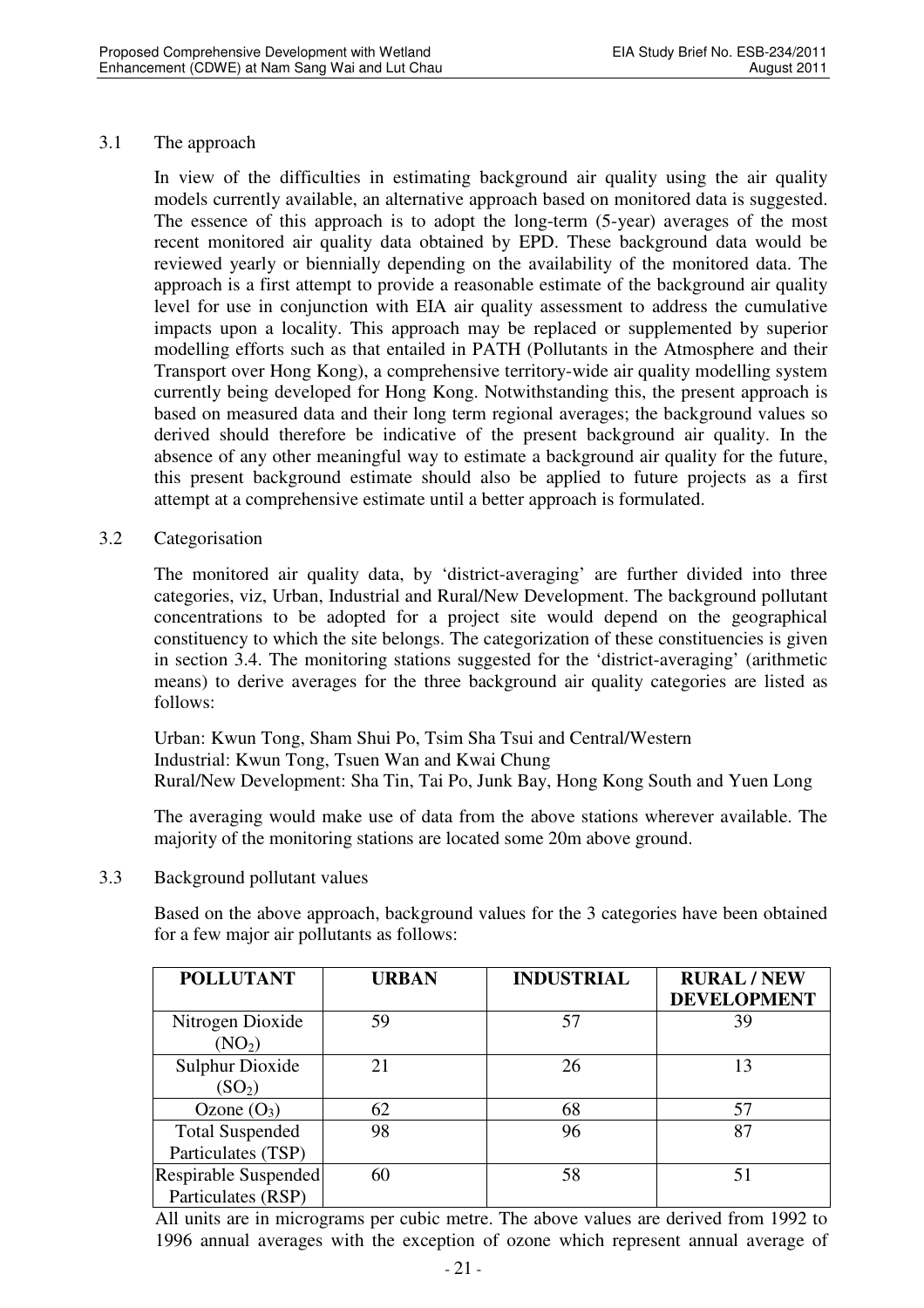daily hourly maximum values for year 1996.

In cases where suitable air quality monitoring data representative of the study site such as those obtained from a nearby monitoring station or on-site sampling are not available for the prescription of background air pollution levels, the above tabulated values can be adopted instead. Strictly speaking, the suggested values are only appropriate for long term assessment. However, as an interim measure and until a better approach is formulated, the same values can also be used for short term assessment. This implies that the short term background values will be somewhat under-estimated, which compensates for the fact that some of the monitoring data are inherently influenced by secondary sources because of the monitoring station location.

Indeed, if good quality on-site sampling data which cover at least one year period are available, these can be used to derive both the long term (annual) and short term (daily / hourly) background values, the latter are usually applied on an hour to hour, day to day basis.

| <b>DISTRICT</b>   | <b>AIR QUALITY CATEGORY</b>    |
|-------------------|--------------------------------|
| <b>Islands</b>    | Rural / New Development        |
| Southern          | Rural / New Development        |
| Eastern           | Urban                          |
| Wan Chai          | Urban                          |
| Central & Western | Urban                          |
| Sai Kung          | Rural / New Development        |
| <b>Kwun Tong</b>  | Industrial                     |
| Wong Tai Sin      | Urban                          |
| Kowloon City      | Urban                          |
| Yau Tsim          | Urban                          |
| Mong Kok          | Urban                          |
| Sham Shui Po      | Urban                          |
| Kwai Tsing        | Industrial                     |
| Sha Tin           | Rural / New Development        |
| Tsuen Wan         | Industrial                     |
| Tuen Mun          | <b>Rural / New Development</b> |
| Tai Po            | Rural / New Development        |
| Yuen Long         | Rural / New Development        |
| Northern          | Rural / New Development        |

#### 3.4 Site categories

The categories to which the 19 geographical constituencies belong are listed as follows:

### 3.5 Provisions for 'double-counting'

The current approach is, by no means, a rigorous treatment of background air quality but aims to provide an as-realistic-as-possible approximation based on limited field data. 'Double-counting' of 'secondary contributions' may be apparent through the use of such 'monitoring-based' background data as some of the monitoring stations are of close proximity to existing emission sources. 'Primary contributions' due to a proposed project (which is yet to be realized) will not be double-counted by such an approach. In order to avoid over-estimation of background pollutant concentrations, an adjustment to the values given in section 3.3 is possible and optional by multiplying the following factor: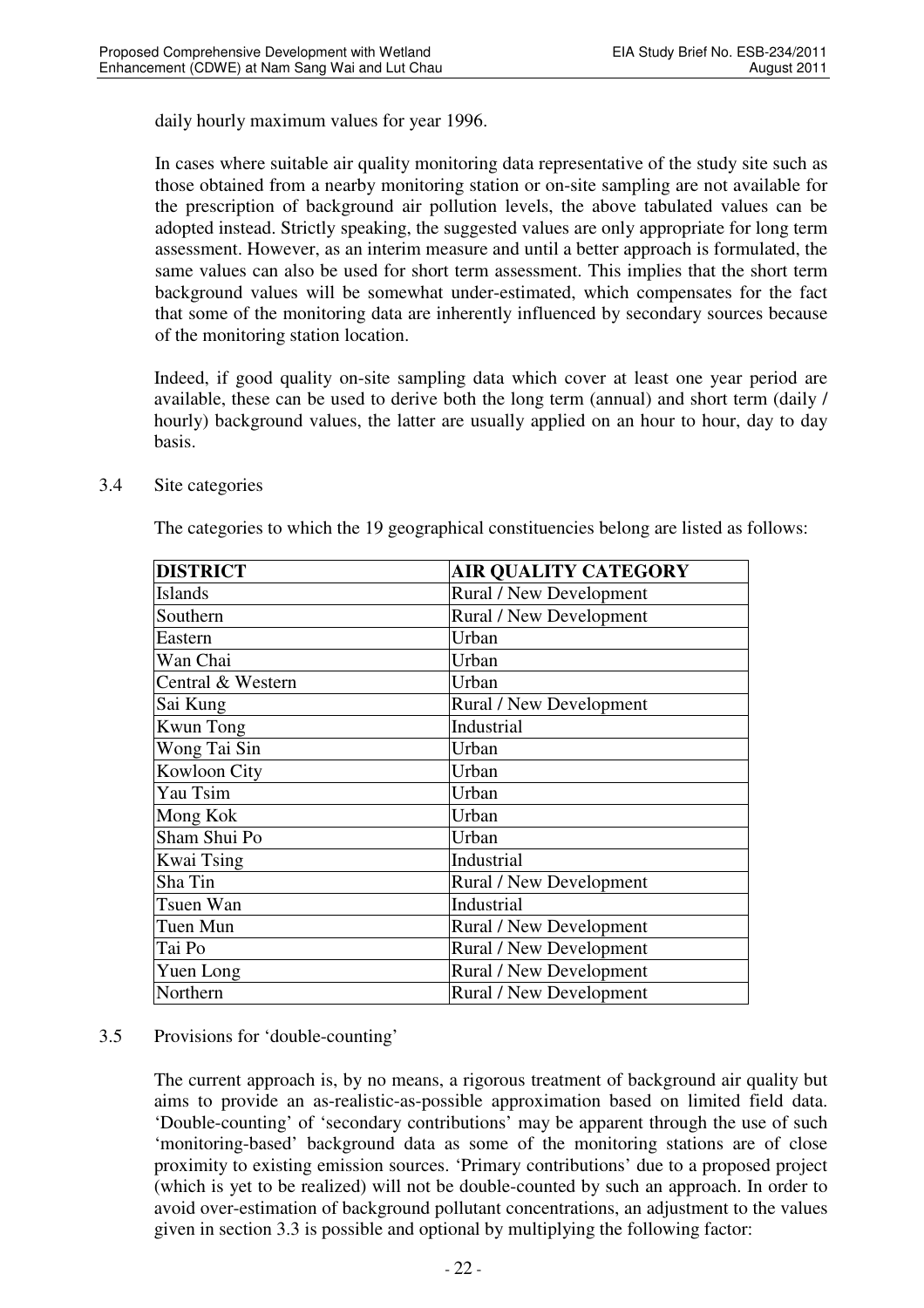$(1.0 - E_{\text{Secondary contributions}}/E_{\text{Teritory}})$  where E stands for emission.

The significance of this factor is to eliminate the fractional contribution to background pollutant level of emissions due to 'secondary contributions' out of those from the entire territory. In most cases, this fractional contribution to background pollutant levels by the secondary contributions is minimal.

#### **4 Conclusions**

4.1 The above described approach to estimating the total air quality impacts of a proposed project, in particular the background pollutant concentrations for air quality assessment, should be adopted with immediate effect. Use of short term monitoring data to prescribe the background concentrations is no longer acceptable.

- END -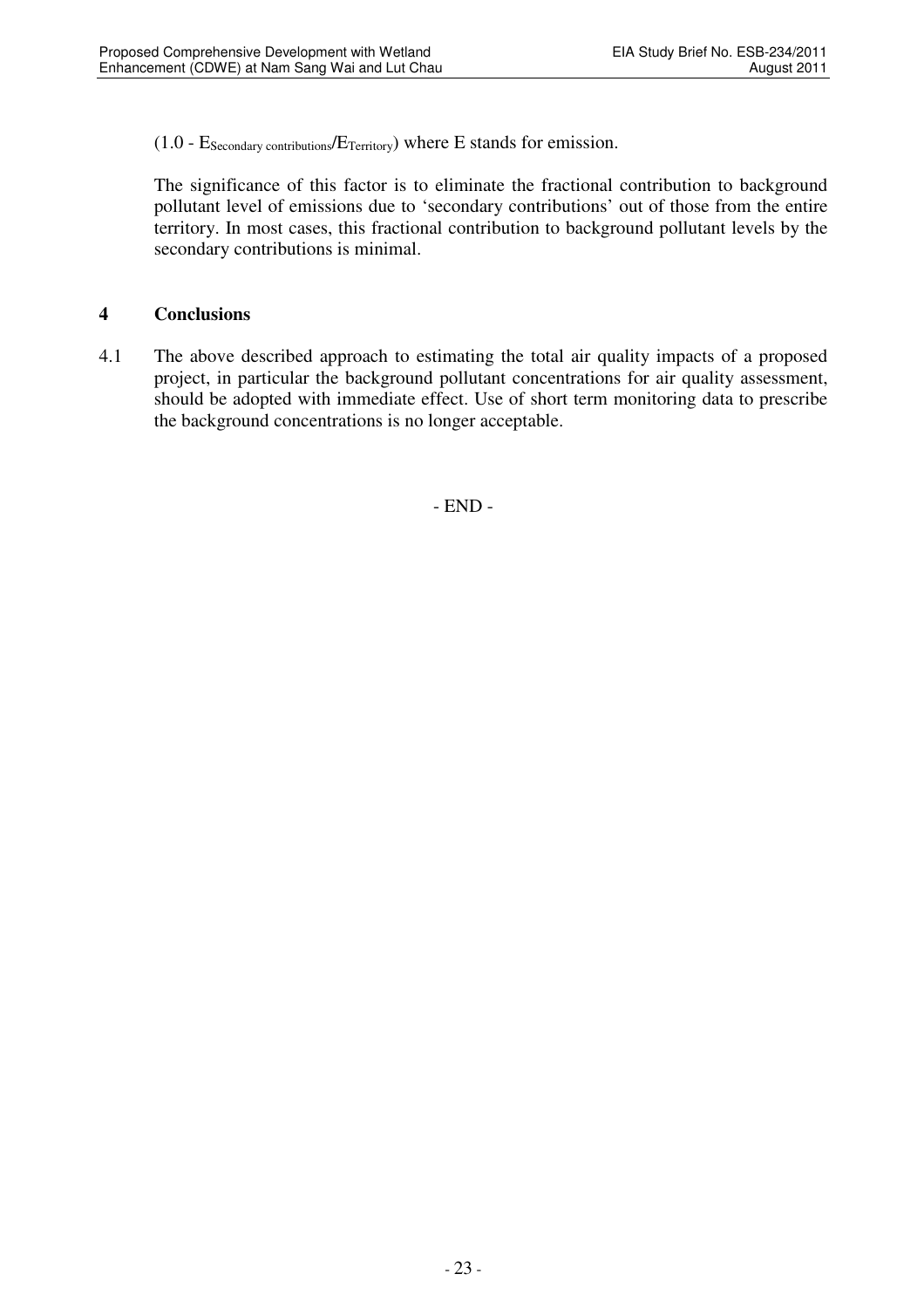### **Appendix B-3**

### **Guidelines on the Use of Alternative Computer Models in Air Quality Assessment**

*[The information contained in this Appendix is only meant to assist the Applicant in performing the air quality assessment. The Applicant must exercise professional judgment in applying this general information for the Project.]*

#### **1. Background**

- 1.1 In Hong Kong, a number of Gaussian plume models are commonly employed in regulatory applications such as application for specified process licences and environmental impact assessments (EIAs). These frequently used models (as listed in Schedule 1 attached; hereafter referred to as Schedule 1 models) have no regulatory status but form the basic set of tools for local-scale air quality assessment in Hong Kong.
- 1.2 However, no single model is sufficient to cover all situations encountered in regulatory applications. In order to ensure that the best model available is used for each regulatory application and that a model is not arbitrarily applied, the project proponent (and/or its environmental consultants) should assess the capabilities of various models available and adopt one that is most suitable for the project concerned.
- 1.3 Examples of situations where the use of an alternative model is warranted include:
	- (i) the complexity of the situation to be modelled far exceeds the capability of the Schedule 1 models; and
	- (ii) the performance of an alternative model is comparable or better than the Schedule 1 models.
- 1.4 This paper outlines the demonstration / submission required in order to support the use of an alternative air quality model for regulatory applications for Hong Kong.

#### **2. Required Demonstration / Submission**

- 2.1 Any model that is proposed for air quality applications and not listed amongst the Schedule 1 models will be considered by EPD on a case-by-case basis. In such cases, the proponent will have to provide the followings for EPD's review :
	- (i) Technical details of the proposed model; and
	- (ii) Performance evaluation of the proposed model.

Based on the above information, EPD will determine the acceptability of the proposed model for a specific or general application. The onus of providing adequate supporting materials rests entirely with the proponent.

- 2.2 To provide technical details of the proposed model, the proponent should submit documents containing at least the following information :
	- (i) mathematical formulation and data requirements of the model;
	- (ii) any previous performance evaluation of the model; and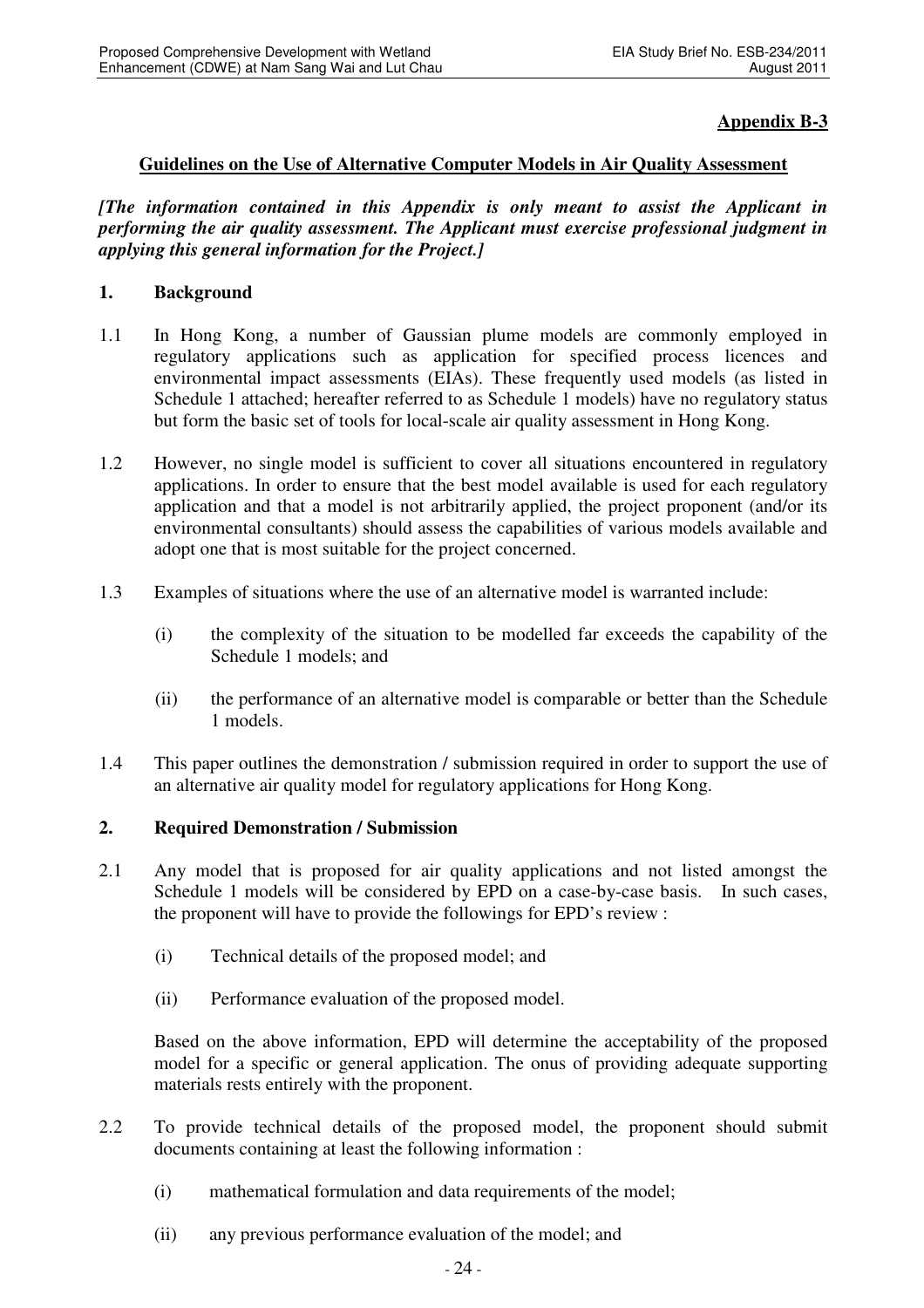- (iii) a complete set of model input and output file(s) in commonly used electronic format.
- 2.3 On performance evaluation, the required approach and extent of demonstration varies depending on whether a Schedule 1 model is already available and suitable in simulating the situation under consideration. In cases where no Schedule 1 model is found applicable, the proponent must demonstrate that the proposed model passes the screening test as set out in USEPA Document "Protocol for Determining the Best Performing Model" (Ref. 1).

*Ref.(1): William M. Cox, 'Protocol for Determining the Best Performing Model'; Publication No. EPA-454/R-92-025; U.S. Environmental Protection Agency, Research Triangle Park, NC.* 

- 2.4 For cases where a Schedule 1 model is applicable to the project under consideration but an alternative model is proposed for use instead, the proponent must demonstrate either that :
	- (i) the highest and second highest concentrations predicted by the proposed model are within 2 percent of the estimates obtained from an applicable Schedule 1 model (with appropriate options chosen) for all receptors for the project under consideration; or
	- (ii) the proposed model has superior performance against an applicable Schedule 1 model based on the evaluation procedure set out in USEPA Document "Protocol for Determining the Best Performing Model" (Ref. 1).
- 2.5 Should EPD find the information on technical details alone sufficient to indicate the acceptability of the proposed model, information on further performance evaluation as specified in sections 2.3 and 2.4 above would not be necessary.
- 2.6 If the proposed model is an older version of one of the Schedule 1 models or was previously included in Schedule 1, the technical documents mentioned in section 2.2 are normally not required. However, a performance demonstration of equivalence as stated in section 2.4 (i) would become necessary.
- 2.7 If EPD is already in possession of some of the documents that describe the technical details of the proposed model, submission of the same by the proponent is not necessary. The proponent may check with EPD to avoid sending in duplicate information.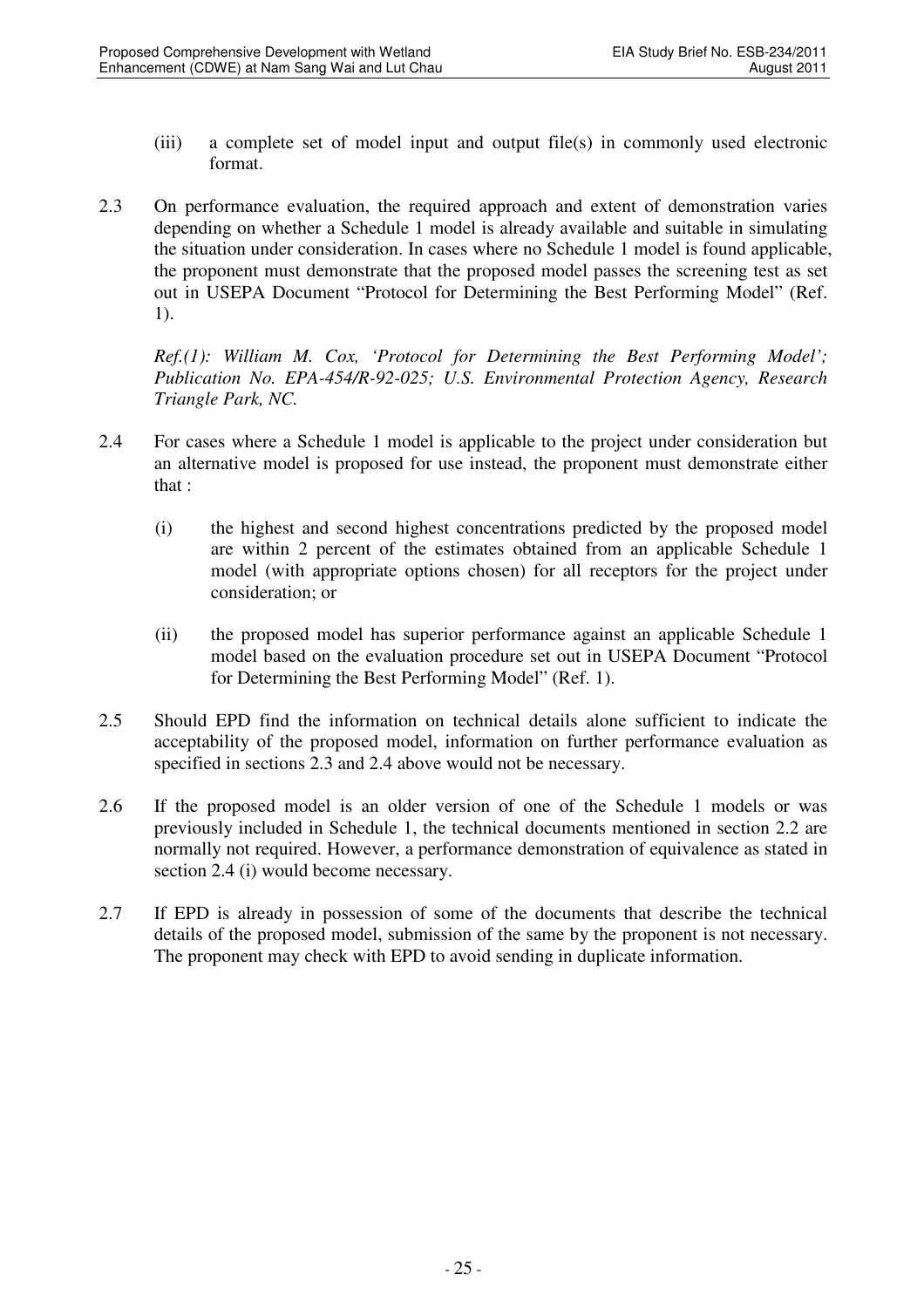---------------------------------------------------------------------------------------------------------------------

# **Schedule 1**

#### **Air Quality Models Generally Accepted by Hong Kong Environmental Protection Department for Regulatory Applications as at 1 July 1998\***

**Industrial Source Complex Dispersion Model - Short Term Version 3 (ISCST3)** or the latest version developed by U.S. Environmental Protection Agency

**California Line Source Dispersion Model Version 4 (CALINE4)** or the latest version developed by Department of Transportation, State of California, U.S.A.

**Fugitive Dust Model (FDM)** or the latest version developed by U.S. Environmental Protection Agency

---------------------------------------------------------------------------------------------------------------------

EPD is continually reviewing the latest development in air quality models and will update this Schedule accordingly.

- END -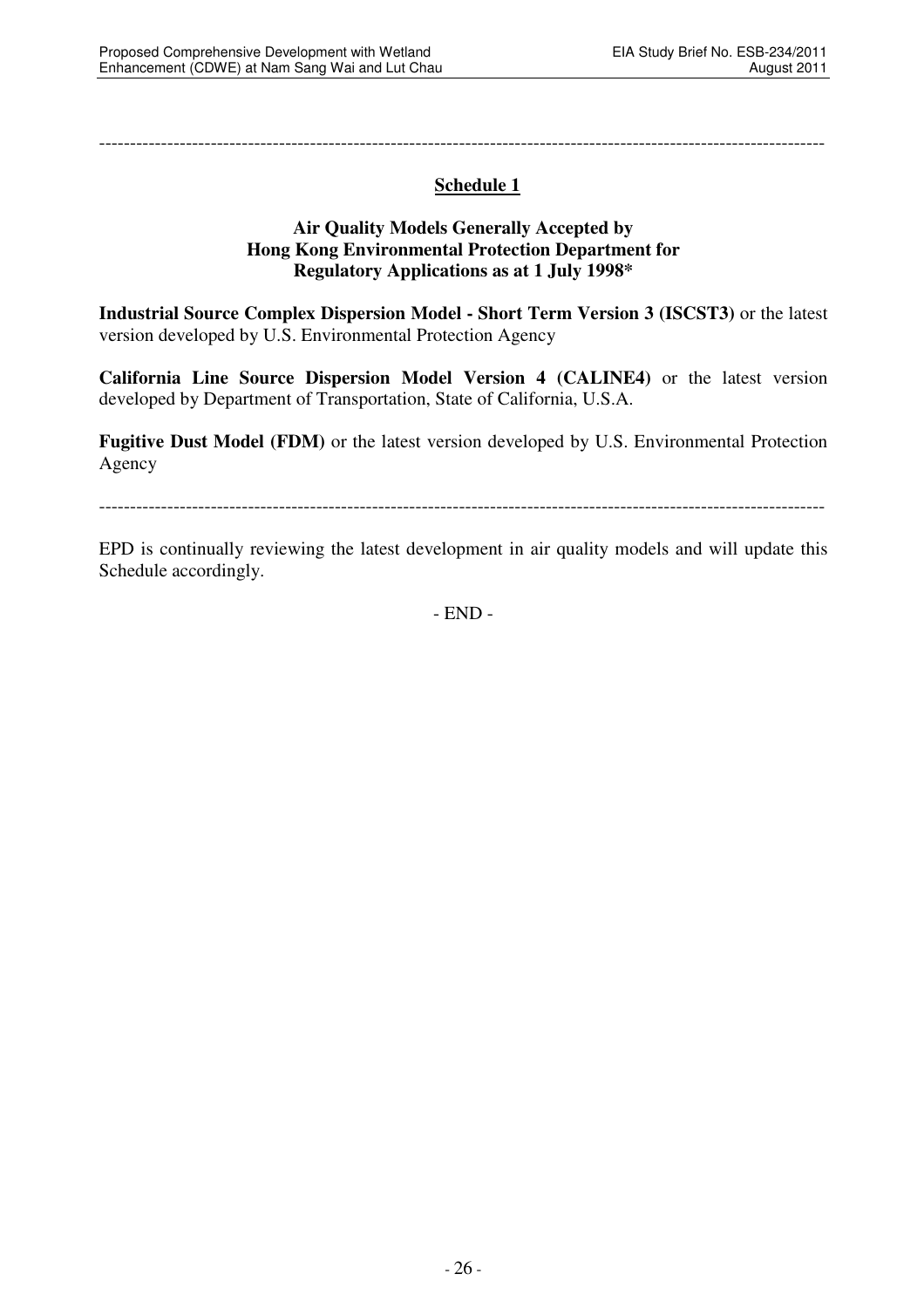### **Appendix C**

### **Requirements for Ecological Impact Assessment (Terrestrial and Aquatic)**

- 1. The Applicant shall follow the criteria and guidelines for evaluating and assessing ecological impact as stated in Annexes 8 and 16 of the TM respectively.
- 2. The assessment area for the purpose of terrestrial ecological assessment shall include all areas within 500 metres from the Project boundary and any associated access road/facilities as well as the areas likely to be impacted by the Project. For aquatic ecology, the assessment area shall be the same as the water quality impact assessment described in section 3.4.4.2 in the Study Brief.
- 3. In the ecological impact assessment, the Applicant shall examine the flora, fauna and other components of the ecological habitats within the assessment area, including those highlighted in section 3.2.1(vi) in the Study Brief. The aim shall be to protect, maintain or rehabilitate the natural environment. In particular, the Project and associated works shall avoid or minimize impacts on recognized sites of conservation importance and other ecological sensitive areas. The assessment shall identify and quantify as far as possible the potential ecological impacts arising from the construction and operation of the Project and associated works.
- 4. The assessment shall include the following major tasks;
	- (i) review the findings of relevant studies/surveys and collate all available information on the ecological characters of the assessment area;
	- (ii) evaluate the information collected and identify any information gap relating to the assessment of potential ecological impacts to the aquatic and terrestrial environment, and determine the ecological field surveys and investigations that are needed for an impact assessment as required in the following sections;
	- (iii) carry out any necessary field surveys, the duration of which shall be at least 12 months to adequately cover the over-wintering, oversummering, passage migratory seasons of bird , the ardeid breeding season and the wet season, and investigations to fill in the information gaps identified, and to fulfil the objectives of the EIA study;
	- (iv) establish an ecological profile of the assessment area based on data of relevant previous studies/surveys and results of ecological field surveys, the ecological profile should be comprehensive and representative and is valid for the purpose of this assessment. Major information to be provided shall include:
		- (a) description of the physical environment;
		- (b) habitats maps of suitable scale (1:1000 to 1:5000) showing the types and locations of habitats in the assessment area;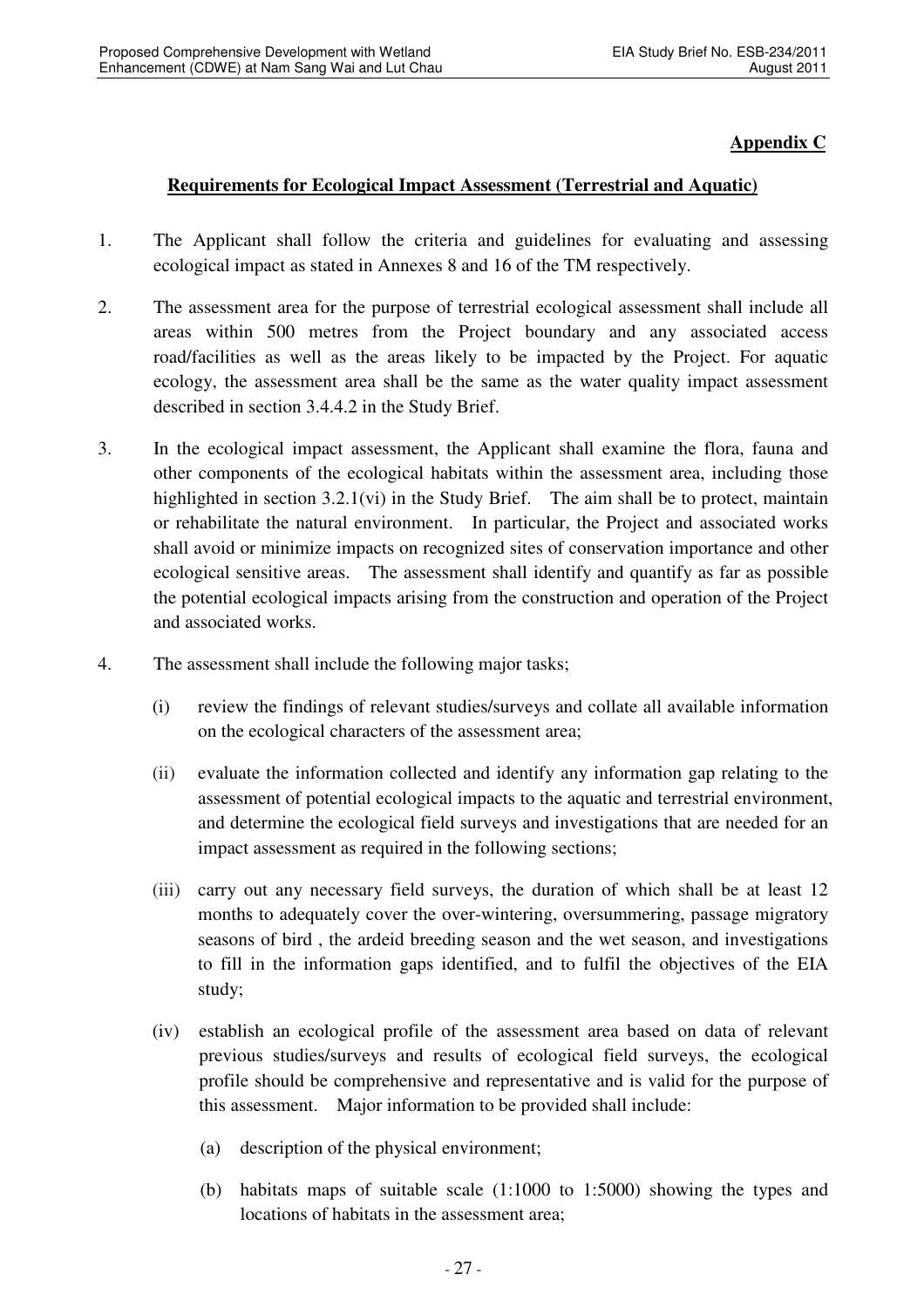- (c) ecological characteristics of each habitat type such as size, vegetation type, species present, dominant species found, species diversity, community structure, seasonal patterns, inter-dependence of the habitats and species, and presence of any features of ecological importance;
- (d) representative colour photographs of each habitat type and any important ecological features identified; and
- (e) species found that are rare, endangered and/or listed under local legislation, international conventions for conservation of wildlife/habitats or Red Data Books.
- (v) investigate and describe the existing wildlife uses of the various habitats with special attention to those wildlife groups and habitats with conservation interests, including but not limited to:
	- (a) Natural and man-made wetland habitats including fishponds, reedbeds, mudflat, mangrove, Kam Tin Main Drainage Channel, Shan Pui River and others;
	- (b) Roosting breeding and/or feeding sites of resident and migratory birds in particular waterbirds and wetland-dependent species such as Great Cormorant (*Phalacrocorax carbo*), Black-faced Spoonbill (*Platalea minor*), Little Grebe (*Tachybaptus ruficollis*), ardeids, ducks, waders, etc. as well as reedbed-associated species such as Purple Heron (*Ardea purpurea*), bitterns, warblers and buntings;
	- (c) Population of roosting Great Cormorant at Nam Sang Wai;
	- (d) Breeding egrets and herons at Tung Shing Lei Egretry;
	- (e) Bird flight lines over the project sites and between roosting/breeding and feeding sites of resident and migratory birds as identified in Section  $4(v)(b)$  in this Appendix;
	- (f) Mammals, in particular Eurasian Otter (*Lutra lutra*);
	- (g) Firefly species, *Pteroptyx maipo*;
	- (h) Herpetofauna, in particular Common Rat Snake (*Ptyas mucosus*) and Chinese Bullfrog (*Hoplobatrachus chinensis*);
	- (i) Odonata and butterflies; and
	- (j) any other habitats and wildlife groups identified as having special conservation interests by this study.
- (vi) describe all recognized sites of conservation importance within and in the vicinity of the Project, including but not limited to, Mai Po Nature Reserve, Mai Po Inner Deep Bay Ramsar Site, Mai Po Marshes Site of Special Scientific Interest (SSSI),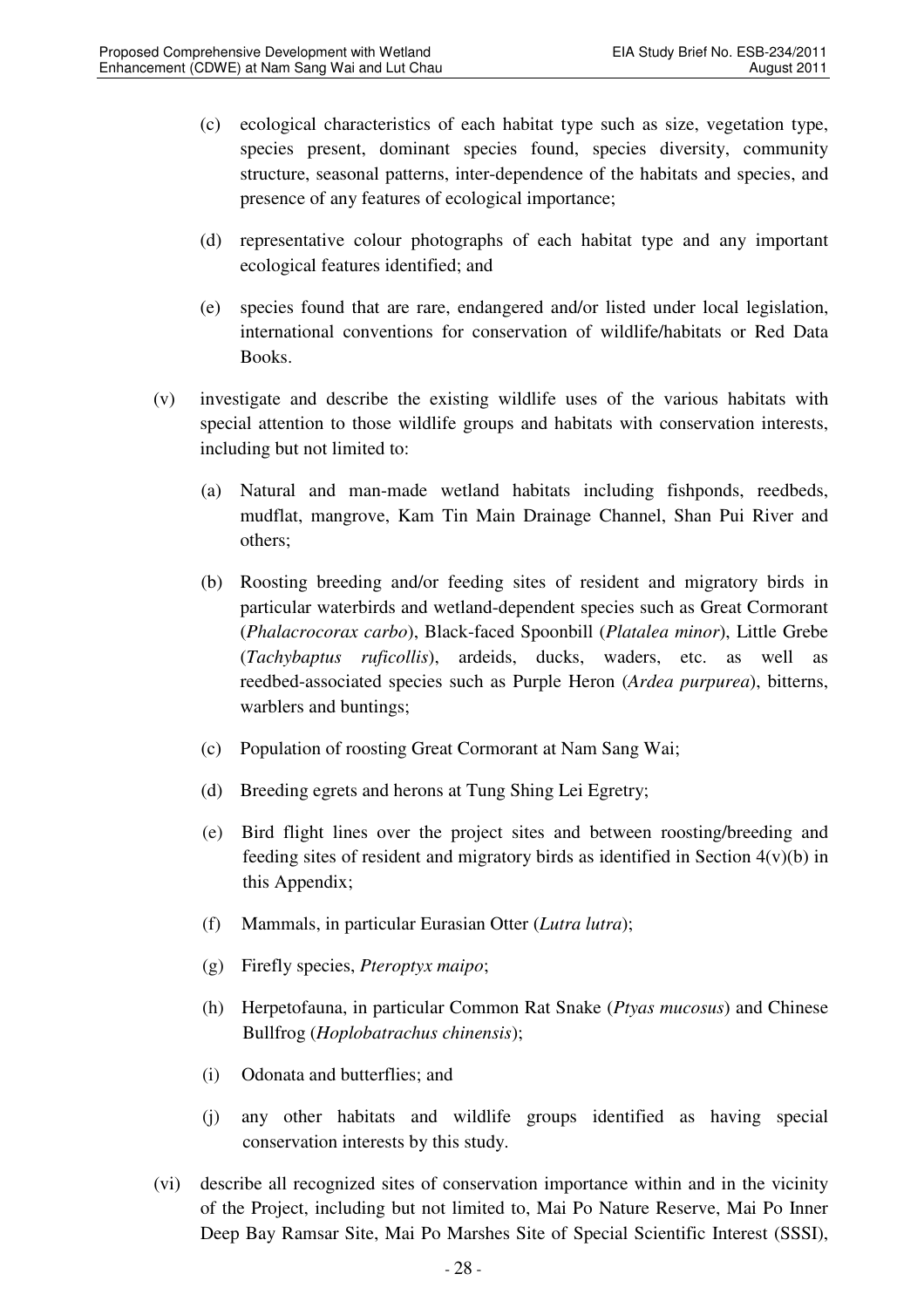Inner Deep Bay SSSI, Priority Sites for Enhanced Conservation identified under the New Nature Conservation Policy, Wetland Conservation Area (WCA) and Wetland Buffer Area (WBA), etc. and assess whether these sites will be affected by the Project and associated works;

- (vii) using suitable methodology to identify and quantify as far as possible any direct, indirect, on-site, off-site, primary, secondary and cumulative ecological impacts on the wildlife groups and habitats, such as destruction of habitats, reduction of species abundance/diversity, loss of roosting, breeding and feeding grounds, reduction of ecological carrying capacity, loss in ecological linkage and function, habitat fragmentation and any other possible disturbance cause by the Project and the activities of the residents and visitors; and in particular the following:
	- (a) ecological impacts of loss of habitats of conservation interest in particular wetlands such as fishponds, reedbeds, mangrove and others due to the construction and operations of the Project;
	- (b) noise, glare, dust, traffic and other human disturbance to wildlife in particular waterbirds and wetland-dependent birds as well as other sensitive fauna such as Eurasian Otter and Firefly species, *Pteroptyx maipo* during construction and operation phases of the Project;
	- (c) indirect ecological impacts due to the potential deterioration of the water quality in the drainage channels, fishponds or other wetland habitats in the assessment area due to surface runoff, drainage and effluent discharge during construction and operation phases;
	- (d) ecological impacts of direct loss of or disturbance to roosting sites of Great Cormorant during construction and operation phases;
	- (e) potential indirect impact on breeding egrets and herons due to loss of or disturbance to feeding grounds during the construction and operation phases;
	- (f) impact of future residential buildings on the flight path of breeding ardeids and migratory overwintering birds between breeding/roosting and foraging sites taking into account of daily and seasonal patterns during construction and operation phases;
	- (g) potential degradation of the ecological integrity of the Inner Deep Bay wetland ecosystem as a result of loss in ecological linkage and function as well as fragmentation of the wetland habitats in and near the project site;
	- (h) ecological impacts on the existing/proposed ecological mitigation areas within and in the vicinity of the Project site during the construction and opertation phases;
	- (i) cumulative impacts due to other planned and committed development projects in or near the project site.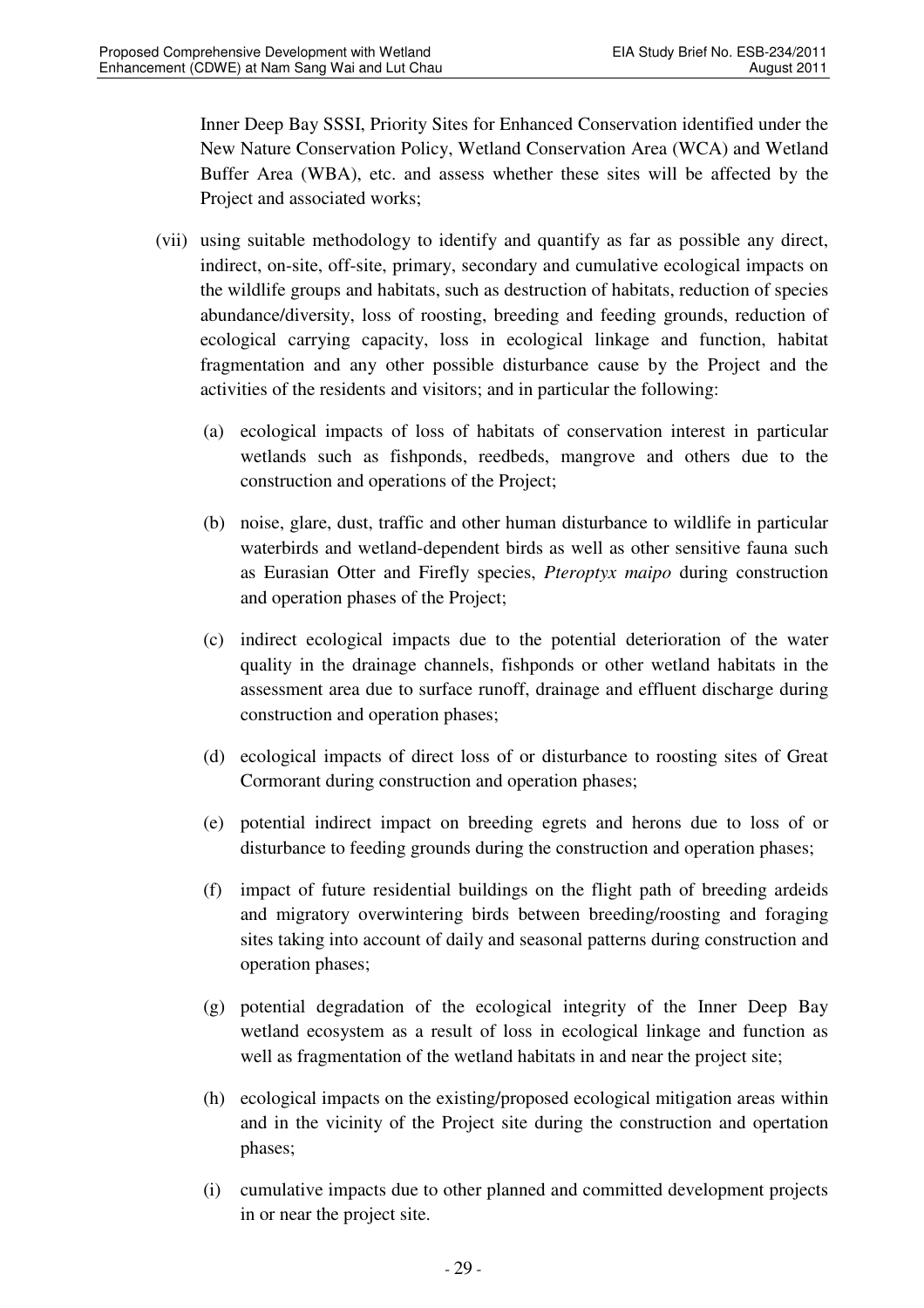- (viii) evaluate the significance and acceptability of the ecological impacts identified using well-defined criteria;
- (ix) recommend all possible alternatives and practicable mitigation measures (such as modification of layout and design, restriction of works at specified season, adoption of appropriate construction methods and programme, onsite and/or offsite wetland compensation, etc.) to avoid, minimize and/or compensate for the adverse ecological impacts identified;
- (x) evaluate the feasibility and effectiveness of the recommended mitigation measures and define the scope, type, location, implementation arrangement, resources requirement, subsequent management and maintenance of such measures;
- (xi) determine and quantify as far as possible the residual ecological impacts after implementation of the proposed mitigation measures;
- (xii) evaluate the severity and acceptability of the residual ecological impacts using well-defined criteria. If off-site mitigation measures are considered necessary to mitigate the residual impacts, the guidelines and requirements laid down in the TM shall be followed;
- (xiii) review the need for and recommend any ecological monitoring programme required; and
- (xiv) propose a conservation and management plan for the proposed Lut Chau Nature Reserve and Nam Sang Wai Wetland Enhancement Area in the project site, with particular attention to :
	- (a) the target species and conservation objectives of the wetland;
	- (b) the proposed design, layout, measures/actions for creation, enhancement, maintenance and management of the wetland;
	- (c) a practical programme and specification of resources requirement for the implementation of the conservation and management plan;
	- (d) the management agents and their responsibility;

.

- (e) a contingency plan for the management of the wetland; and
- (f) the ecological monitoring programme for monitoring and evaluating effectiveness of the actions/measures under the conservation and management plan.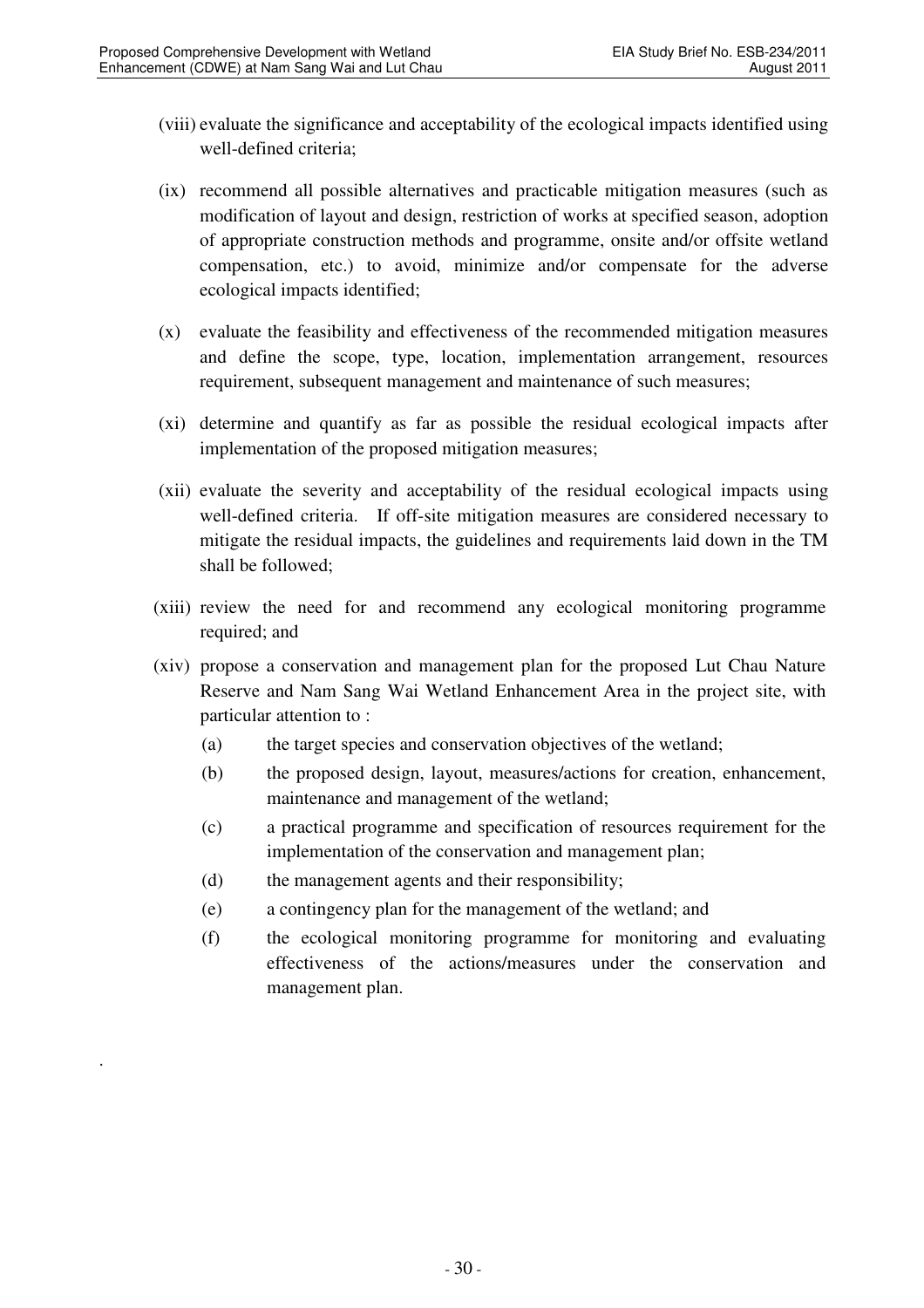### **Appendix D**

### **Requirements for Fisheries Impact Assessment**

The assessment shall include the following:

- 1. description of the physical environmental background;
- 2. description and quantification of the existing culture fisheries resources;
- 3. description and quantification of the existing culture fisheries activities;
- 4. identification of parameters (e.g. water quality parameters) and areas of importance to culture fisheries resources and activities;
- 5. identification and quantification of any direct/indirect and on-site/off-site impacts to culture fisheries, such as permanent loss and temporary occupation of fish ponds, deterioration of water quality in fish ponds and any surrounding water courses, hydrological disruptions and draw-down of water table, disruption and disturbance of pond culture related activities, and impacts to oyster culture areas;
- 6. evaluation of impacts on culture fisheries resources and activities during construction and operation phases of the Project;
- 7. evaluation of cumulative impacts particularly for loss of fish ponds in the North West New Territories;
- 8. identification of practical mitigation measures to avoid or minimize the potential impacts;
- 9. proposal of an adequate package of measures to fully compensate all the fish pond losses due to the Project with details on justification, description of scope and programme feasibility as well as staff and financial implications including those related to the subsequent management and maintenance requirements of the package. Among others measures, the need of reinstating temporarily occupied fishponds and compensating for permanently lost ones should be covered; and
- 10. determination of the need of monitoring and, if necessary, proposal of a monitoring and audit programme during construction and operation phases of the Project.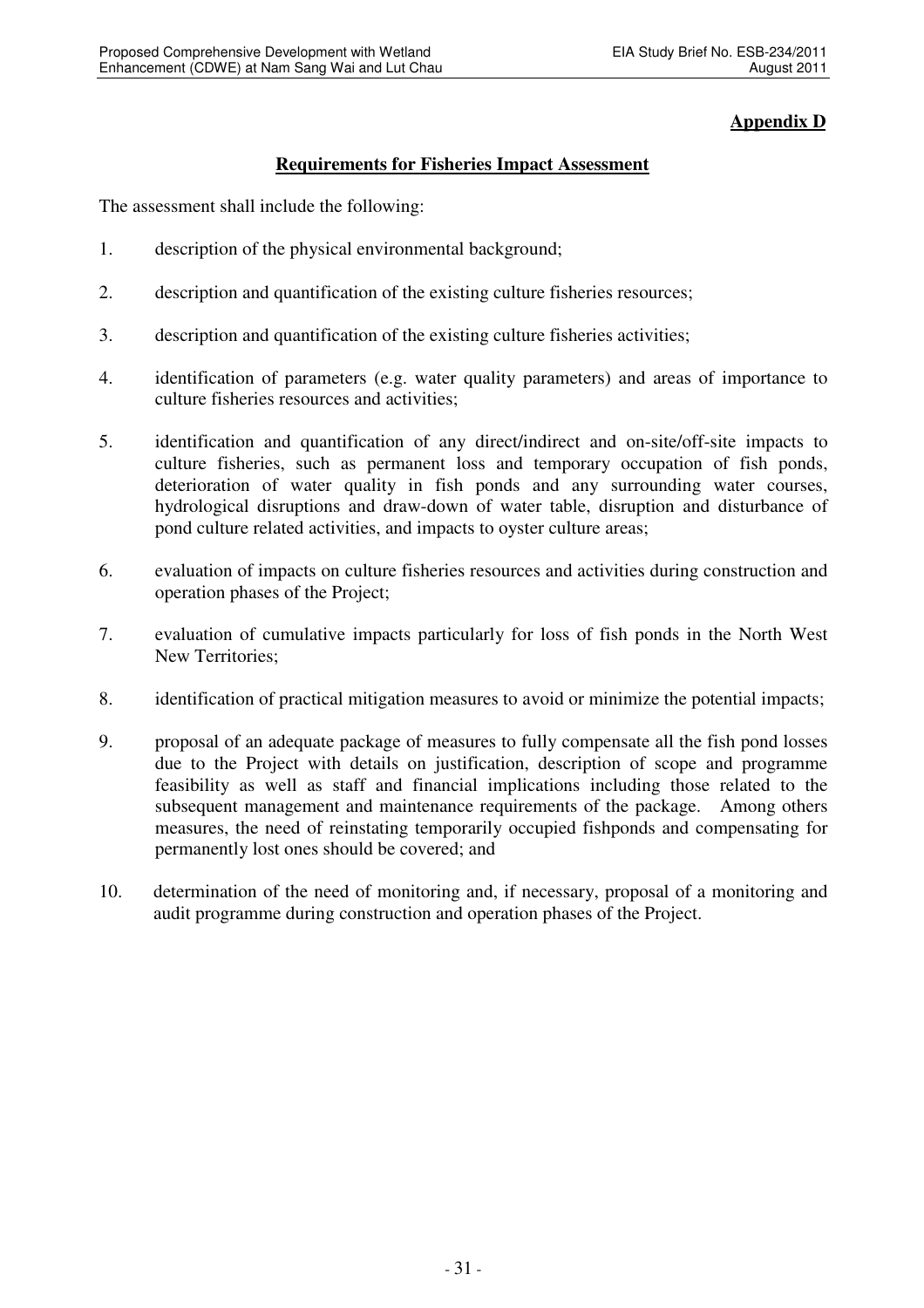### **Appendix E**

### **Requirements for Water Quality Impact Assessment**

- 1. The Applicant shall identify and analyse physical, chemical and biological disruptions of the water system(s) including inland water, coastal water, existing and planned drainage system(s) and the sensitive receivers arising from the construction and operation of the Project.
- 2. The Applicant shall predict and assess any water quality impacts arising from the construction and operation of the Project including, but not limited to, site runoff, effluent and emergency discharges and spillages of chemicals.
- 3. The Applicant shall address water quality impacts due to the construction phase and operation phase of the Project. Essentially the water quality impact assessment shall address the following:
	- (i) collection and review of background information on the existing and planned water system(s) and their respective sensitive receivers which might be affected by the construction and operation of the Project;
	- (ii) characterisation of water and sediment quality of the water system(s) based on existing information or appropriate site surveys and tests;
	- (iii) identification and analysis of existing and future activities and beneficial uses related to the water system(s) and identification of the water sensitive receivers. The Applicant shall refer to those developments and uses earmarked on the relevant Outline Zoning Plans and Layout Plans;
	- (iv) identification of pertinent water and sediment quality objectives, criteria and standards for the water system(s) and the sensitive receivers;
	- (v) identification of any alterations of water courses, natural streams, ponds, wetlands, flow regimes, catchment types or areas;
	- (vi) identification and evaluation of existing and future water and sediment pollution sources and loading, including point and non-point discharges generated during the construction and operational phases of the Project. An emission inventory on the quantities and characteristics of these existing and future pollution sources in the study area shall also be provided. Field investigation and laboratory tests, as appropriate, shall be conducted to fill in any relevant information gaps;
	- (vii) report on the adequacy of the existing and planned sewerage and sewage treatment facilities for handling, treatment and disposal of wastewater arising from the Project as required in section 3.4.10;
	- (viii) identify and quantify the water quality impacts based on the findings and recommendations from the Sewerage and Sewage Treatment Implications Assessment under section 3.4.10. The water quality impacts shall include, but not limited to, possible sewage overflow or emergency discharge due to capacity constraints of the sewerage system, and emergencies arising from the Project;
	- (ix) predict and quantify the water quality impacts of the identified water system(s)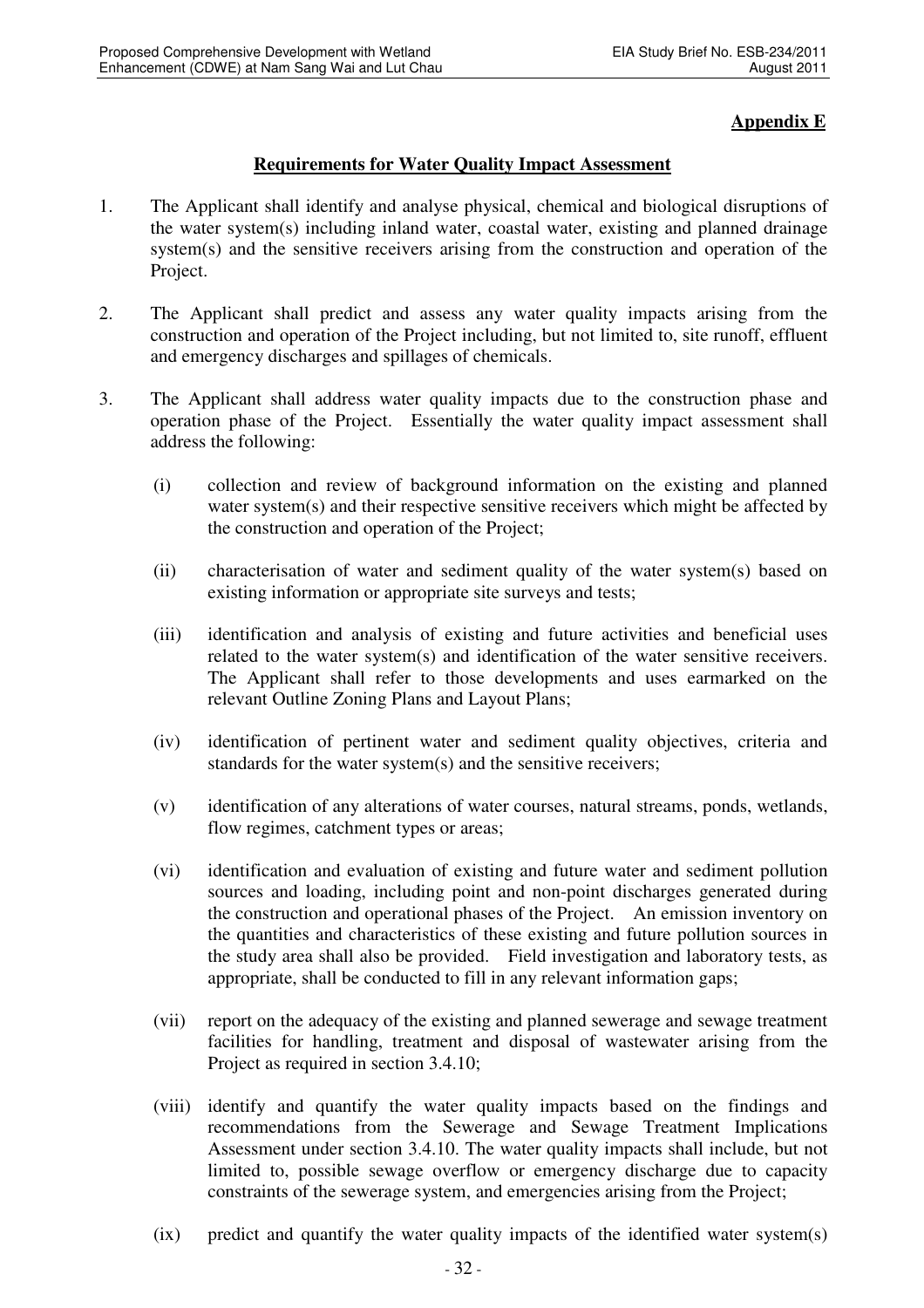and sensitive receivers due to construction and operation of the Project. Effluent generated shall require appropriate collection, treatment and disposal. Possible water quality impacts arising from change in hydrology, flow regime, dredging and pond filling shall also be predicted and quantified. The prediction shall also take into account and include likely different construction stages or sequences, different operation stages;

- (x) develop effective infrastructure upgrading or provision, contingency plan, water pollution prevention and mitigation measures to be implemented during construction and operation stages, including emergency discharge, to reduce the water quality impacts to within acceptable levels of standards. Requirements to be incorporated in the project contract document shall also be proposed;
- (xi) assess the cumulative impacts due to other related concurrent and planned projects, activities or pollution sources within the study area that may have a bearing on the environmental acceptability of the Project;
- (xii) development of effective management practices to reduce stormwater and non-point source pollution during the construction and operation phases of the Project; and
- (xiii) evaluation and quantification of residual impacts on the water system(s) and the sensitive receivers with regard to the appropriate water quality criteria, standards or guidelines.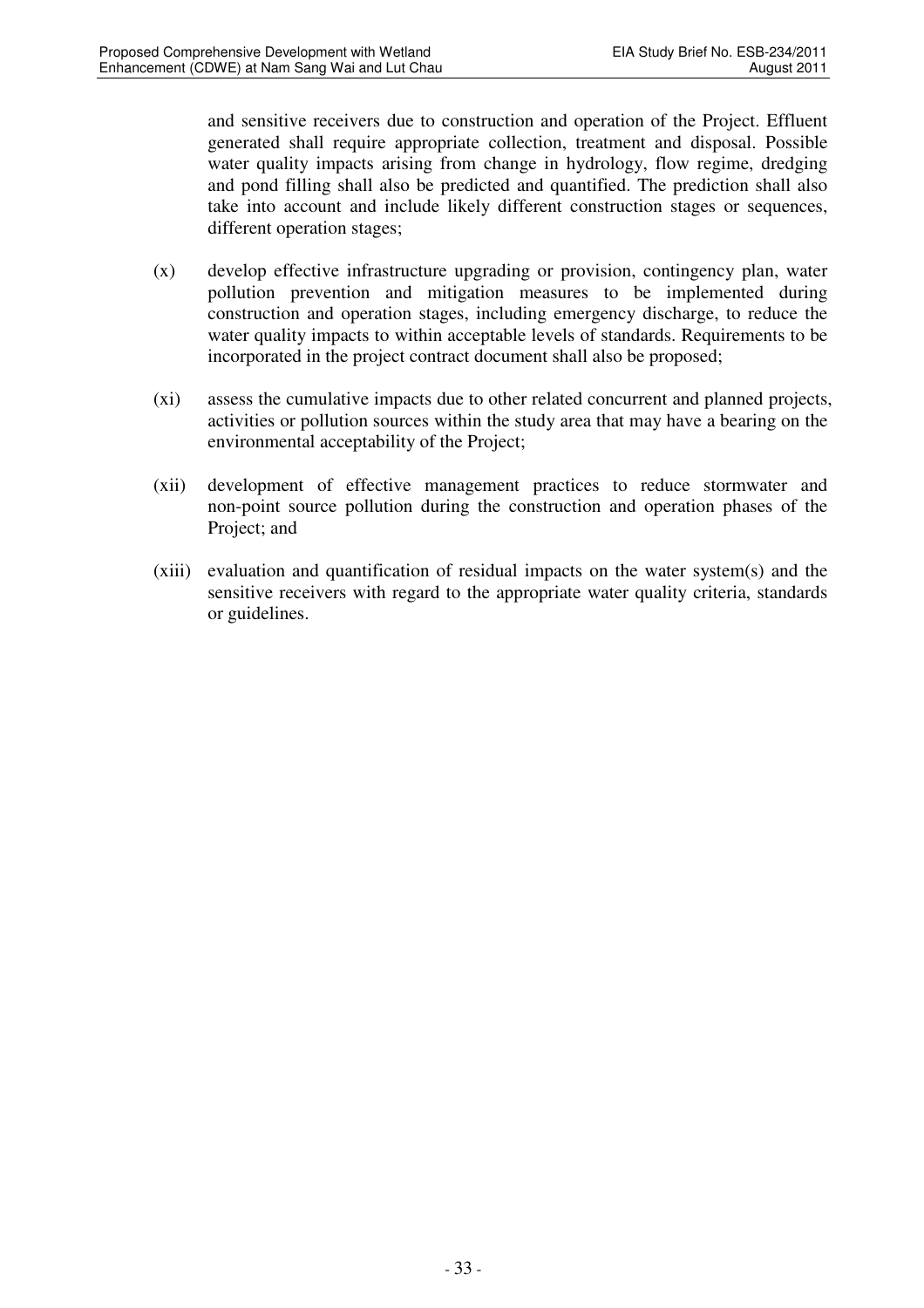### **Appendix F**

### **Requirements for Assessment of Waste Management Implications**

The assessment of waste management implications shall cover the following:

- 1. Analysis of Activities and Waste Generation
	- (i) The Applicant shall identify the quantity, quality and timing of the wastes, arising as a result of the construction and operational activities of the Project based on the sequence and duration of these activities, e.g. construction and demolition (C&D) materials and other wastes which will be generated during construction and operational stages. The Applicant shall adopt design, general layout, construction methods and programme to minimise the generation of public fill/inert C&D materials and maximize the use of public fill/inert C&D materials for other construction works.

#### 2. Proposal for Waste Management

- (i) Prior to considering the disposal options for various types of wastes, including sewage being screened, opportunities for reducing waste generation, on-site or off-site re-use and recycling shall be fully evaluated. Measures that can be taken in the planning and design stages e.g. by modifying the design approach and in the construction stage for maximizing waste reduction shall be separately considered;
- (ii) After considering the opportunities for reducing waste generation and maximizing re-use, the types and quantities of wastes required to be disposed of as a consequence shall be estimated and the disposal methods/options for each type of wastes shall be described in detail. The disposal methods/options recommended for each type of wastes shall take into account the result of the assessment in item (iv) below;
- (iii) The EIA report shall also state clearly the transportation routings and the frequency of the trucks/vessels involved, any barging point or conveyor system to be used, the stockpiling areas and the disposal outlets for the wastes identified; and
- (iv) The impact caused by handling (including stockpiling, labelling, packaging and storage), collection, transportation and re-use/disposal of wastes shall be addressed in detail and appropriate mitigation measures shall be proposed. This assessment shall cover the following areas:
	- potential hazard;
	- air and odour emissions;
	- wastewater discharge; and
	- public transport.

### 3. Dredging/Excavation, Filling and Dumping

(i) The Applicant shall identify and quantify as far as practicable of dredging/excavation, fill extraction, filling, sediment/mud transportation and disposal activities and requirements. Potential fill source and dumping ground to be involved shall also be identified. Field investigation, sampling and chemical and biological laboratory tests to characterize the sediment/mud concerned shall be conducted as appropriate. The ranges of parameters to be analyzed; the number,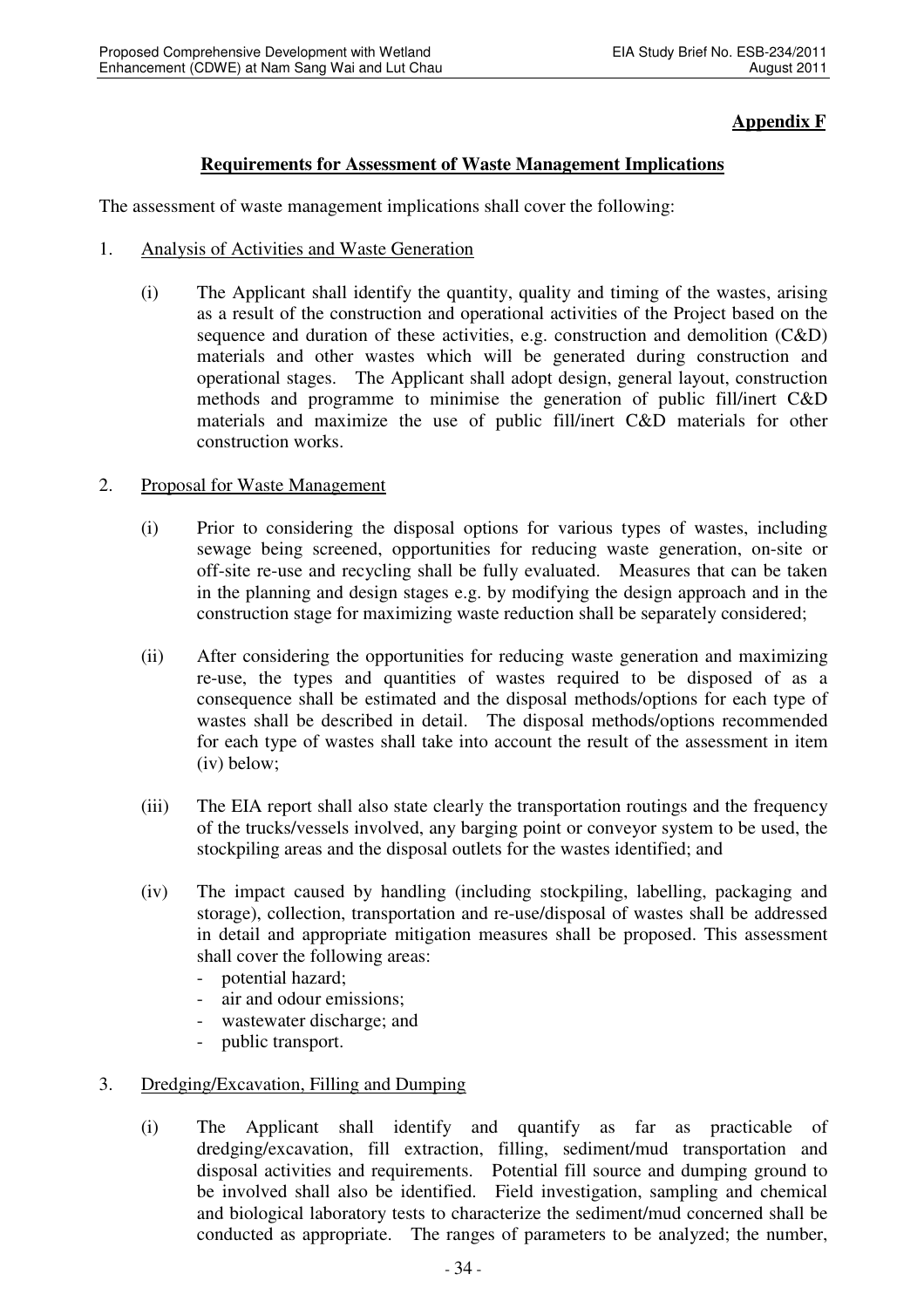type and methods of sampling; sample preservation; chemical and biological laboratory test methods to be used shall be specified in the EIA report having regard to Section 4.4.2(c) of the TM. The categories of sediment/mud which are to be disposed of in accordance with a permit granted under the Dumping at Sea Ordinance (DASO) shall be identified by both chemical and biological tests and their quantities shall be estimated. If the presence of any serious contamination of sediment/mud which requires special treatment/disposal is confirmed, the Applicant shall identify the most appropriate treatment and/or disposal arrangement and demonstrate its feasibility. The Applicant shall provide supporting document, such as agreement by the relevant facilities management authorities, to demonstrate the viability of any treatment/disposal plan.

(ii) The Applicant shall identify and evaluate the best practical dredging/excavation methods to minimize dredging/excavation and dumping requirements and demand for fill sources based on the criterion that existing sediment/mud shall be left in place and not to be disturbed as far as possible.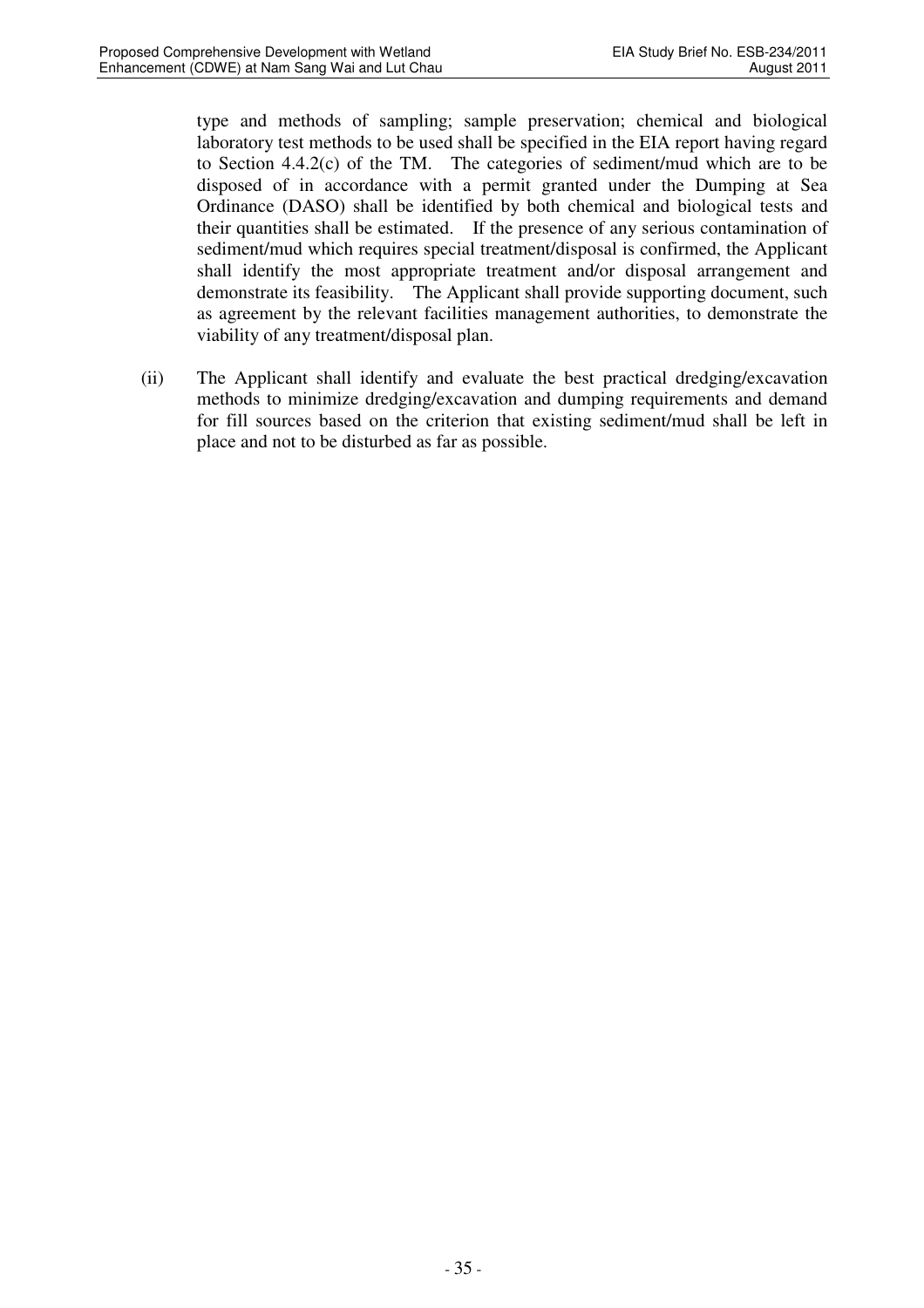### **Appendix G**

### **Requirements for Land Contamination Assessment**

The land contamination assessment shall cover the following:

The Applicant shall identify land lots and sites within the site boundary of the Project which, due to their past or present land uses, are potential contaminated sites. A detailed account of the present activities and past land use history in relation to possible land contamination shall be provided. The list of potential contaminants which are anticipated to be found in these potential contaminated sites shall be provided and the relevant remediation options shall be discussed.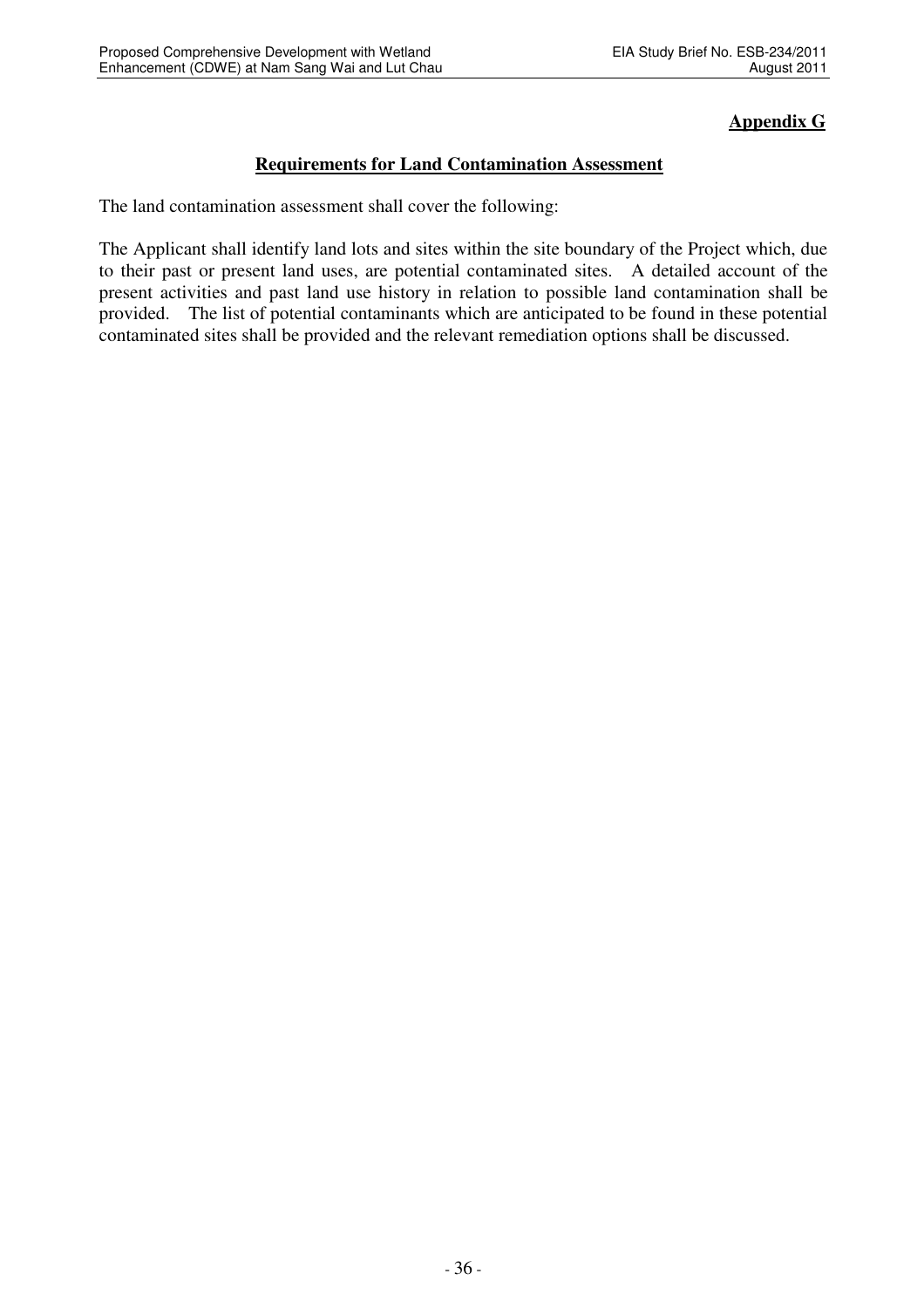### **Appendix H**

### **Requirements for Noise Impact Assessment**

The noise impact assessment shall include the following:

1. Provision of Background Information

The Applicant shall provide background information relevant to the Project, including relevant previous or current studies.

- 2. Identification of Noise Sensitive Receivers
	- (a) The Applicant shall refer to Annex 13 of the TM when identifying the NSRs. The NSRs shall include existing NSRs and planned/committed noise sensitive developments and uses earmarked on the relevant Outline Zoning Plans, Outline Development Plans, Layout Plans and other relevant published land use plans, including plans and drawings published by Lands Department and any land use and development applications approved by the Town Planning Board. Photographs of existing NSRs shall be appended to the EIA report.
	- (b) The Applicant shall select assessment points to represent the identified NSRs for carrying out quantitative noise assessment described below. A map showing the locations and descriptions such as name of building, use, and floor of the selected assessment points shall be given.
- 3. Provision of an Emission Inventory of the Noise Sources

The Applicant shall provide an inventory of noise sources including representative construction equipment for the purpose of carrying out the construction noise assessment. Confirmation of the validity of the inventory shall be obtained from the relevant government departments/authorities and documented in the EIA report.

- 4. Construction Noise Assessment
	- (a) The Applicant shall carry out assessment of noise impact from construction (excluding percussive piling) of the Project during daytime, i.e. 7am to 7pm, on weekdays other than general holidays in accordance with methodology in paragraphs 5.3 and 5.4 of Annex 13 of the TM. The criteria in Table 1B of Annex 5 of TM shall be adopted in the assessment.
	- (b) To minimize the construction noise impact, alternative construction methods to replace percussive piling and blasting shall be proposed as far as practicable.
	- (c) If the unmitigated construction noise levels are found exceeding the relevant criteria, the Applicant shall propose practicable direct mitigation measures (including movable barriers, enclosures, quieter alternative methods, rescheduling and restricting hours of operation of noisy tasks) to minimize the impact. If the mitigated noise levels still exceed the relevant criteria, the duration of the noise exceedance at the affected NSRs shall be given.
	- (d) The Applicant shall, as far as practicable, formulate a reasonable construction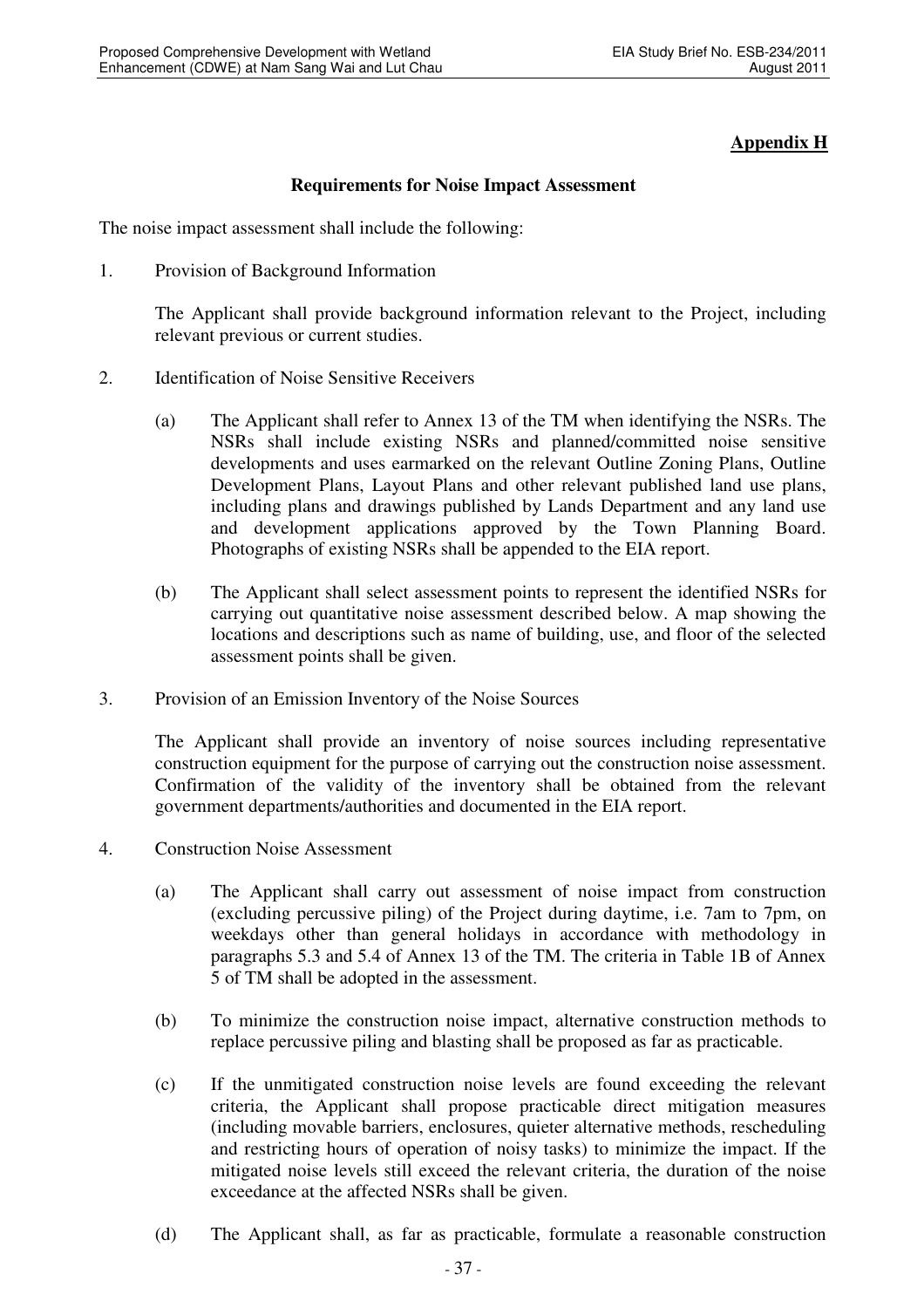programme so that no work will be required in restricted hours as defined under the Noise Control Ordinance (NCO). In case the Applicant needs to evaluate whether construction works in restricted hours as defined under the NCO are feasible or not in the context of programming construction works, reference should be made to relevant technical memoranda issued under the NCO. In case the Applicant considers that there is an unavoidable need to conduct certain type of construction works during the restricted hours, justifications shall be provided with the assessment of the degree and duration of the noise impact. Regardless of the results of construction noise impact assessment for restricted hours, the Noise Control Authority will process Construction Noise Permit (CNP) application, if necessary, based on the NCO, the relevant technical memoranda issued under the NCO, and the contemporary conditions/situations. This aspect shall be explicitly stated in the EIA report.

- (e) The assessment shall cover the cumulative noise impacts due to the construction works of the Project and other concurrent projects identified during the course of the EIA study.
- 5. Operational Noise Assessment
	- (a) Road Traffic Noise

 The Applicant shall assess any adverse traffic noise impact on the development of the project, including those from any new access roads and the nearby existing roads. The potential noise impact due to new access roads on NSRs in the vicinity should also be quantitatively assessed. The following assessment requirements shall be followed.

(a1) Calculation of Noise Levels

 The Applicant shall calculate the expected road traffic noise using methods described in the U.K. Department of Transport's "Calculation of Road Traffic Noise" (1988). Calculations of future road traffic noise shall be based on the peak hour traffic flow in respect of the maximum traffic projection within the expected operation years of the Project.

 The EIA shall contain sample calculations as considered necessary and requested by the Director, and drawings of appropriate scale to show the road segments, topographic barriers (if any) and assessment points input into the traffic noise model. The Applicant shall provide input data sets of traffic noise prediction model adopted in the EIA study.

 The data shall be in electronic text file (ASCII format) containing road segments, barriers (if any) and NSRs' information. The data structure of the above file shall be agreed with the Director. CD-ROM(s) containing the above data shall be attached in the EIA report.

(a2) Presentation of Noise Levels

The Applicant shall present the prevailing and future noise levels in  $L_{10}$  (1) hour) at the NSRs at various representative floor levels (in m.P.D.) on tables and plans of suitable scale.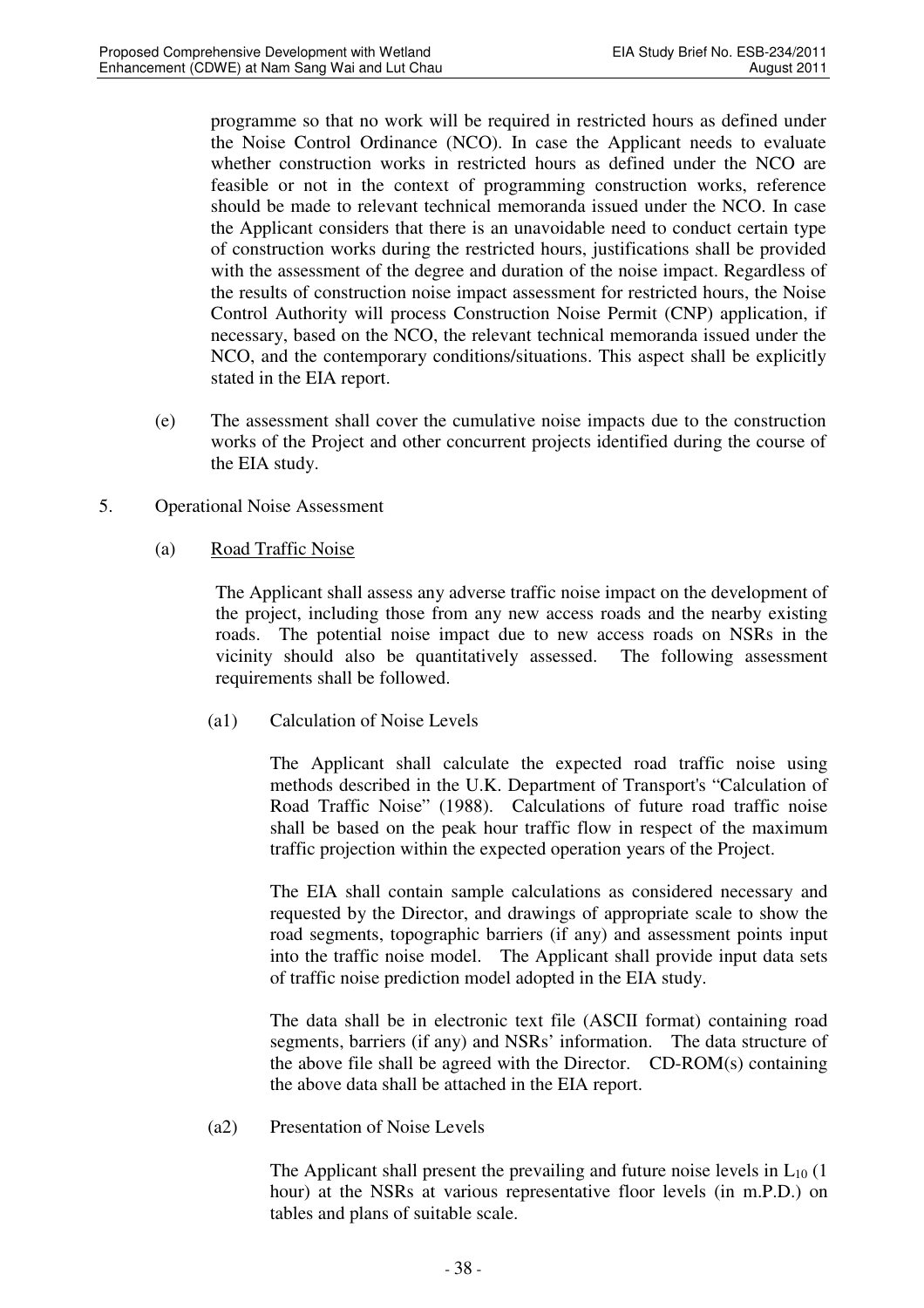A quantitative assessment at the NSRs shall be carried out and compared against the criteria set out in Table 1A of Annex 5 of the TM. The potential noise impact of the Project shall be quantified by estimating the total number of dwellings and other noise sensitive elements that will be exposed to noise levels exceeding the criteria set in Table 1A of Annex 5 in the Technical Memorandum.

(a3) Proposals for Noise Mitigation Measures

 After rounding of the predicted noise levels according to the U.K. Department of Transport's "Calculation of Road Traffic Noise" (1988), the Applicant shall propose noise mitigation measures in all situations where the predicted traffic noise level exceeds the criteria set in Table 1A of Annex 5 in the TM. Specific reasons for not adopting certain noise mitigation measures in the design to reduce the traffic noise to a level meeting the criteria in the TM or to maximize the protection for the NSRs as far as possible should be clearly quantified and laid down.

 The total number of dwellings and other noise sensitive element that will be benefited by the provision of noise mitigation measures should be provided. In order to clearly present the extents/locations of the recommended noise mitigation measures, plans prepared from 1:1,000 or 1:2,000 survey maps showing the mitigation measures (e.g. barriers) shall be included in the EIA report. The total number of dwellings and other noise sensitive elements that will still be exposed to noise above the criteria with the implementation of all recommended noise mitigation measures shall be quantified.

### (b) Fixed Noise Sources

(b1) The Applicant shall identify any fixed noise sources including but not limited to the nearby Yuen Long Industrial Estate, open car park/lorry park in Shan Pui Chung Hau Tsuen, sewage treatment plant, pumping stations, pump houses and electricity stations that may have a bearing on the environmental acceptability of the Project and those caused by the Project. The Applicant shall calculate expected noise using standard acoustics principles. Calculations for expected noise shall be based on assumed plant inventories and utilization schedule for worst-case scenario. The Applicant shall calculate noise levels taking into account correction of tonality, impulsiveness and intermittency in accordance with Technical Memorandum for Assessment of Noise from Places other than Domestic Premises, Public Places or Construction Sites issued under NCO.

#### (b2) Presentation of Noise Levels The Applicant shall present the existing and future noise levels in Leq (30min) at the NSRs at various representative floor levels (in m P.D.) on tables and plans of suitable scale. A quantitative assessment at the NSRs for the proposed fixed noise source(s) shall be carried out and compared against the criteria set out in Table 1A of Annex 5 of the TM.

(b3) Proposals for Noise Mitigation Measures

 The Applicant shall propose direct technical remedies within the project limits in situations where the predicted noise level exceeds the criteria set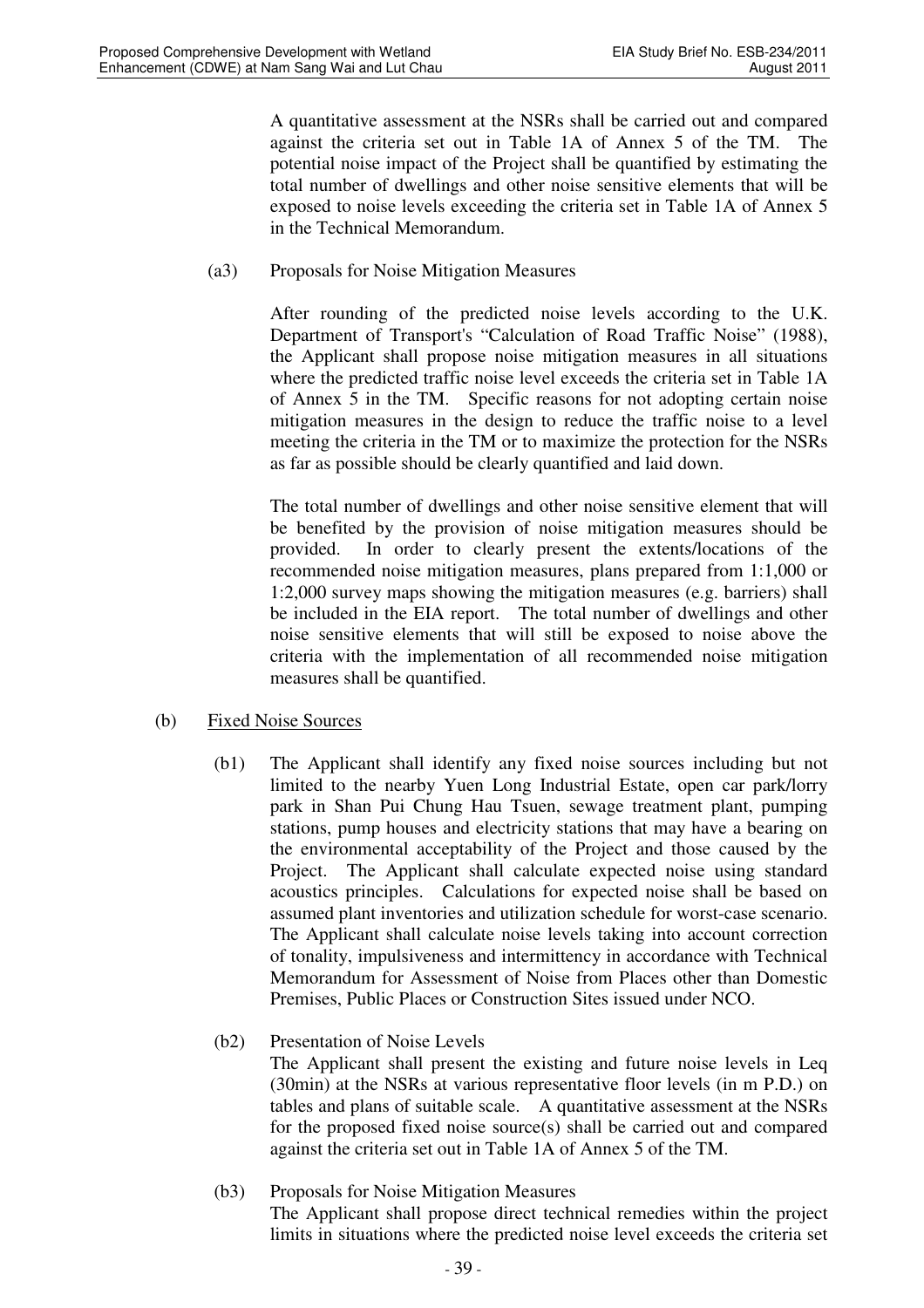out in Table 1A of Annex 5 of the TM to protect the affected NSRs.

#### 6. Assessment of Side Effects and Constraints

The Applicant shall identify, assess and propose means to minimize any side effects and to resolve any potential constraints due to the inclusion of any recommended direct technical remedies.

7. Evaluation of Constraints on Planned Noise Sensitive Developments/Land Uses

For planned noise sensitive uses which will still be affected even with all practicable direct technical remedies in place, the Applicant shall propose, evaluate and confirm the practicality of additional measures within the planned noise sensitive uses and shall make recommendations on how these noise sensitive uses will be designed for the information of relevant parties.

The Applicant shall take into account agreed environmental requirements / constraints identified by the study to assess the development potential of concerned sites which shall be made known to the relevant parties.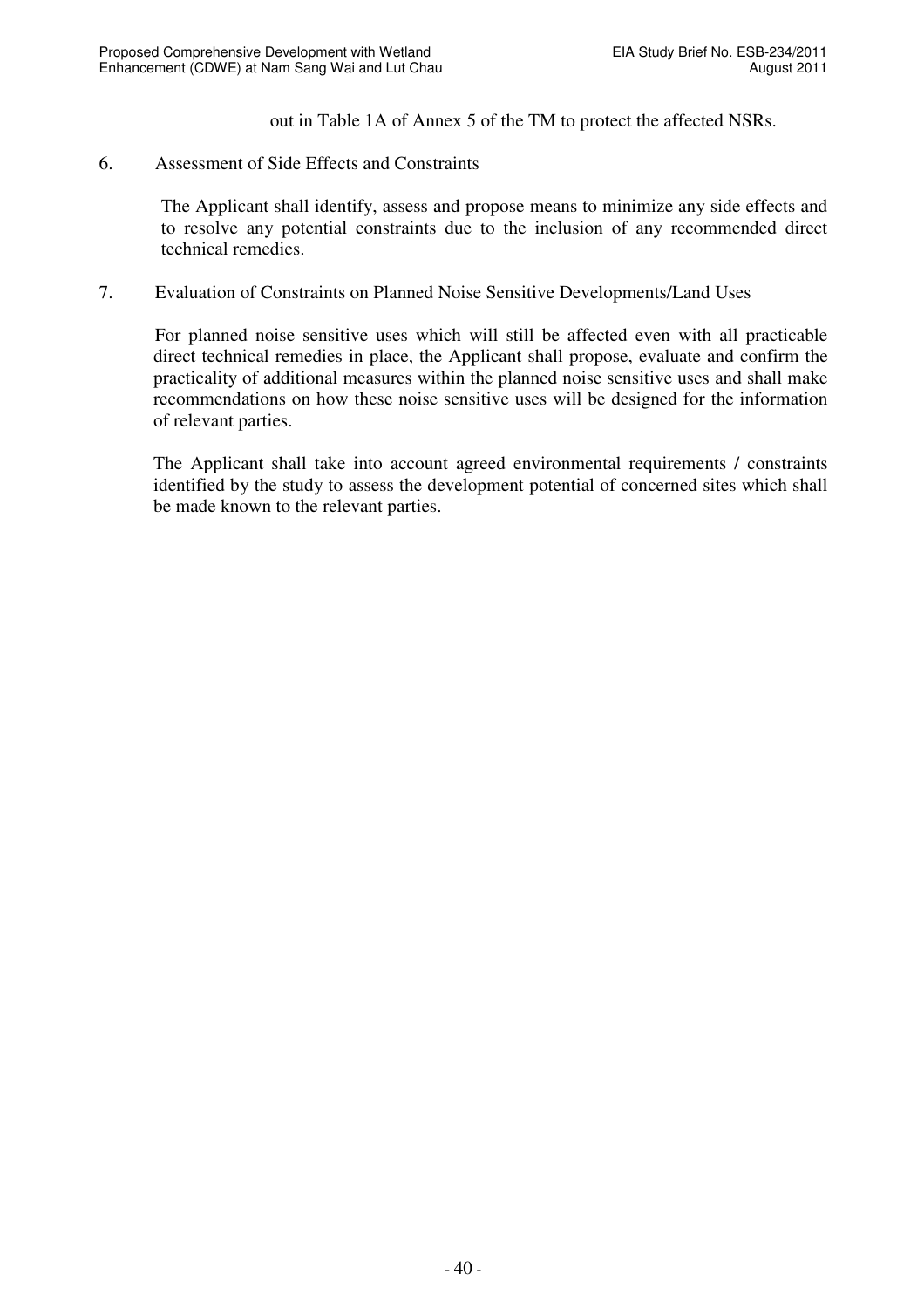### **Appendix I**

#### **Requirements for Landscape and Visual Impact Assessment**

- 1. The Applicant shall assess the landscape impact of the Project. The Applicant shall describe, appraise, analyse and evaluate the existing and future landscape resources and character of the study area. A system shall be derived for judging the landscape impact significance as required under the TM and the EIAO Guidance Note No. 8/2010 "Preparation of Landscape and Visual Impact Assessment under the EIAO". Clear illustrations of the landscape impact assessment are required.
- 2. The Applicant shall assess the visual impact of the Project. A system shall be derived for judging visual impact significance as required under the TM and the EIAO Guidance Note No. 8/2010 "Preparation of Landscape and Visual Impact Assessment under the EIAO". Clear illustrations of visual impact assessment are required. The assessment shall include the following:
	- (i) identification and plotting of visibility envelope of the Project within the study area;
	- (ii) identification of the key groups of sensitive receivers within the visibility contours and their views at both ground level/sea level and elevated vantage points;
	- (iii) description of the visual compatibility of the Project with the surrounding, the existing and the planned setting, and its obstruction and interference with the key views of the adjacent areas; and
	- (iv) description of the severity of visual impacts in terms of distance, nature and number of sensitive receivers. The visual impacts of the Project with and without mitigation measures shall also be included so as to demonstrate the effectiveness of the proposed mitigation measures across time.
- 3. Alternative layout, design, built-form and construction methods that would avoid or reduce the identified landscape and visual impacts shall be evaluated for comparison before adopting other mitigation or compensatory measures to alleviate the impacts. The Applicant shall recommend mitigation measures to minimise the adverse effects identified above. The mitigation measures proposed shall not only be concerned with damage reduction but shall also include consideration of potential enhancement of existing landscape and visual quality. Management and maintenance parties of the landscape and visual mitigation measures should be identified. In-principle agreement with the maintenance and management authorities should be reached.
- 4. The mitigation measures may include provision of screen planting, sensitive design of structures, colour scheme and texture of materials used and any measures to mitigate the impact on existing land uses.
- 5. Annotated illustration such as coloured perspective drawings, plans and section/elevation diagrams, oblique aerial photographs, photographs particularly taken at vantage points and computer-generated photomontage shall be adopted to fully illustrate the landscape and visual impacts of the Project.
- 6. All computer graphics shall be compatible with Microstation DGN file format. The Applicant shall record the technical details such as system set-up, software, data files and function in preparing the illustration.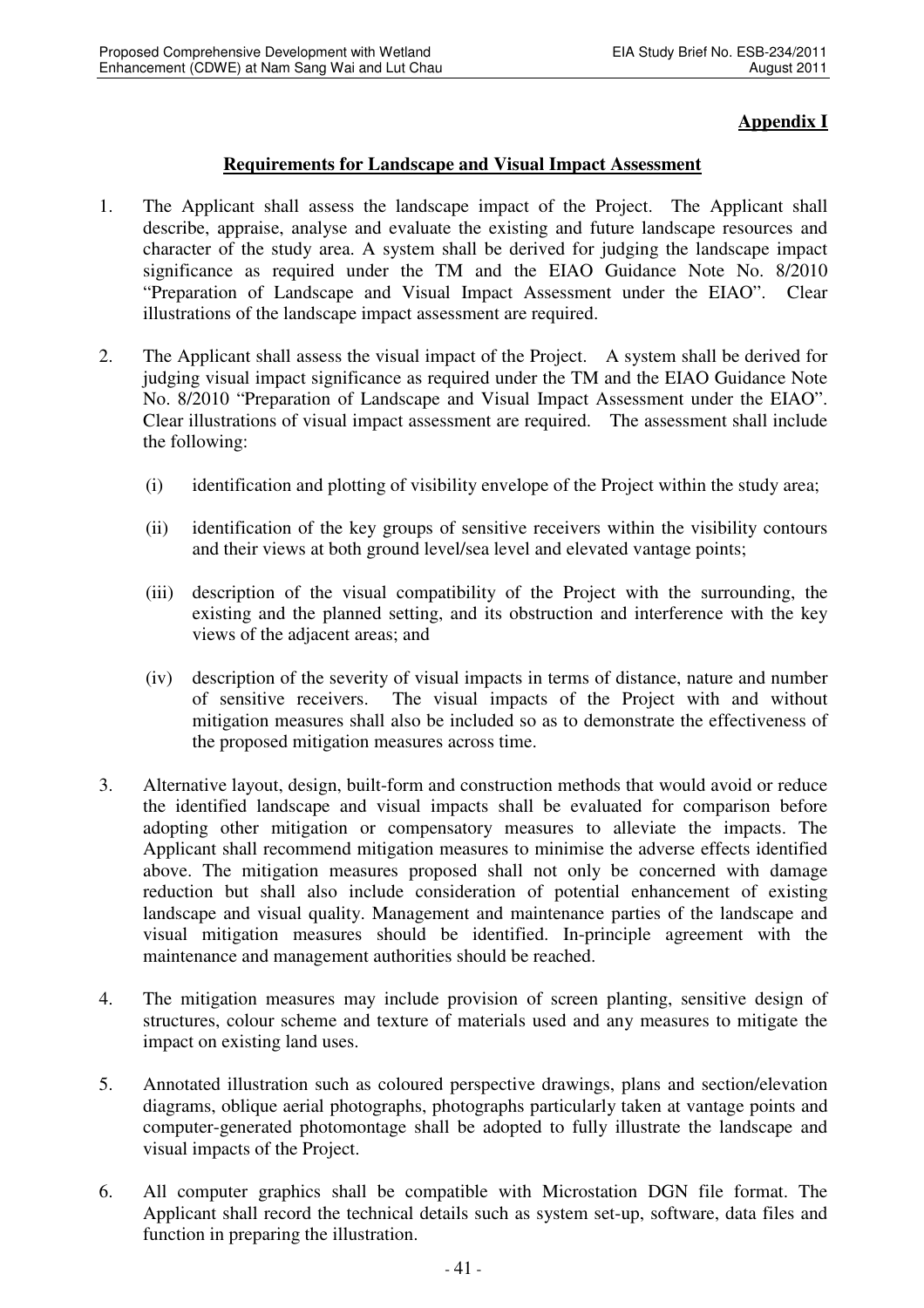### **Appendix J**

### **Requirements for Cultural Heritage Impact Assessment**

#### 1. Built heritage impact assessment (BHIA)

The Applicant shall conduct a built heritage impact assessment (BHIA), taking the results of the previous studies and other background of the site into account, to identify known and unknown built heritage items within the assessment area that may be affected by the Project and its associated works and to assess the direct and indirect impacts on built heritage items. The impacts include visual impact, impacts on the fung shui/visual corridor of the historic buildings and structures through change of water-table, vibration caused by the Project. Assessment of impacts on cultural heritage shall also take full account of, and allow where appropriate, the Guidelines for Landscape and Visual Impact Assessment of Annex 18 of the TM. The Applicant shall demonstrate that all reasonable efforts have been made to avoid or keep the adverse impacts of built heritage items to the minimum through modification of design of the Project, or use of latest construction / engineering techniques. For those built heritage items that might still be directly and indirectly affected by the Project, the Applicant shall recommend practicable mitigation measures and monitoring to avoid or keep the adverse impact to the minimum. A checklist including all the affected sites of cultural heritage, impacts identified, recommended mitigation measures as well as the implementation agent and period shall also be included in the EIA report.

#### 2. Archaeological impact assessment (AIA)

The Applicant shall engage qualified archaeologist(s) to conduct an archaeological impact assessment (AIA), taking the results of previous studies and other background of the site into account, to evaluate the archaeological impact imposed by the Project and its associated works. The scope of the AIA shall be submitted to the Antiquities and Monuments Office and the Director prior to the commencement of the assessment for consideration. In case the existing information is inadequate or where the assessment area has not been adequately studied before, the archaeologists shall conduct archaeological investigations to assemble data. The archaeologists shall obtain licences from the Antiquities Authority prior to the commencement of archaeological investigations. Based on existing and collected data, the Applicant shall evaluate whether the proposed developments and works associated with the Project are acceptable from archaeological preservation point of view. In case adverse impact on archaeological heritage cannot be avoided, appropriate mitigation measures should be designed and recommended in the EIA report.

3. The Applicant shall draw necessary reference to relevant sections of the "Guidelines for Cultural Heritage Impact Assessment" at Appendix J-1 for detailed requirement.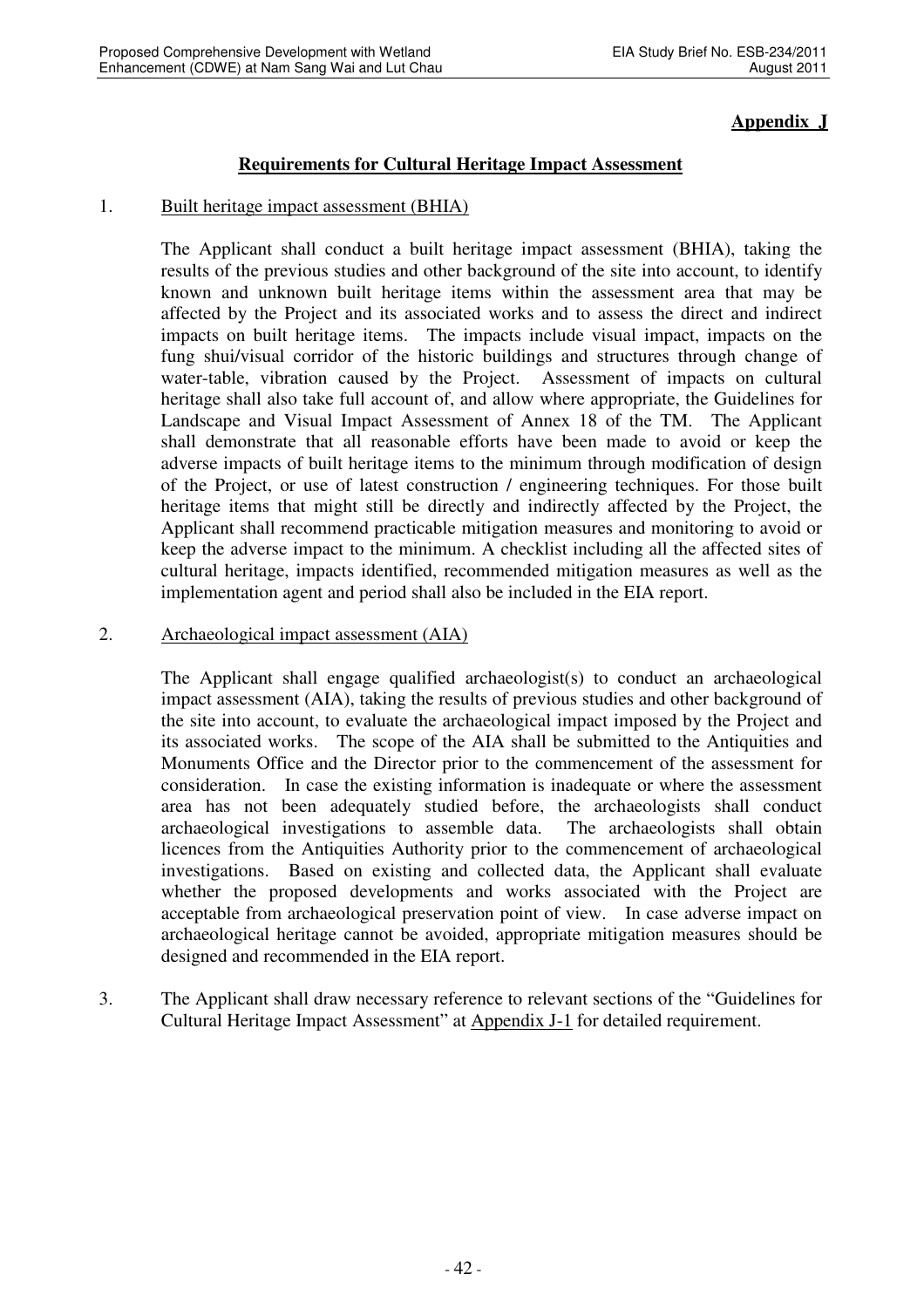### **Appendix J-1**

### **Guidelines for Cultural Heritage Impact Assessment**

(as at April 2011)

#### **Introduction**

The purpose of the guidelines is to assist the understanding of the requirements in assessing impact on archaeological and built heritage. The guidelines which will be revised by the Antiquities and Monuments Office (AMO) of the Leisure and Cultural Services Department from time to time, where appropriate, and when required should be followed in the interest of professional practice.

A comprehensive Cultural Heritage Impact Assessment (CHIA) includes a baseline study, an impact assessment study associated with the appropriate mitigation measures proposed and to be implemented by project proponents.

#### **(1) Baseline Study**

- 1.1 A baseline study shall be conducted:
	- a. to compile a comprehensive inventory of heritage sites within the proposed project area, which include:
		- (i) all sites of archaeological interest (both terrestrial and marine);
		- (ii) all pre-1950 buildings and structures;
		- (iii) selected post-1950 buildings and structures of high architectural and historical significance and interest; and
		- (iv) cultural landscapes include places associated with historic event, activity, or person or exhibiting other cultural or aesthetic values, such as sacred religious sites, battlefields, a setting for buildings or structures of architectural or archaeological importance, historic field patterns, clan graves, old tracks, *fung shui* woodlands and ponds, and etc.
	- b. to identify the direct and indirect impacts on the heritage sites at the planning stage in order to avoid causing any negative effects. The impacts include the direct loss, destruction or disturbance of an element of cultural heritage, impact on its settings or impinging on its character through inappropriate sitting or design, potential damage to the physical fabric of archaeological remains, historic buildings or historic landscapes through air pollution, change of ground water level, vibration, ecological damage, new recreation or other daily needs to be caused by the new development. The impacts listed are merely to illustrate the range of potential impacts and not intended to be exhaustive.
- 1.2 The baseline study shall also include a desk-top research and a field evaluation.
- 1.3. Desk-top Research
	- 1.3.1 Desk-top research should be conducted to analyse, collect and collate the best available information. It shall include (if applicable) but not limited to: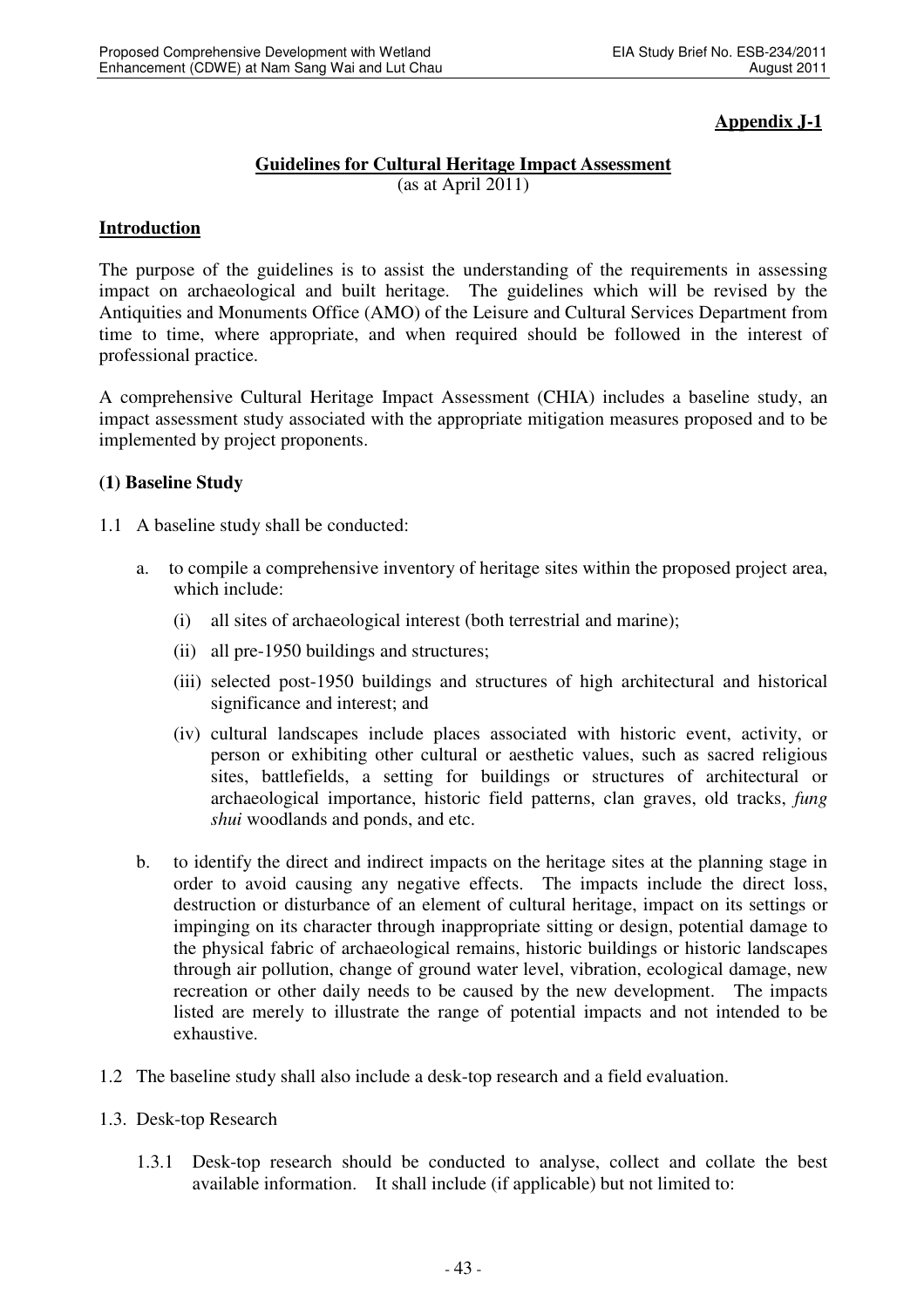- a. List of declared monuments protected by the Antiquities and Monuments Ordinance (Chapter 53).
- b. Graded historic buildings and sites.
- c. Government historic sites identified by AMO.
- d. Lists and archives kept in the Reference Library of AMO including sites of archaeological interest, declared monuments, proposed monuments, deemed monuments and recorded historical building & structures identified by AMO.
- e. Publications on local historical, architectural, anthropological, archaeological and other cultural studies, such as, Journals of the Royal Asiatic Society (Hong Kong Branch), Journals of the Hong Kong Archaeological Society, AMO Monograph Series and so forth.
- f. Other unpublished papers, records, archival and historical documents through public libraries, archives, and the tertiary institutions, such as the Hong Kong Collection and libraries of the Department of Architecture of the University of Hong Kong and the Chinese University of Hong Kong, Public Records Office, photographic library of the Information Services Department and so forth.
- g. Any other unpublished archaeological investigation and excavation reports kept by AMO.
- h. Relevant information from AMO's website.
- i. Historical documents in the Public Records Office, the Land Registry, District Lands Office, District Office and the Hong Kong Museum of History and so forth.
- j. Cartographic and pictorial documents. Old and recent maps and aerial photos searched in the Map and Aerial Photo Library of the Lands Department.
- k. Existing geological and topographic information (for archaeological desk-top research).
- l. Discussion with local informants.

### 1.4 Field Evaluation

#### 1.4.1 General

The potential value of the project area with regard the cultural heritage could be established easily where the area is well-documented. However, it does not mean that the area is devoid of interest if it lacks information. In these instances, site inspections and consultations with appropriate individuals or organisations should be conducted by those with expertise in local heritage to clarify the situation.

- 1.4.2 Field survey on historic buildings and structures
	- a. Field scan of all the historic buildings and structures within the project area.
	- b. Photographic recording of each historic building or structure including the exterior (the elevations of all faces of the building premises, the roof, close up for the special architectural details) and the interior (special architectural details), if possible, as well as the surroundings, the associated cultural landscape features and the associated intangible cultural heritage (if any) of each historic building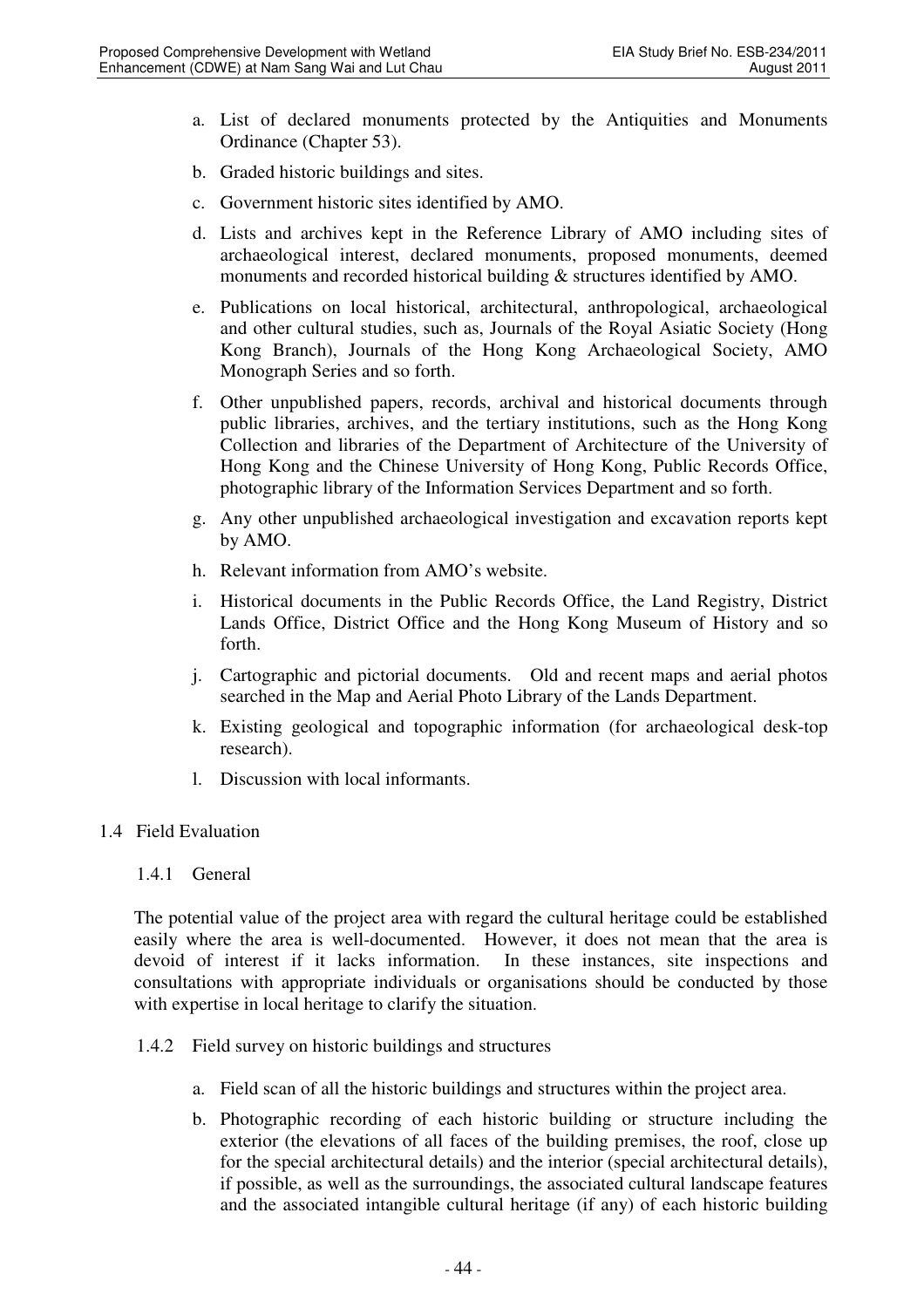or structure.

- c. Interview with local elders and other informants on local historical, architectural, anthropological and other cultural information related to the historic buildings and structures.
- d. Historical and architectural appraisal of the historic buildings and structures, their associated cultural landscape and intangible cultural elements.
- 1.4.3 Archaeological Survey
	- a. Appropriate methods for pricing and valuation of the archaeological survey, including by means of a Bill of Quantities or a Schedule of Rates should be adopted when appropriate in preparing specifications and relevant documents for calling tenders to carry out the archaeological survey. The specifications and relevant documents should be sent to AMO for agreement prior to calling tenders to conduct the archaeological survey.
	- b. For archaeologists involved in contract archaeological works, they should adhere to recognized standards for professional practice and ethical conduct in undertaking commissioned archaeological works under contracts. They should make themselves fully understand recognized principles and guidelines regarding contract archaeological works, such as those of the Institute for Archaeologists, European Associations of Archaeologists and in Mainland China.
	- c. A licence shall be obtained from the Antiquities Authority for conducting archaeological field work. It takes at least two months to process an application.
	- d. An archaeological brief/proposal, as an outline framework of the proposed archaeological works, should be prepared. The brief/proposal should clearly state the project and archaeological background, address necessary archaeological works required, elaborate the strategy and methodology adopted, including what particular research question(s) will be resolved, how the archaeological data will be collected and recorded, how the evidence will be analysed and interpreted and how the archaeological finds and results will be organized and made available. Effective field techniques including method and sampling details are required to be demonstrated clearly in the brief/proposal. Monitoring arrangement, reporting, contingency plan for field and post-excavation works and archive deposition (including finds, field and laboratory records, etc.) should also be addressed in the brief/proposal. The brief/proposal should be submitted to AMO for agreement prior to applying for a licence. Prior site visit to the project site before the submission of the brief/proposal is required so as to ascertain the feasibility of the proposed strategy and methodology as well as the availability of the proposed locations for auger survey and test pitting.
	- e. The following methods of archaeological survey (but not limited to) should be applied to assess the archaeological potential of the project area:
		- (i) Definition of areas of natural land undisturbed in the recent past.
		- (ii) Field scan of the natural land undisturbed in the recent past in detail with special attention paid to areas of exposed soil which were searched for artifacts.
		- (iii) Conduct systematic auger survey and test pitting. The data collected from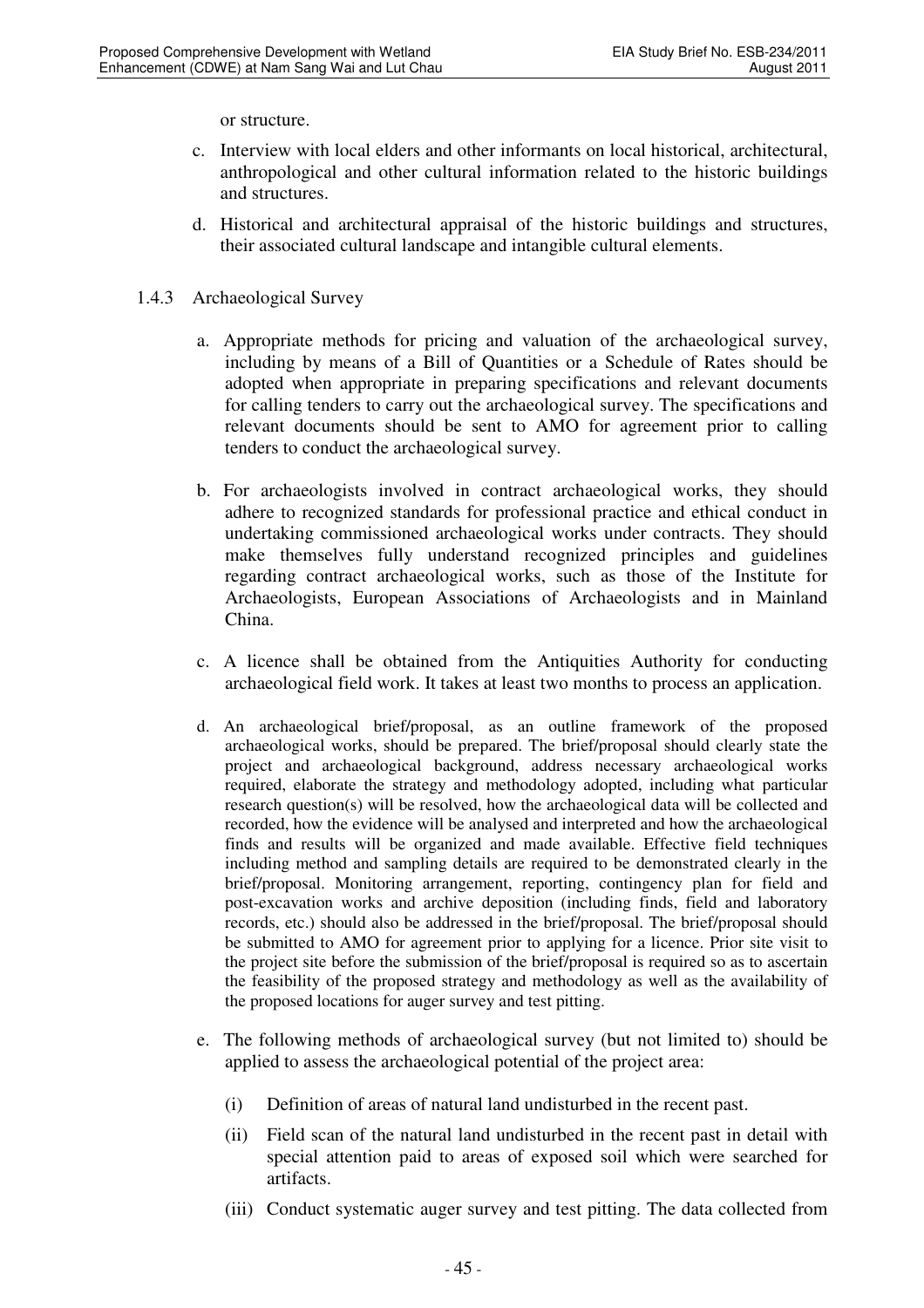auger survey and test pitting should be able to establish the horizontal spread of cultural materials deposits.

- (iv) Excavation of test pits to establish the vertical sequence of cultural materials. The hand digging of  $1 \times 1$  m or  $1.5 \times 1.5$  m test pits to determine the presence or absence of deeper archaeological deposits and their cultural history.
- (v) The quantity and location of auger holes and test pits should be agreed with AMO prior to applying for a licence. Additional auger holes and test pits may be required to ascertain and demarcate the extent of archaeological deposits and remains.
- (vi) A qualified land surveyor should be engaged to record reduced levels and coordinates as well as set base points and reference lines in the course of the field survey.
- (vii) All archaeological works should be properly completed and recorded to agreed standards.
- f. Archaeologists should adhere to all the agreed professional and ethical standards for archaeological works, such as the standards and guidelines of the Institute for Archaeologists, English Heritage, European Associations of Archaeologists, Society for American Archaeology and in Mainland China.
- g. A Marine Archaeological Investigation (MAI) following *Guidelines for MAI* may be required for projects involving disturbance of seabed.
- 1.4.4 If the field evaluation identifies any additional heritage sites within the study area which are of potential historic or archaeological importance/interest and not recorded by AMO, the findings should be reported to AMO as soon as possible.
- 1.5 The Report of Baseline Study
	- 1.5.1 The study report should unequivocally include all the direct and concrete evidence to show that the process of the above desk-top and field survey has been satisfactorily completed. This should take the form of a detailed inventory of the heritage sites supported by full description of their significance. The description should contain detailed geographical, historical, archaeological, architectural, anthropological, ethnographic and other relevant data supplemented with illustrations below and photographic and cartographic records, if required.
	- 1.5.2 A master layout plan showing all the identified archaeological and built heritage within the study area should be provided in the report. All the identified heritage sites should be properly numbered with their locations indicated on the master layout plan.
	- 1.5.3 Historic Buildings/ Structures/ Sites
		- a. A map in 1:1000 scale showing the boundary of each historic item.
		- b. Photographic records of each historic item.
		- b. Detailed recording form of each historic item including its construction year, previous and present uses, architectural characteristics, as well as legends, historic persons and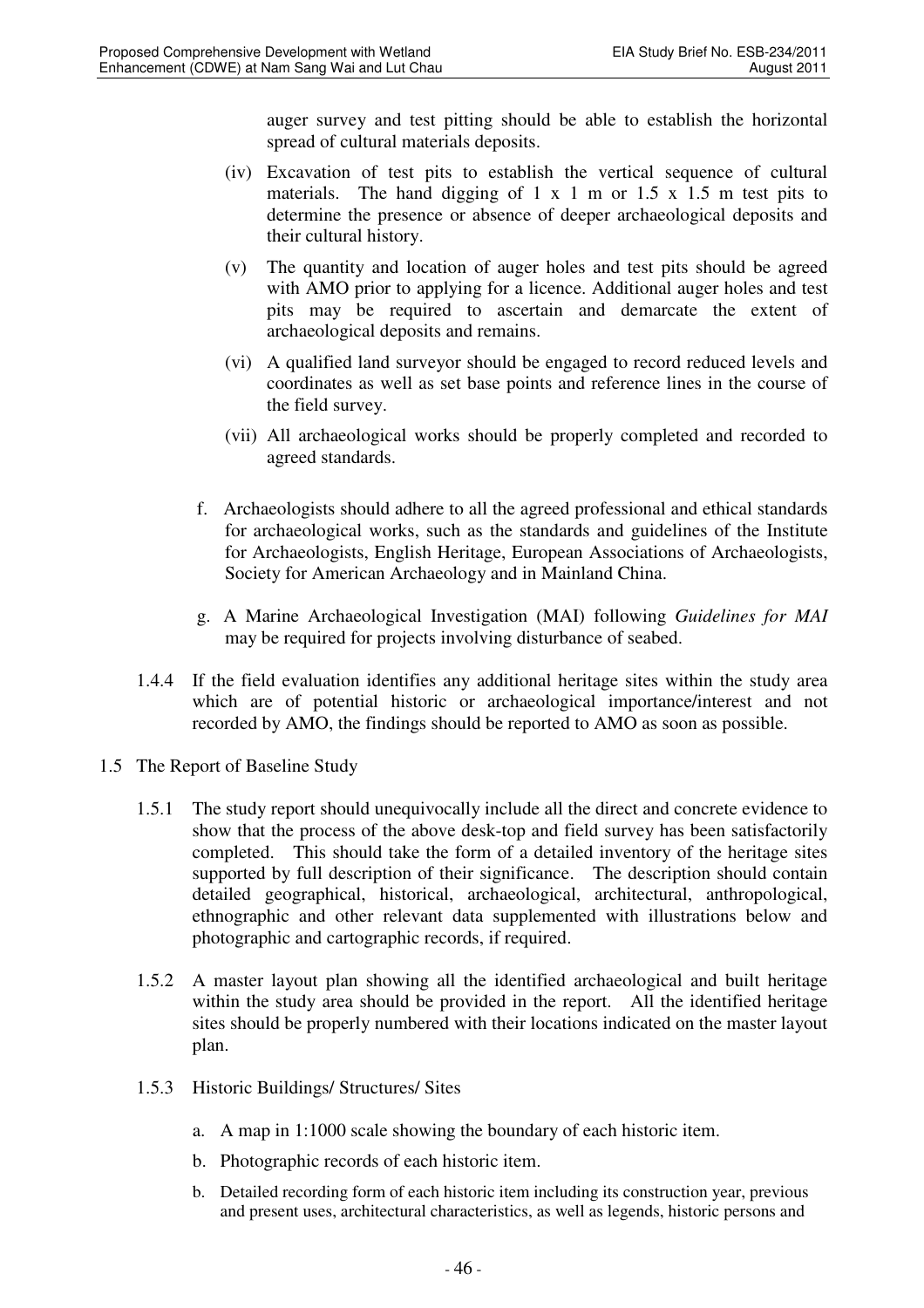events, cultural landscape features and cultural activities associated with the structure.

- c. A cross-referenced checklist including the reference number of each historical item, their photo and drawing reference, as well as the page number of the detailed recording form of each identified historical item for easy cross-checking of individual records.
- 1.5.4 Sites of Archaeological Interest
	- a. A map showing the boundary of each site of archaeological interest as supported and delineated by field walking, augering and test-pitting.
	- b. Drawing of stratigraphic section of test-pits excavated which shows the cultural sequence of a site.
	- c. Reduced levels, coordinates, base points and reference lines should be clearly defined and certified by a qualified land surveyor.
	- d. *Guidelines for Archaeological Reports* should be followed (Annex 1).
- 1.5.5 A full bibliography and the source of information consulted should be provided to assist the evaluation of the quality of the evidence, including the title of the relevant material, its author(s), publisher, publication place and date. To facilitate verification of the accuracy, AMO will reserve the right to examine the full details of the research materials collected under the baseline study.
- 1.6 Finds and Archives
	- 1.6.1 Archaeological finds and archives should be handled following *Guidelines for Handling of Archaeological Finds and Archives* (Annex 2).
- 1.7 Safety Issue
	- 1.7.1 During the course of the CHIA Study, all participants shall comply with all Ordinances, Regulations and By-laws which may be relevant or applicable in safety aspect in connection with the carrying out of the CHIA Study, such as site safety, insurance for personal injuries, death and property damage as well as personal safety apparatuses, etc.
	- 1.7.2 A Risk Assessment for the fieldwork shall be carried out with full consideration to all relevant Ordinances, Regulations and By-laws.
- 1.8 Information Disclosure
	- 1.8.1 For releasing any information on the CHIA Study, the archaeologist/expert involved should strictly comply with the terms and conditions set in the contract/agreement and avoid conflict of interest.

### **(2) Impact Assessment Study**

- 2.1 Identification of impact on heritage
	- 2.1.1 The impact assessment study must be undertaken to identify the impacts on the heritage sites which will be affected by the proposed development subject to the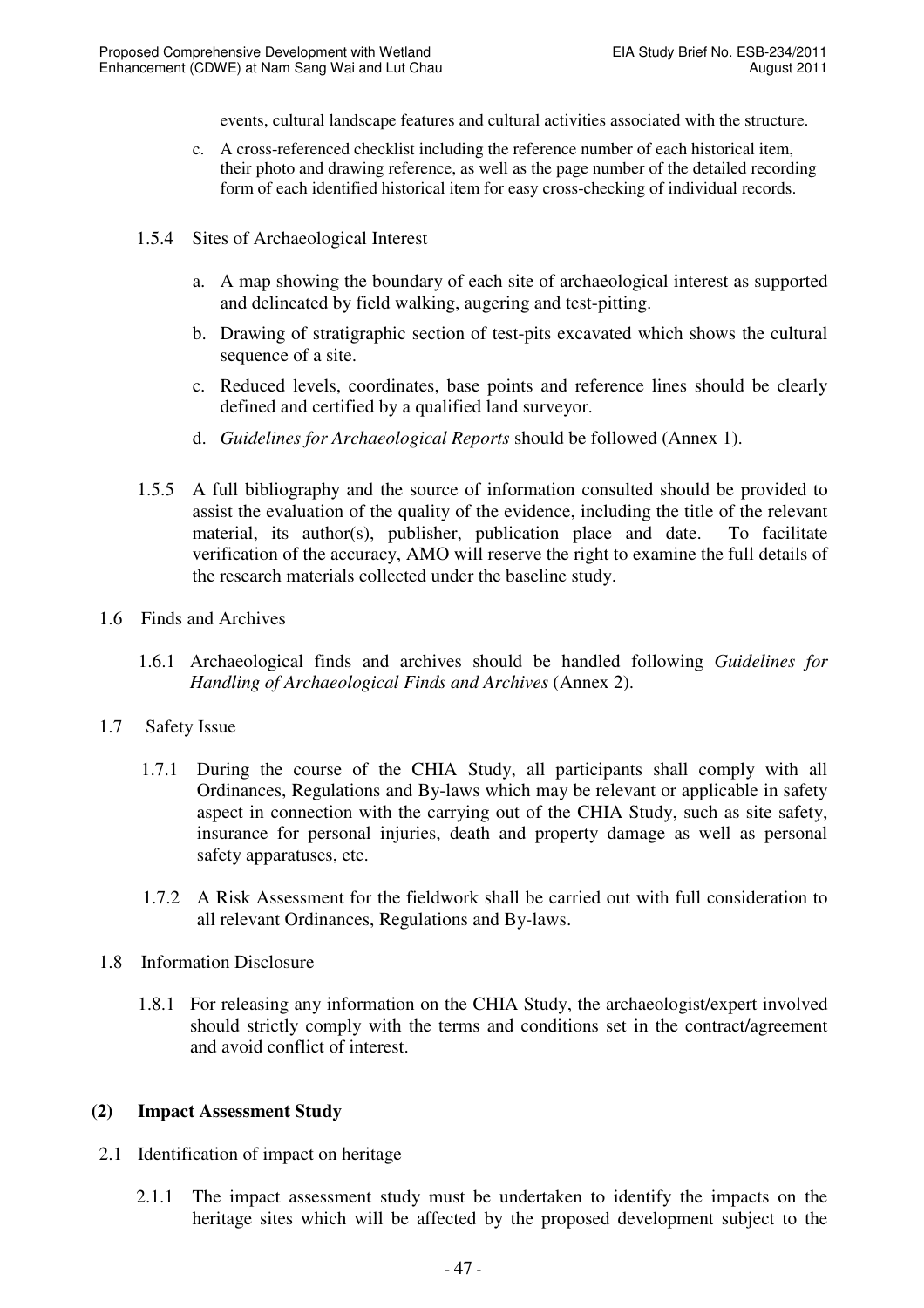result of desktop research and field evaluation. The prediction of impacts and an evaluation of their significance must be undertaken by expert(s) in local heritage.

- 2.1.2 During the assessment, both the direct impacts such as loss or damage of important features as well as indirect impacts should be clearly stated, such as adverse visual impact on heritage sites, landscape change to the associated cultural landscape features of the heritage sites, temporary change of access to the heritage sites during the work period, change of ground level or water level which may affect the preservation of the archaeological and built heritage *in situ* during the implementation stage of the project.
- 2.1.3 The evaluation of cultural heritage impact assessment may be classified into five levels of significance based on type and extent of the effects concluded in the CHIA study:
	- a. Beneficial impact: the impact is beneficial if the project will enhance the preservation of the heritage site(s) such as improving the flooding problem of the historic building after the sewerage project of the area;
	- b. Acceptable impact: if the assessment indicates that there will be no significant effects on the heritage site(s);
	- c. Acceptable impact with mitigation measures: if there will be some adverse effects, but these can be eliminated, reduced or offset to a large extent by specific measures, such as conduct a follow-up Conservation Proposal or Conservation Management Plan for the affected heritage site(s) before commencement of work in order to avoid any inappropriate and unnecessary interventions to the building;
	- d. Unacceptable impact: if the adverse effects are considered to be too excessive and are unable to mitigate practically;
	- e. Undetermined impact: if the significant adverse effects are likely, but the extent to which they may occur or may be mitigated cannot be determined from the study. Further detailed study will be required for the specific effects in question.
- 2.1.4 Preservation in totality must be taken as the first priority as it will be a beneficial impact and will enhance the cultural and socio-economical environment if suitable measures to integrate the heritage site into the proposed project are carried out.
- 2.1.5 If, due to site constraints and other factors, only preservation in part is possible, this must be fully justified with alternative proposals or layout designs which confirm the impracticability of total preservation.
- 2.1.6 Total destruction must be taken as the very last resort in all cases and shall only be recommended with a meticulous and careful analysis balancing the interest of preserving local heritage as against that of the community as a whole. Assessment of impacts on heritage sites shall also take full account of, and follow where appropriate, paragraph 4.3.1(c), item 2 of Annex 10, items 2.6 to 2.9 of Annex 19 and other relevant parts of the Technical Memorandum on Environmental Impact Assessment Process.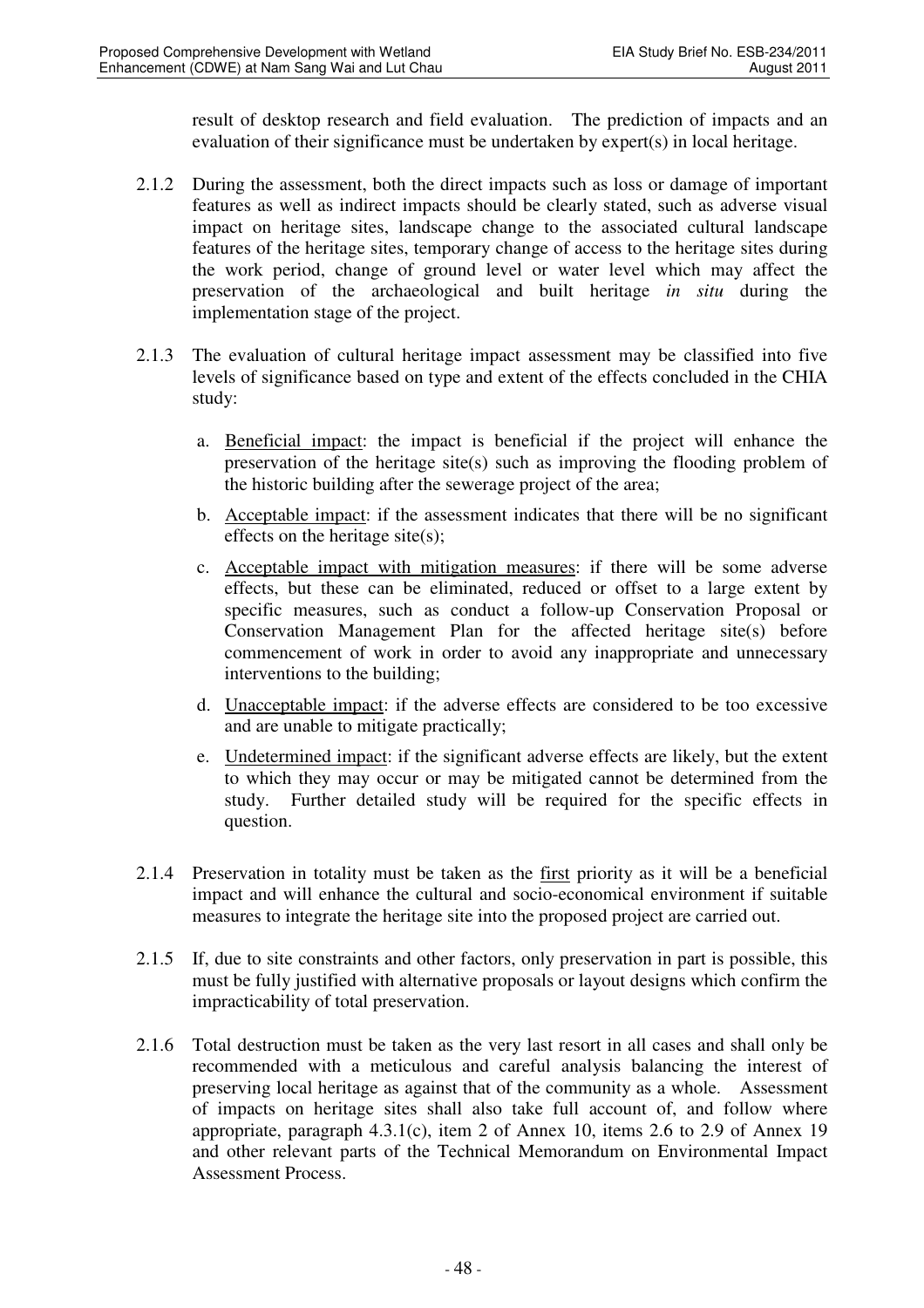#### 2.2 Mitigation Measures

- 2.2.1 It is always a good practice to recognize the heritage site early in the planning stage and site selection process, and to avoid it, i.e. preserve it *in-situ*, or leaving a buffer zone around the site with full justifications demonstrating the best practice of heritage conservation.
- 2.2.2 Mitigation is not only concerned with minimizing adverse impact on the heritage site but also should give consideration of potential enhancement if possible (such as to improve the access to the heritage site or enhance the landscape and visual quality of the heritage site).
- 2.2.3 Mitigation measures shall not be recommended or taken as *de facto* means to avoid preservation of heritage sites. They must be proved beyond all possibilities to be the only practical course of action. Heritage sites are to be in favour of Heritage sites are to be in favour of preservation unless it can be demonstrated that there is a need for a particular development which is of paramount importance and outweighs the significance of a heritage site.
- 2.2.4 If avoidance of the heritage site is not possible, amelioration can be achieved by minimizing the potential impacts and the preservation of the heritage site, such as physically relocating it. Measures like amendments of the sitting, screening and revision of the detailed design of the development are required to lessen its degree of exposure if it causes visual intrusion to the heritage site and affects the character and integrity of the heritage site.
- 2.2.5 A rescue programme, when required, may involve preservation of the historic building or structure together with the relics inside, and its historic environment through relocation, detailed cartographic and photographic survey or preservation of site of archaeological interest "by record", i.e. through excavation to extract the maximum data as the very last resort.
- 2.3 The Impact Assessment Report
	- 2.3.1 A detailed description and plans should be provided to elaborate on the heritage site(s) to be affected. Besides, please also refer to paragraph  $4.3.1(d)$ , items  $2.10$  to 2.14 of Annex 19 and other relevant parts of the Technical Memorandum, other appropriate presentation methods for mitigation proposals like elevations, landscape plan and photomontage shall be used in the report extensively for illustrating the effectiveness of the measures.
	- 2.3.2 To illustrate the landscape and visual impacts on heritage sites, as well as effects of the mitigation measures, choice of appropriate presentation methods is important. These methods include perspective drawings, plans and section/ elevation diagrams, photographs on scaled physical models, photo-retouching and photomontage. These methods shall be used extensively to facilitate communication among the concerned parties.
	- 2.3.3 The implementation programme for the agreed mitigation measures should be able to be executed and should be clearly set out in the report together with the funding proposal. These shall form an integral part of the overall redevelopment project programme and financing of the proposed redevelopment project. Competent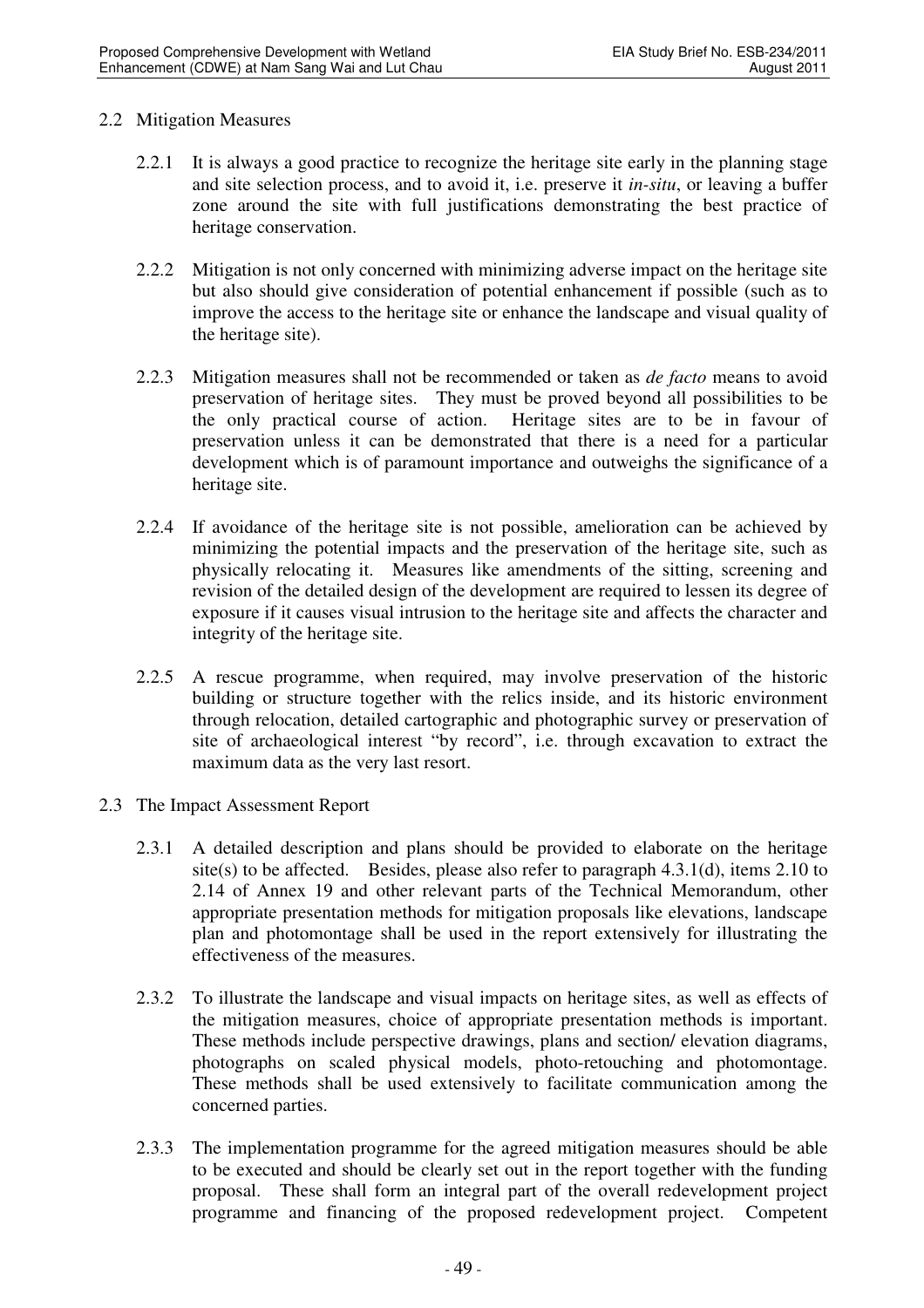professionals must be engaged to design and carry out the mitigation measures.

- 2.3.4 For contents of the implementation programme, reference can be made to Annex 20 of the Technical Memorandum on Environmental Impact Assessment Process. In particular, item 6.7 of Annex 20 requires to define and list out clearly the proposed mitigation measures to be implemented, by whom, when, where, to what requirements and the various implementation responsibilities. A comprehensive plan and programme for the protection and conservation of the preserved heritage site, if any, during the planning and design stage of the proposed project must be addressed in details.
- 2.3.5 Supplementary information to facilitate the verification of the findings shall be provided in the report including but not limited to:
	- a. layout plan(s) in a proper scale illustrating the location of all heritage sites within the study area, the extent of the work area together with brief description of the proposed works;
	- b. all the heritage sites within the study area should be properly numbered, cross-reference to the relevant drawings and plans.
	- c. an impact assessment cross-referenced checklist of all the heritage sites within the study area including heritage site reference, distance between the heritage site and work area, summary of the possible impact(s), impact level, summary of the proposed mitigation measure(s), as well as references of the relevant plans, drawings and photos; and
	- d. a full implementation programme of the mitigation measures for all affected heritage sites to be implemented with details, such as by whom, when, where, to what requirements and the various implementation responsibilities of individual parties.
- *\* This Guidelines for Cultural Heritage Impact Assessment was first set out in August 2008 based on the Criteria for Cultural Heritage Impact Assessment and revised subsequently in December 2008, July 2010, October 2010, March 2011 and April 2011.*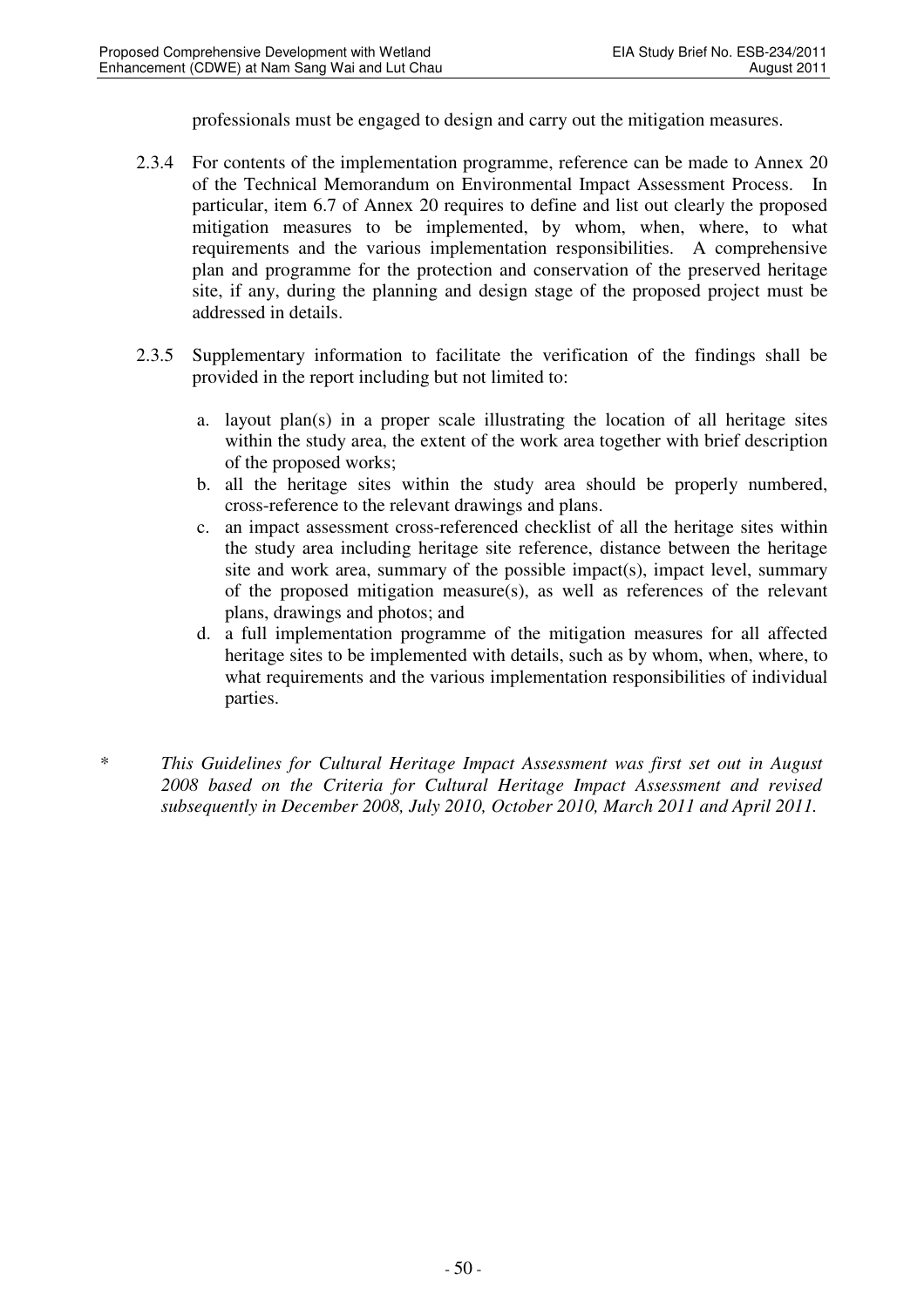**Annex 1** 

# **Guidelines for Archaeological Reports (As at April 2011)**

### **I. General**

- 1. All reports should be written in a clear, concise and logical style.
- 2. All the constituent parts (text, figures, photos and specialist reports (if any)) should provide full cross-reference. Readers should be able to find their way around the report without difficulty.
- 3. The reports should be submitted in A4 size and accompanying drawings of convenient sizes.
- 4. Draft reports should be submitted to the Antiquities and Monuments Office (AMO) for comments within two months after completion of archaeological work unless otherwise approved by AMO.
- 5. The draft reports should be revised as required by AMO and relevant parties. The revised reports should be submitted to AMO within three weeks after receiving comments from AMO and relevant parties.
- 6. At least 5 hard copies of the final reports should be submitted to AMO for record purpose.
- 7. At least 2 digital copies of the final reports in both Microsoft Word format and Acrobat (.PDF) format without loss of data and change of appearance compared with the corresponding hard copy should be submitted to AMO. The digital copies should be saved in a convenient medium, such as compact discs with clear label on the surface and kept in protective pockets.
- 8. Errors are the responsibilities of the author(s) and should so far as possible be identified and rectified before submission to AMO.
- 9. The guidelines which will be revised by the AMO of the Leisure and Cultural Services Department from time to time, where appropriate, and when required should be followed in the interest of professional practice.

### **II. Suggested Format of Reports**

- 1. Front page: Project/Site name
	- Nature of the report
		- e.g. (Draft/Final)

 Archaeological Investigation/Survey Report Archaeological Impact Assessment Report Watching Brief Report Rescue Excavation Report Post-excavation Report

- Organization
- Date of report
- 2. Contents list Page number of each section should be given.
- 3. Non-technical summary (both in English and Chinese with approximate 150 300 words each)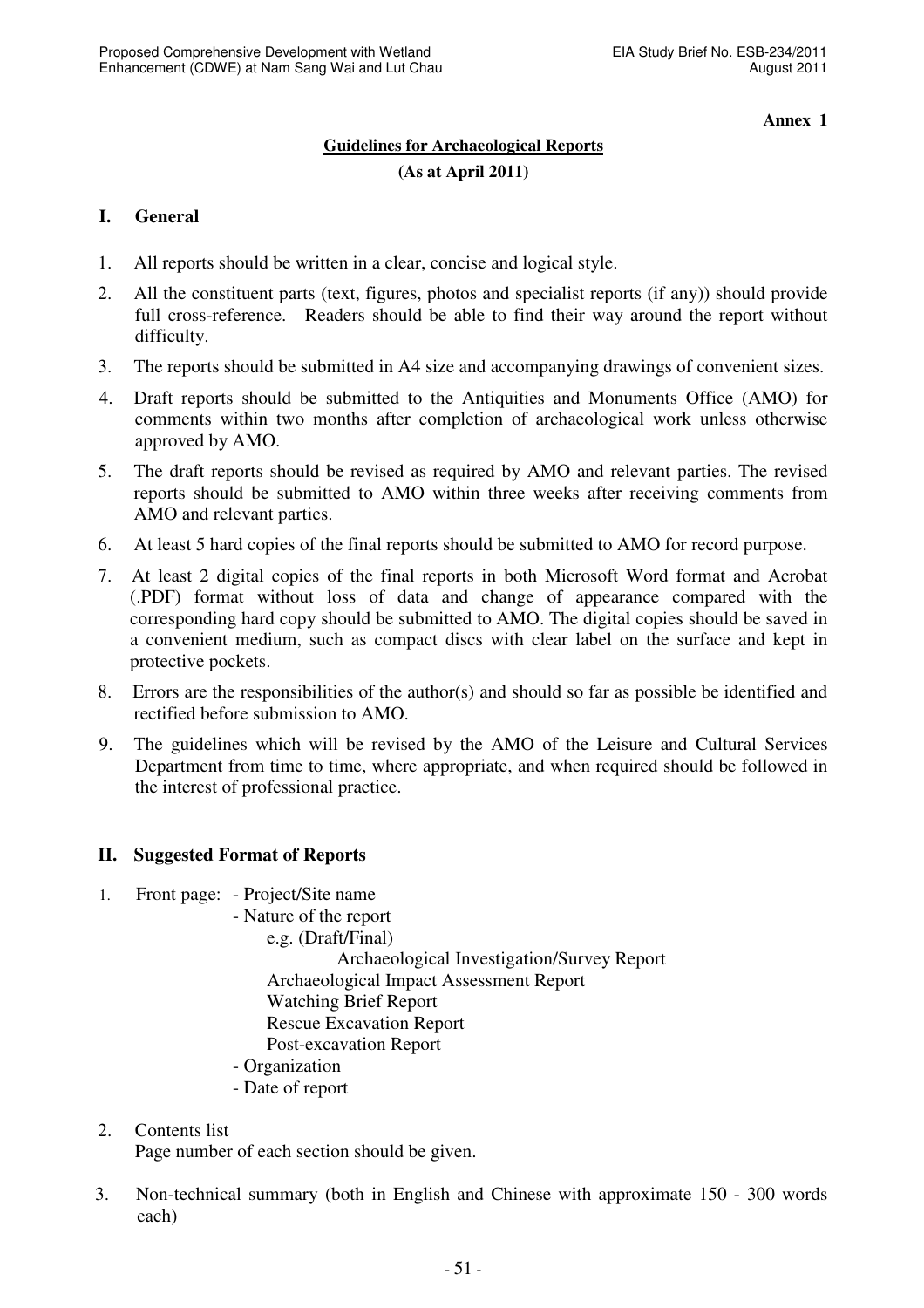This should outline in plain, non-technical language, the principal reasons for the archaeological work, its aims and main results, and should include reference to authorship and commissioning body.

4. Introduction

This should set out background leading to the commission of the reports. The location, area, scope and date of conducting the archaeological work must be given. The location of archaeological work should be shown on maps in appropriate scales and with proper legends.

- 5. Aims of archaeological work These should reflect the aims set in the project design.
- 6. Archaeological, historical, geological and topographical background of the site Supporting aerial photos and maps (both old and present) in appropriate scales, with proper legends and with the site locations clearly marked on should be provided.
- 7. Methodology

The methods used including any variation to the agreed project design should be set out clearly and explained as appropriate.

- 8. Results
	- The results should outline the findings, known and potential archaeological interests by period and/or type. Their significance and value with reference/inclusion of supporting evidence should be indicated. If more than one interpretation is possible, the alternatives should also be presented, at least in summary.
	- The results should be amplified by the use of drawings and photographs.
	- Tables summarizing features and artifacts by trench/grid/test pit together with their interpretation should be included.
	- The method, sampling details, results and interpretation as well as appropriate supporting data of the analysis for the environmental materials, e.g. ecofacts identified and/or collected during the fieldwork should be included.
	- For impact assessment, the likely effect of the proposed development on the known or potential archaeological resource should be outlined.

### 9. Conclusion

This should include summarization and interpretation of the result.

10. Recommendation

Recommendations on further work and the responsible party as well as a brief planning framework should be outlined.

### 11. Reference and bibliography

A list of all primary and secondary sources including electronic sources used should be given in full detail, including the title of the relevant material, its author(s), publisher, publication place and date.

### 12. Archaeological team

The director and members of the archaeological team and the author(s) of the report should be clearly specified.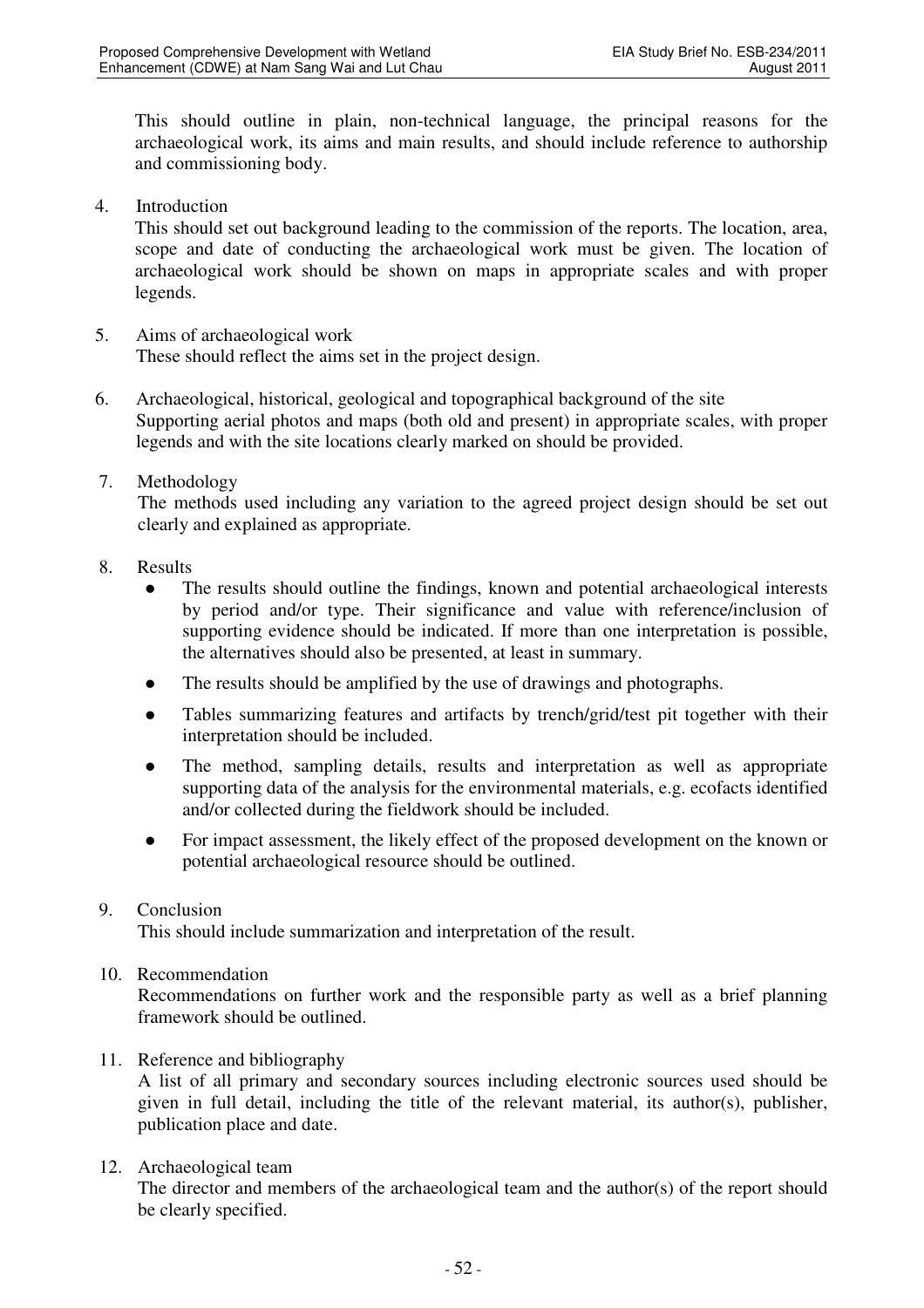#### 13. Copyright and dissemination

The copyright of the report should be clearly identified. To facilitate future research studies, please specify that the report can be made available to the public in the Reference Library of the Heritage Discovery Centre.

#### 14. Supporting illustrations

They should be clearly numbered and easily referenced to the text. They should be scanned and saved in TIFF or JPEG formats.

A. Maps

 A location plan of the project site should be included. Archaeological work locations, such as auger hole and test pit locations (with relevant coordinates certified by a qualified land surveyor), should be clearly shown on maps in appropriate scales, with proper legends, grid references (in 8 digits) and captions.

B. Drawings of test pits, archaeological features, special finds<sup>1</sup>, selected representative samples from general finds

Drawings of all excavated test pits (at least one cross section of each test pit), all excavated archaeological features (both plan and cross section of each archaeological feature), all special finds identified in the excavation and selected representative samples from general finds (at least front view and section of each finds) should be included. All drawings should be clearly numbered and easily referenced to the text. The drawing scales stipulated below should be followed:

| Cross section and profile drawings of test pits | 1:20 |
|-------------------------------------------------|------|
| Archaeological feature drawings                 | 1:10 |
| Finds drawings                                  | 1:1  |

 If drawings of the above stated scales are not appropriate to be incorporated into the report under certain occasions, reduced copy of the drawings with the same scales are acceptable. Proper captions, legends and indication of reduced size should be given.

- C. Photos of project site and the surrounding area, test pits, archaeological features, special finds, selected representative samples from general finds Photos of project site and the surrounding area, all excavated test pits (at least one cross section of each test pit), all excavated archaeological features (both plan and cross section of each archaeological feature), all special finds identified in the excavation and selected representative samples from general finds (at least front view of each of the finds) should be included. All photos should be at least in 3R size with proper captions and scales. They should be clearly numbered and easily referenced to the text. They should be scanned and saved in TIFF or JPEG formats.
- 15. Supporting data in appendices

These should consist of essential technical details to support the result. These may include stratigraphic record of test pits and auger holes, records of general and special finds as well as ecofacts discovered with description, quantity and context number/stratigraphic sequence, result of laboratory testing, index of field archives.

16. Other professional views/comments

 $\overline{a}$ 

<sup>&</sup>lt;sup>1</sup> Special finds are sometimes known as small finds  $(\sqrt{})$  in Chinese or registered finds. Drawings and photos of the special/small/registered finds should be included in the archaeological report.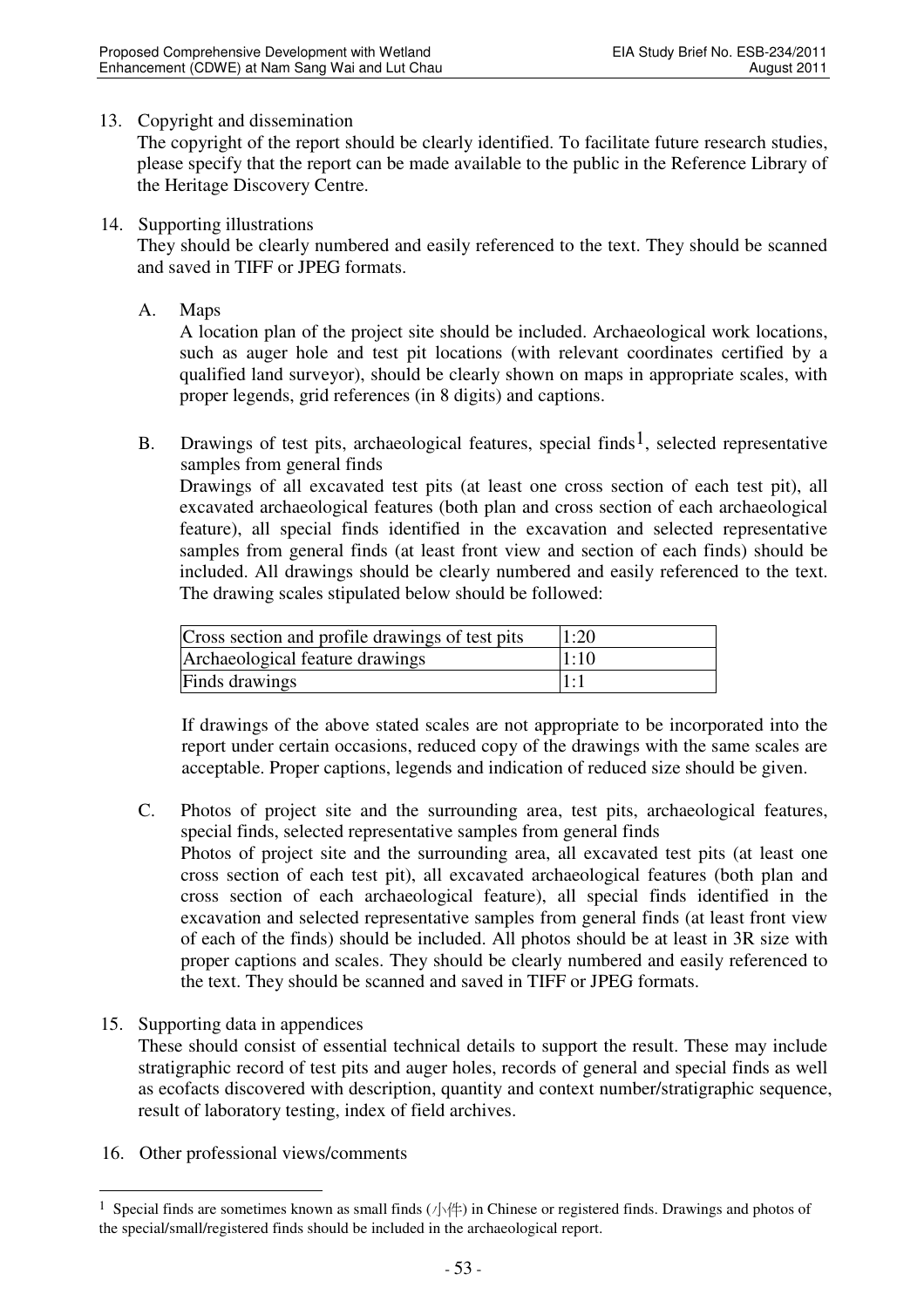This can reflect any issues/difficulties regarding the archaeological project observed/encountered by the archaeological team.

#### 17. Comment and response

All comments and responses from AMO and relevant parties should be attached in full.

#### **III. Green Measures**

- 1. All reports should be of single line spacing and printed on both sides of the paper.
- 2. Excessive page margins should be avoided. A top/bottom margin of 2 cm and left/right margin of 2.5 cm are sufficient.
- 3. Use of blank paper should be avoided as far as possible.
- 4. Suitable font type of font size 12 should be used generally in balancing legibility and waste reduction objective.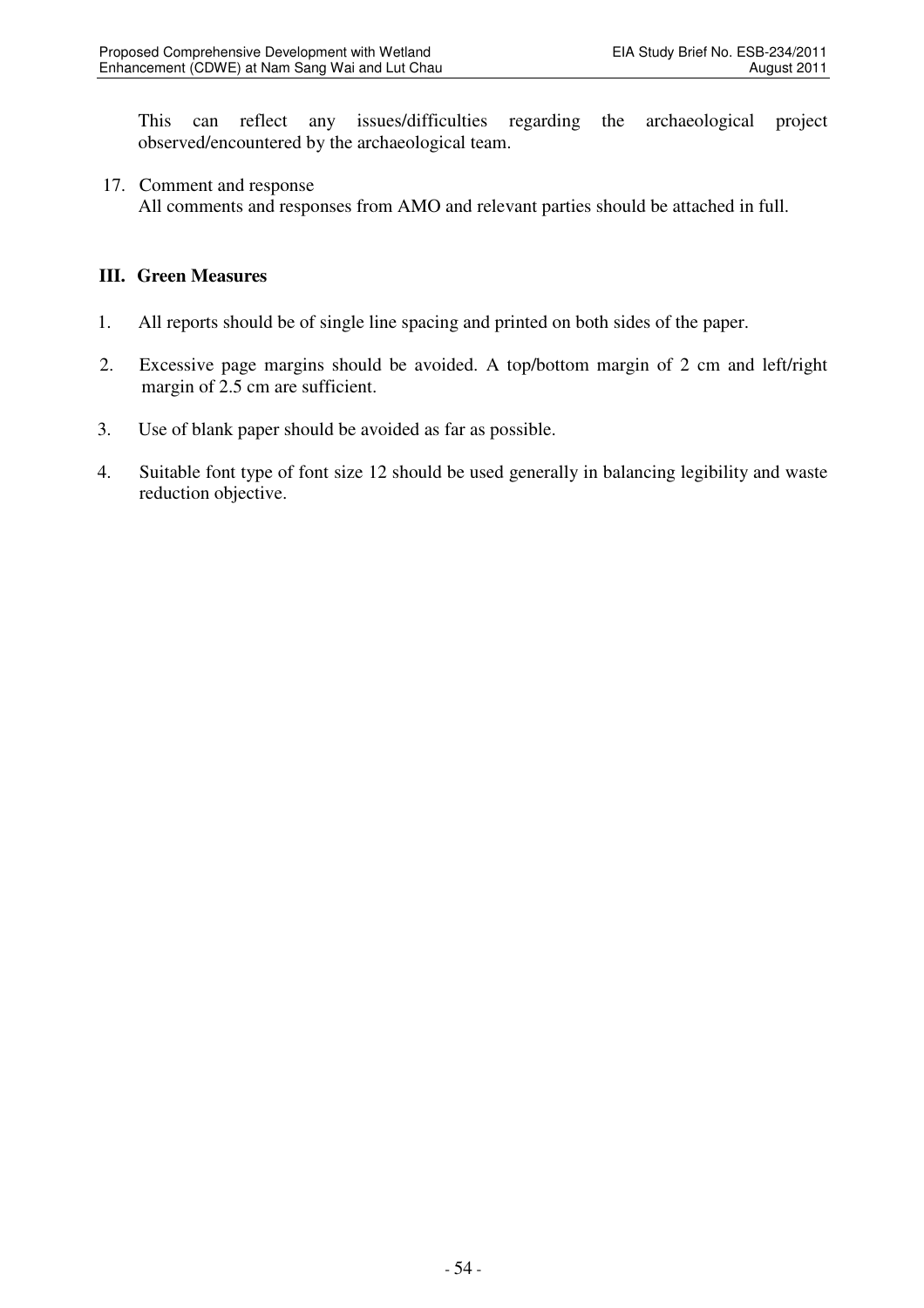#### **Annex 2**

# **Guidelines for Handling of Archaeological Finds and Archives**

### **(As at April 2011)**

### **I. General Remark**

- 1. The guidelines which will be revised by the Antiquities and Monuments Office (AMO) of the Leisure and Cultural Services Department from time to time, where appropriate, and when required should be followed in the interest of professional practice.
- 2. Please use the site code  $($   $)$   $*$  for the archaeological project, namely **example 2** Licensee must use this unique site code for the whole project.

\*\* If an archaeological project covers more than one archaeological site/location, licensee should contact the Central Archaeological Repository (CAR) at 2384 5446 or aciamoar@lcsd.gov.hk to obtain relevant site codes.

- 3. Licensee should contact the CAR at 2384 5446 or aciamoar@lcsd.gov.hk regarding the handover of archaeological finds and archives when post-excavation research and excavation report have been completed and accepted by the AMO.
- 4. For the preparation of archaeological finds and archives for long-term curation by the CAR, the guidelines as set out below should be followed.
- 5. If the licensee does not handle the finds and archives in accordance with this guidelines, the AMO may inform the project proponent to revise the relevant data. The arrangement of handover may subsequently be deferred.

### **II. Archaeological Finds**

### 6. Cleaning

The excavated finds should be properly cleaned with water, except: (i) the finds are identified for scientific analysis; (ii) metal & organic objects (e.g. bone, wood, leather, textile objects and etc.) should not be cleaned with water. Licensee is advised to consult the AMO if in doubt.

- 7. Marking
	- The excavated finds should be cleaned before marking object number.
	- "Sandwich" technique should be adopted for marking permanent object number.

 $\overline{a}$ 

5. Apply a top coat of clear varnish.

<sup>1</sup> *Steps for "Sandwich" technique* 

<sup>1.</sup> First of all, the find number should be marked in appropriate area and size that does not impact important diagnostic or aesthetic parts of the find.

<sup>2.</sup> Clean the area to be marked.

<sup>3.</sup> Apply a thin coat of clear reversible lacquer on the area. Use white lacquer if the object is dark in colour. Let the base coat dry completely.

<sup>4.</sup> Use a permanent water-based ink to write the find number on top of the base coat. Let ink dry completely.

<sup>6.</sup> Let the marking dry completely before packing.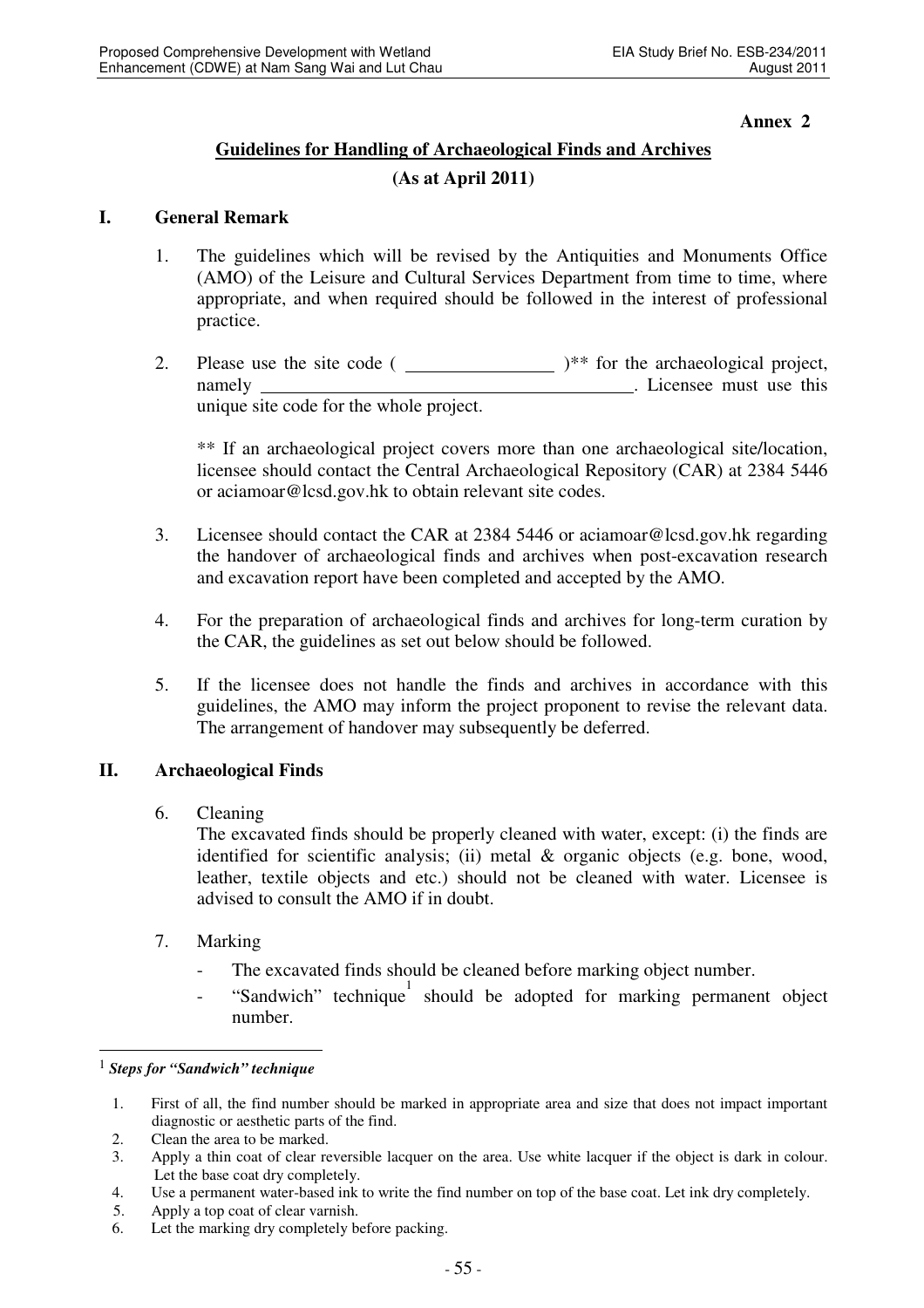- Each special find should be marked with site code, context number and SF number, etc.
- Any representative samples selected from the general finds for discussion on the excavation report should be marked with site code, context number, sample number and bagged separately.
- The general finds should be marked with site code and context number.
- For the finds which are too small, organic objects (e.g. bone, wood, leather, textile objects and etc.) or have unstable surface, object number should not be marked on the object directly. These finds should be bagged separately and attached with a label containing information about the site code, context number, find number and description of find.
- 8. Labeling and bagging
	- Two labels should be provided for each bag which contains finds, one is adhered on the surface of the bag while the other is kept inside the bag for easy reference.
	- The label inside the bag should be kept separately with a smaller plastic bag so that the label can be kept much longer.
	- Information about the site code, context number, test-pit number, object number (or bag number) and description of finds should be written clearly on the label.
	- Finds under the same context should be bagged together. If those finds, however, have been categorized according to their typology, materials or characteristics, separate bagging is required.
- 9. Conservation
	- To refit and reconstruct pottery vessels with appropriate adhesive. A heat and waterproof adhesive, e.g. product of H. Marcel Guest Ltd., is recommended.
	- Any adhesives which are not reversible or would damage the finds should not be applied on the finds. Archaeologist is advised to consult the AMO if in doubt.
- 10. Finds register

A standard finds register, for both special finds and general finds, with information about the find's number, name, description, quantity, type, weight, dimensions and field data should be duly filled in. Licensee should contact the CAR at 2384 5446 or aciamoar@lcsd.gov.hk to obtain the standard finds register (in Excel formal). Special finds and general finds should be inputted in individual register. Both hard & soft copies (in Excel format) of the duly completed register should be handed over.

11. Sample register of eco-facts

A clear sample register with information about the description of the sample, quantity, type and weight should be prepared for handover.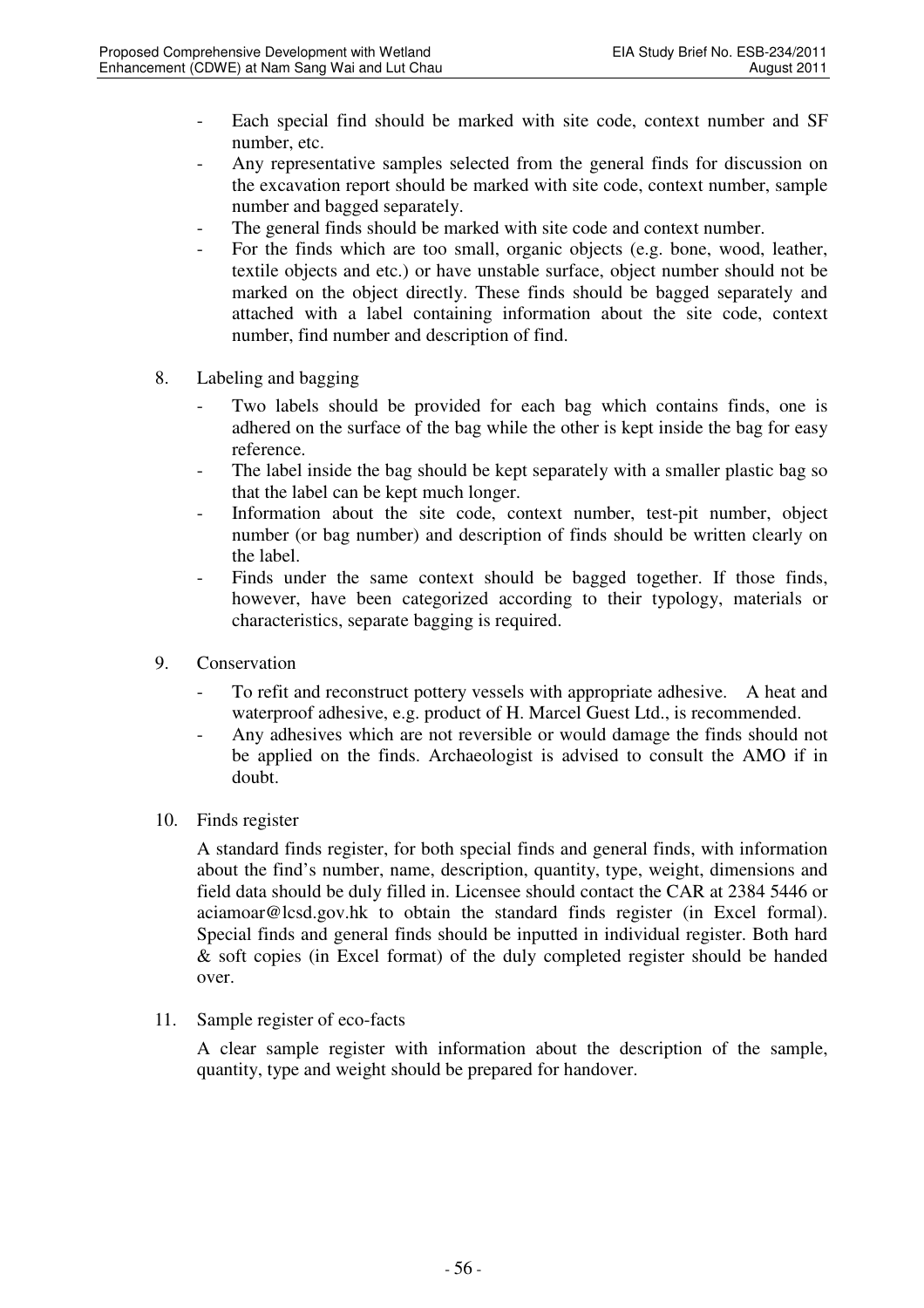#### **III. Field Records and Finds Processing Records**

- 12. Field records include field diary, site record for individual test pit/trench/square, context recording sheet, special finds recording sheet, soil sample & eco-facts sample recording sheet, map, survey sheet, photograph/ audio-visual records, etc.
- 13. Finds processing records include conservation record, measured drawings and photographs, laboratory reports, etc.
- 14. Measured drawing, both hard & soft copies (in pdf format), and photograph (in jpg format) of each special find should be handed over.
- 15. All the aforesaid records stated in paragraphs 12 to 14 should be handed over to the CAR when post-excavation research and excavation report have been completed. Please note:
	- all the field records should be submitted together with indexes.
	- the video footage should be submitted together with index describing the content of the video footage.
	- all the slides, colour/ black  $\&$  white negatives or digital photographs should be submitted together with photo register.

#### **IV. Handover of Finds**

- 16. Packing
	- Each special find should be packed and protected with tissue paper, bubble sheet or P.E. foam to avoid shocking when transporting to the repository. No packing material other than the aforesaid items should be used.
	- The general finds should be protected with bubble sheet or P.E. foam and packed in heavy duty plastic container.
	- The heavy duty plastic container, e.g. product of the Star Industrial Co., Ltd. (No. 1849 or 1852), is recommended.
	- For oversized finds, prior advice on packing method should be sought from the AMO.
- 17. Handover procedure
	- The licensee should make an appointment with the CAR for the handover and arrange to transport the finds and archives to the repository.
	- Prior to handover, licensee is required to supply with the aforesaid finds register, field records register and associated records to the CAR for checking at least three working days in advance. Exact date of handover will be arranged subsequently.
	- Handover forms for finds and archives should be signed by the representatives of the licensee and the AMO.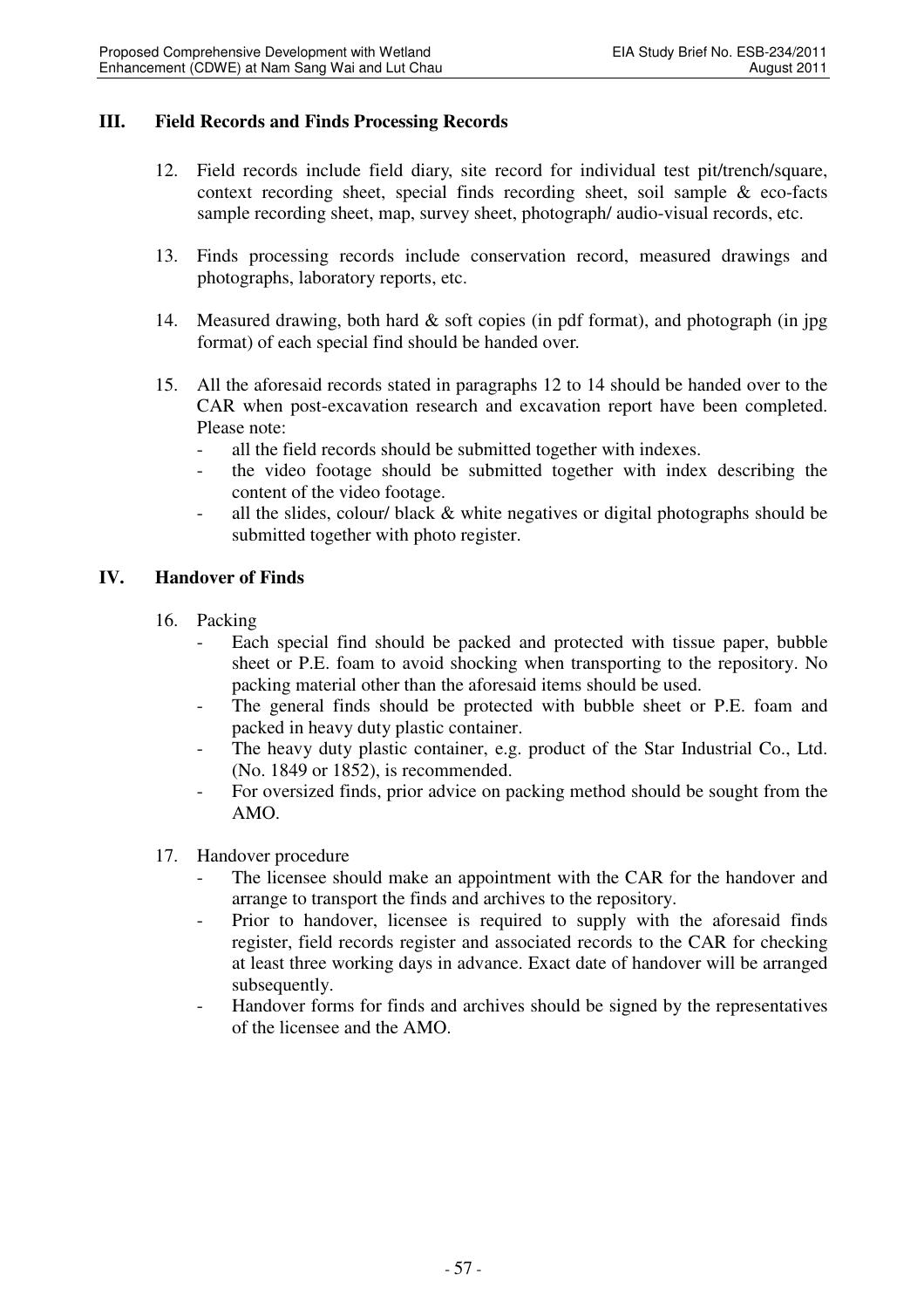### **Appendix K**

#### **Requirements for Assessment of Sewerage and Sewage Treatment Implication**

The Applicant shall study and assess the need and impacts of discharging sewage to the existing/planning sewerage systems in North-western District. The assessment shall include the following:

- (i) investigate and review the adequacy of the existing/planned sewerage and treatment facilities for absorbing part or all of the sewage discharge from the Project within the scope of EIA study as defined in section 3.4.10 above. The Applicant shall confirm in the EIA report that whether the existing/planning sewerage systems and sewage treatment works in North West New Territories will provide adequate capacity for the Project. The appropriate treatment level of interim discharge, if required, shall be assessed;
- (ii) the assessment should take into account any additional sewage flows and flow projections from other existing/planned developments to be connected to the existing/planning sewerage systems and sewage treatment works in North West New Territories. The water quality impacts arising from the interim and ultimate effluent discharge, if any, shall be assessed in accordance with section 3.4.10 above.
- (iii) based on the above items (i) and (ii), if the existing/planned sewerage layout or capacities cannot cope with the maximum discharges, the Applicant shall propose an optimal and cost-effective upgrading works to improve the existing/planned sewerage and sewage treatment facilities or to provide new sewerage and sewage treatment facilities to receive and transport the sewage arising during the construction and operation of the Project. Any proposed sewerage system and/or on-site sewage treatment facility should be designed to meet the current government standards and requirements. InfoWorks compatible computerized analysis techniques may be used in the preliminary design if necessary.
- (iv) identify and quantify the water quality and ecological impacts due to the emergency discharge from on-site sewage treatment plant/pumping stations and sewer bursting discharge, and to propose measures to mitigate these impacts;
- (v) identify the appropriate alignment and layouts of the new sewerage to connect to the existing/planned/future sewerage system in North West New Territories; investigate and assess the technical feasibility of connection (e.g. technical feasibility and details for direct connection to public sewer and sewage pumping station);
- (vi) set out the design, operation and maintenance requirements and identify the party responsible for the construction and maintenance of any proposed sewerage and sewage treatment facilities, such as pumping station(s) and central pre-treatment facilities (if recommended), including electrical and mechanical components to eliminate the problem of septicity incurred in long rising main(s) during low flows and to facilitate maintenance. The above shall be agreed by DSD and EPD (Twin rising mains for each pumping station should be provided to make sure that the proposed sewage rising mains are maintainable without shutting down and discharging untreated sewage into the natural stream/drainage channel directly).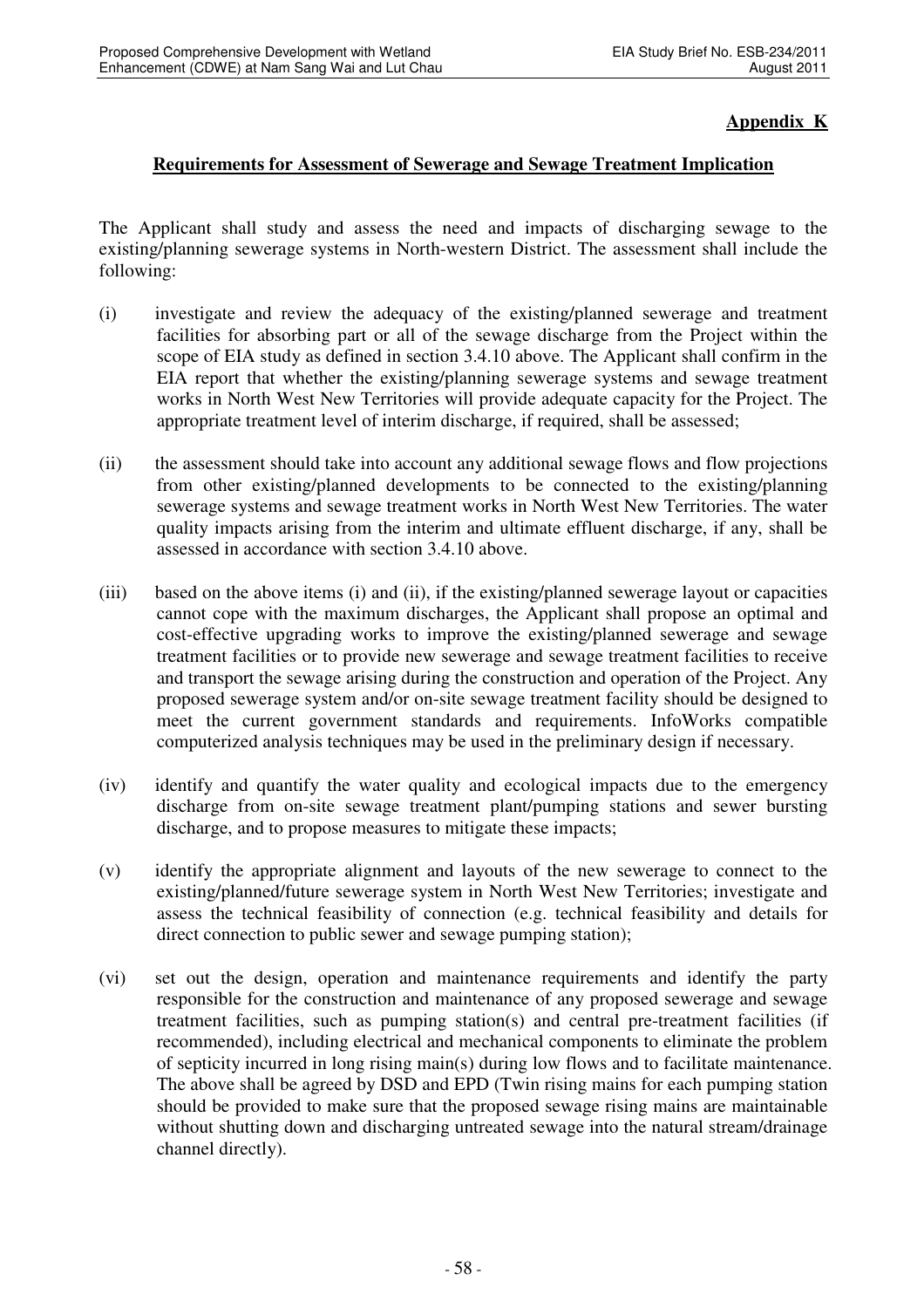# **Appendix L**

# **Implementation Schedule of Recommended Mitigation Measures**

| EIA<br>Ref. | EM&A<br>Ref. | Recommended<br>Mitigation<br>Measures | Objectives of the<br>Measures & Main<br>Concerns to<br>Address | Who to<br>implement<br>the measure? | Location<br>of the<br>measure | When to<br>implement<br>the<br>measure? | What standards<br>or requirements<br>for the measure<br>to achieve? |
|-------------|--------------|---------------------------------------|----------------------------------------------------------------|-------------------------------------|-------------------------------|-----------------------------------------|---------------------------------------------------------------------|
|             |              |                                       |                                                                |                                     |                               |                                         |                                                                     |
|             |              |                                       |                                                                |                                     |                               |                                         |                                                                     |
|             |              |                                       |                                                                |                                     |                               |                                         |                                                                     |
|             |              |                                       |                                                                |                                     |                               |                                         |                                                                     |
|             |              |                                       |                                                                |                                     |                               |                                         |                                                                     |
|             |              |                                       |                                                                |                                     |                               |                                         |                                                                     |
|             |              |                                       |                                                                |                                     |                               |                                         |                                                                     |
|             |              |                                       |                                                                |                                     |                               |                                         |                                                                     |
|             |              |                                       |                                                                |                                     |                               |                                         |                                                                     |
|             |              |                                       |                                                                |                                     |                               |                                         |                                                                     |
|             |              |                                       |                                                                |                                     |                               |                                         |                                                                     |